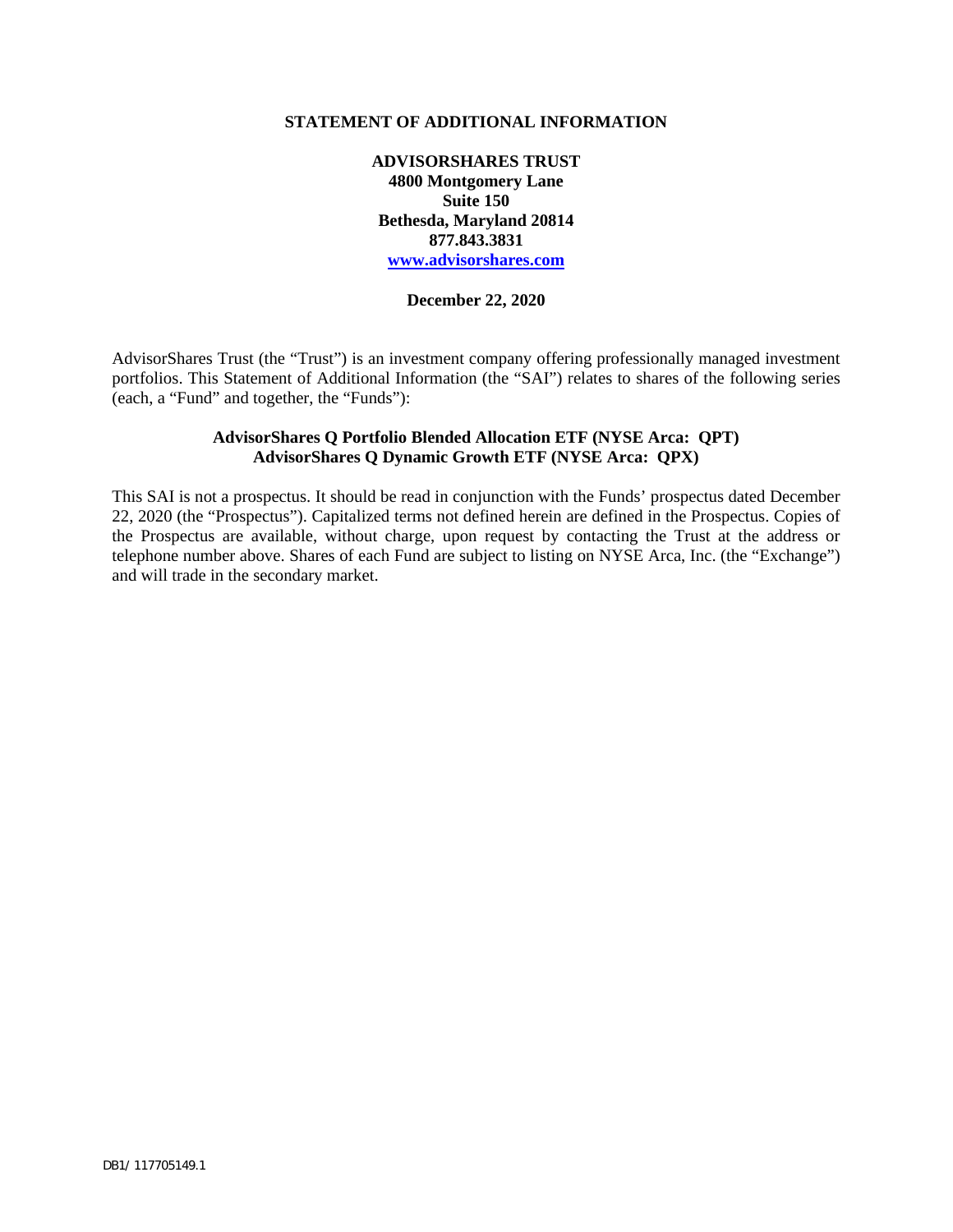# **TABLE OF CONTENTS**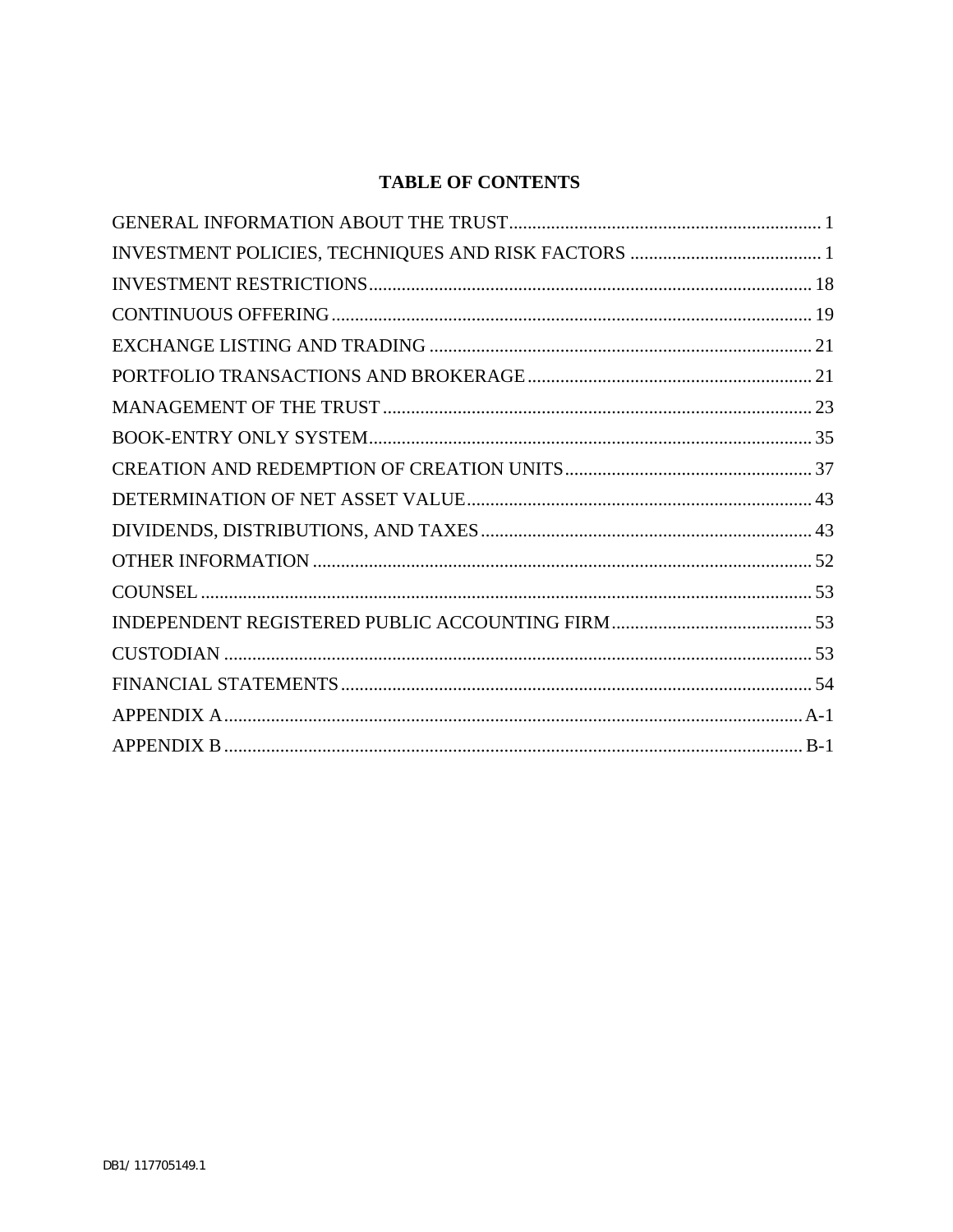#### <span id="page-2-0"></span>**GENERAL INFORMATION ABOUT THE TRUST**

The Trust, an open-end management investment company, was organized as a Delaware statutory trust on July 30, 2007. The Trust is permitted to offer separate series (*i.e.,* funds) and additional series may be created from time to time. As of the date of this SAI, the Trust consists of 18 funds. This SAI relates only to the Funds listed on the cover page of this SAI.

Each share issued by a Fund has a pro rata interest in the assets of that Fund. Shares have no preemptive, exchange, subscription or conversion rights and are freely transferable. Each share is entitled to participate equally in dividends and distributions declared by the Board of Trustees of the Trust ("Board") with respect to a Fund, and in the net distributable assets of the Fund on liquidation. All payments received by the Trust for shares of any Fund belong to the Fund. Each Fund has its own assets and liabilities.

The shares of a Fund are subject to approval for listing on the Exchange and, as described in the Fund's Prospectus, will trade on the Exchange at market prices that may be below, at, or above net asset value ("NAV") per share of the Fund.

Each Fund offers and issues shares at NAV in aggregated lots (each, a "Creation Unit" or a "Creation Unit Aggregation"), generally in exchange for: (i) a basket of individual securities (the "Deposit Securities") and (ii) an amount of cash (the "Cash Component"). Similarly, shares of each Fund are redeemable only in Creation Unit Aggregations and, generally, in exchange for portfolio securities and a specified cash payment. The Trust reserves the right to offer an "all cash" option for creations and redemptions of Creation Units for each Fund. In addition, for each of these Funds, Creation Units may be issued in advance of receipt of Deposit Securities subject to various conditions, including a requirement to maintain a cash deposit with the Trust at least equal to 115% of the market value of the missing Deposit Securities. In each instance, transaction fees may be imposed that will be higher than the transaction fees associated with traditional in-kind creations or redemptions. In all cases, such fees will be limited in accordance with SEC requirements applicable to management investment companies offering redeemable securities. See the "Creation and Redemption of Creation Units" section for detailed information.

### <span id="page-2-1"></span>**INVESTMENT POLICIES, TECHNIQUES AND RISK FACTORS**

#### **General**

AdvisorShares Investments, LLC (the "Advisor") serves as the investment advisor to the Funds, each of which is a diversified open-end management investment company under the Investment Company Act of 1940 (the "1940 Act"). The day-to-day portfolio management of the Funds is provided by ThinkBetter, LLC (the "Sub-Advisor"), the Funds' investment sub-advisor, and is subject to the oversight of the Advisor and the Board. Each Fund's investment objective and principal investment strategies, as well as other important information, are described in the Funds' Prospectus, which should be read together with this SAI. The investment objective of each Fund is non-fundamental and may be changed without the approval of shareholders.

The Sub-Advisor selects securities for a Fund's investment pursuant to an "active" management strategy for security selection and portfolio construction. The Funds are "funds of funds" that seek to achieve their investment objectives by investing primarily in other exchange-traded funds ("ETFs"), as described in the Funds' Prospectus. The Funds will be indirectly subject to the risks associated with the portfolio securities and investment techniques of their underlying ETFs as well as the fees and expenses. As used in this section, the term "Fund" includes, when describing certain types of investments, the ETFs in which a Fund invests.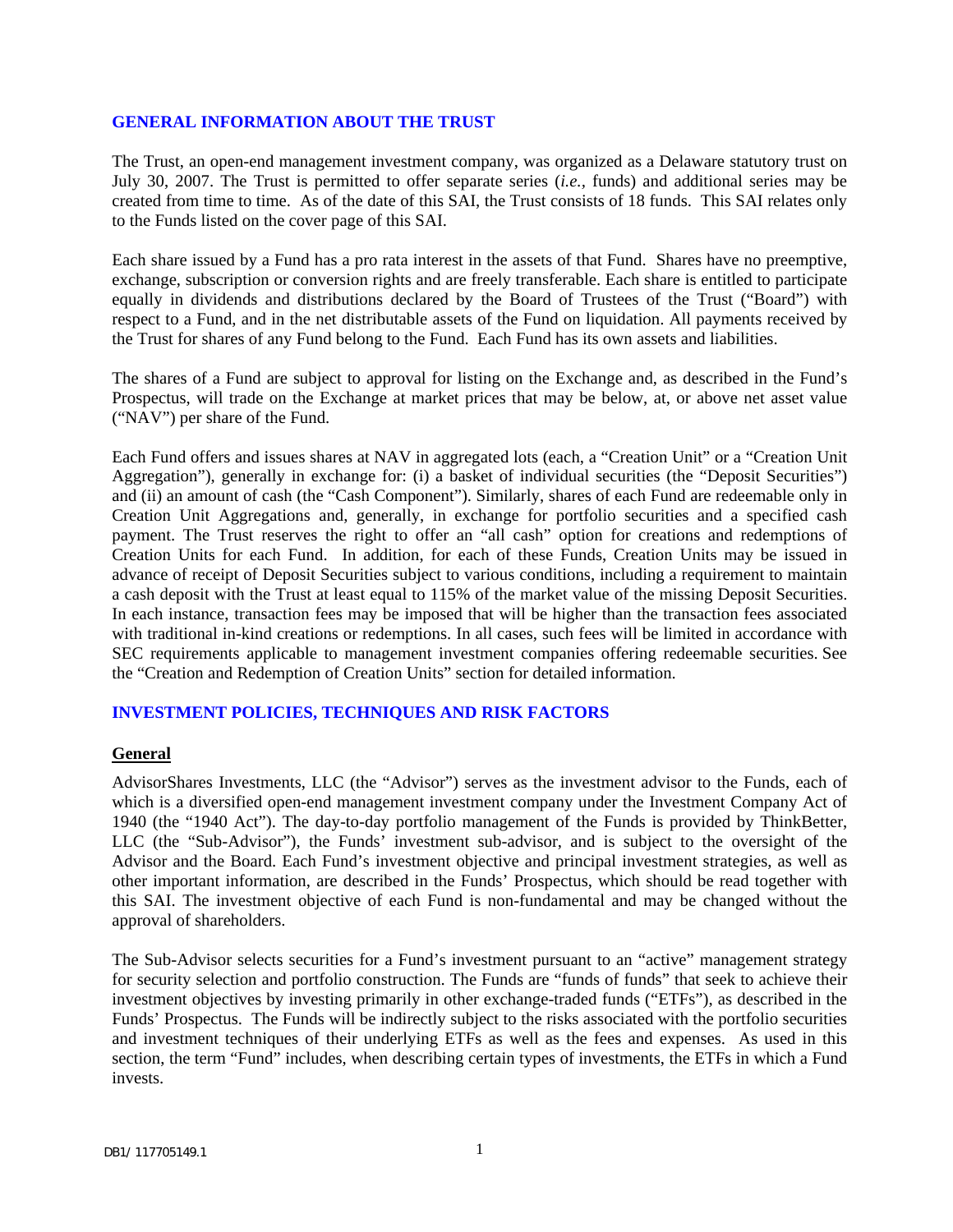The investment techniques and instruments described below and in the Funds' Prospectus may, consistent with a Fund's investment objective and investment policies, be used by the Fund if, in the opinion of the Advisor or Sub-Advisor, such strategies will be advantageous to the Fund. A Fund may not invest in all of the instruments and techniques described below. In addition, a Fund is free to reduce or eliminate its activity with respect to any of the investment techniques described below without changing the Fund's fundamental investment policies, and a Fund will periodically change the composition of its portfolio to best meet its investment objective. For more information about each Fund's principal strategies and risks, please see the Funds' Prospectus.

### **Borrowing**

While the Funds do not anticipate doing so, each Fund may borrow money for investment purposes. Borrowing for investment purposes is one form of leverage. Leveraging investments, by purchasing securities with borrowed money, is a speculative technique that increases investment risk, but also increases investment opportunity. Because substantially all of a Fund's assets will fluctuate in value, whereas the interest obligations on borrowings may be fixed, the NAV per share of a Fund will increase more when the Fund's portfolio assets increase in value and decrease more when the Fund's portfolio assets decrease in value than would otherwise be the case. Moreover, interest costs on borrowings may fluctuate with changing market rates of interest and may partially offset or exceed the returns on the borrowed funds. Under adverse conditions, a Fund might have to sell portfolio securities to meet interest or principal payments at a time when investment considerations would not favor such sales. A Fund may use leverage during periods when its Sub-Advisor believes that the Fund's investment objective would be furthered.

Each Fund also may borrow money to facilitate management of the Fund's portfolio by enabling the Fund to meet redemption requests when the liquidation of portfolio instruments would be inconvenient or disadvantageous. Such borrowing is not for investment purposes and will be repaid by the Fund promptly.

As required by the 1940 Act, a Fund must maintain continuous asset coverage (total assets, including assets acquired with borrowed funds, less liabilities exclusive of borrowings) of 300% of all amounts borrowed. If, at any time, the value of a Fund's assets should fail to meet this 300% coverage test, the Fund, within three days (not including Sundays and holidays), will reduce the amount of the Fund's borrowings to the extent necessary to meet this 300% coverage requirement. Maintenance of this percentage limitation may result in the sale of portfolio securities at a time when investment considerations otherwise indicate that it would be disadvantageous to do so.

In addition to the foregoing, each Fund is authorized to borrow money as a temporary measure for extraordinary or emergency purposes in amounts not in excess of 5% of the value of the Fund's total assets. Borrowings for extraordinary or emergency purposes are not subject to the foregoing 300% asset coverage requirement. Each Fund is authorized to pledge portfolio securities the Sub-Advisor deems appropriate as may be necessary in connection with any borrowings for extraordinary or emergency purposes, in which event such pledging may not exceed 15% of the Fund's assets, valued at cost.

### **Equity Securities**

Each Fund and certain of the underlying ETFs invest in equity securities. Equity securities represent ownership interests in a company or partnership and consist of common stocks, preferred stocks, warrants to acquire common stock, securities convertible into common stock, and investments in master limited partnerships. Investments in equity securities in general are subject to market risks that may cause their prices to fluctuate over time. Fluctuations in the value of equity securities in which a Fund invests will cause the NAV per share of the Fund to fluctuate. The U.S. stock market tends to be cyclical, with periods when stock prices generally rise and periods when stock prices generally decline. Each Fund or an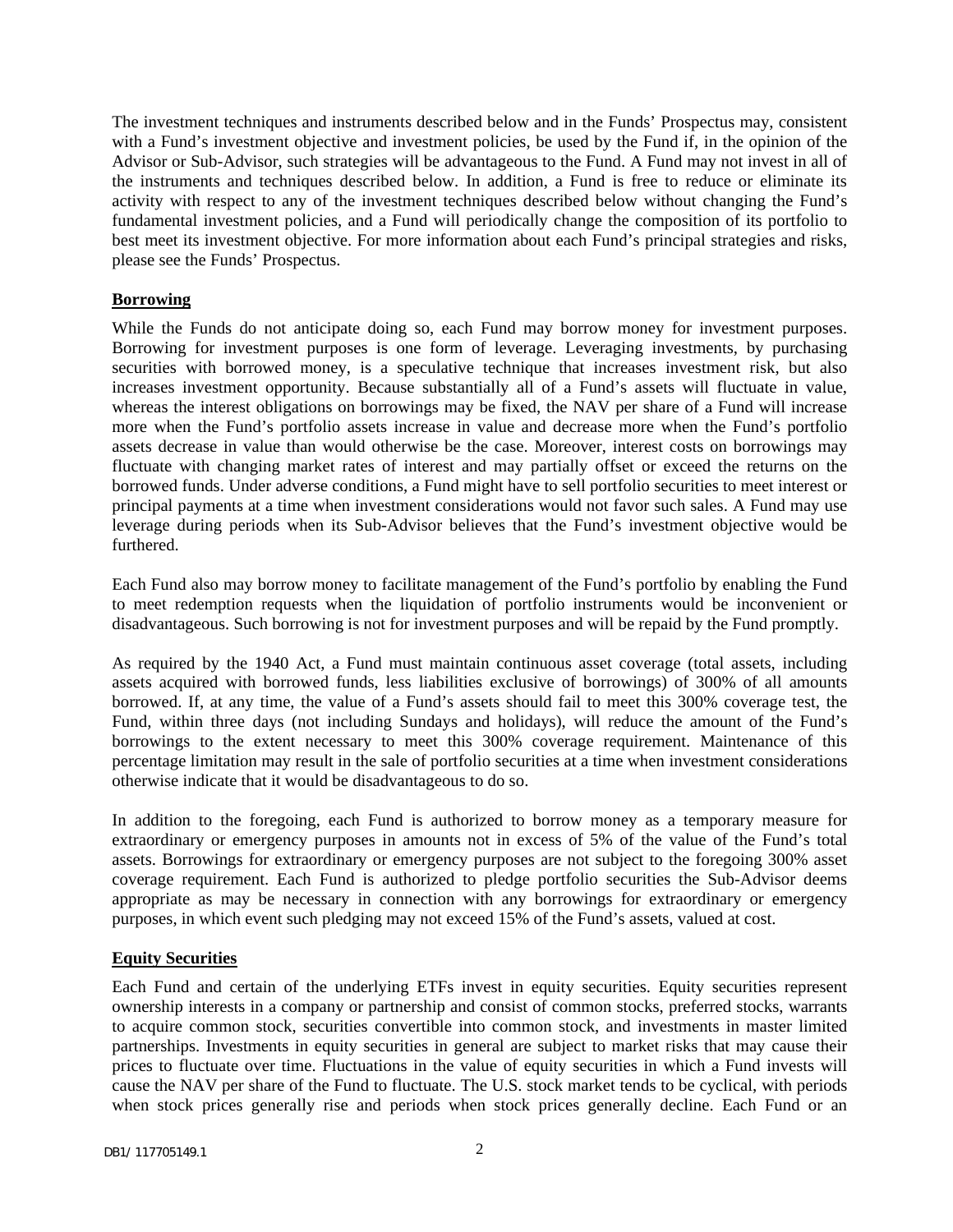underlying ETF may purchase equity securities traded in the U.S. on registered exchanges or the over-thecounter market. Funds may invest in the types of equity securities described below:

- **Common Stock.** Common stock represents an equity or ownership interest in an issuer. In the event an issuer is liquidated or declares bankruptcy, the claims of owners of bonds and preferred stock take precedence over the claims of those who own common stock.
- **Preferred Stock.** Preferred stock represents an equity or ownership interest in an issuer that pays dividends at a specified rate and that has precedence over common stock in the payment of dividends. In the event an issuer is liquidated or declares bankruptcy, the claims of owners of bonds take precedence over the claims of those who own preferred and common stock.
- **Warrants.** Warrants are instruments that entitle the holder to buy an equity security at a specific price for a specific period of time. Changes in the value of a warrant do not necessarily correspond to changes in the value of its underlying security. The price of a warrant may be more volatile than the price of its underlying security, and a warrant may offer greater potential for capital appreciation as well as capital loss. Warrants do not entitle a holder to dividends or voting rights with respect to the underlying security and do not represent any rights in the assets of the issuing company. A warrant ceases to have value if it is not exercised prior to its expiration date. These factors can make warrants more speculative than other types of investments.
- **Convertible Securities.** Convertible securities are bonds, debentures, notes, preferred stocks or other securities that may be converted or exchanged (by the holder or by the issuer) into shares of the underlying common stock (or cash or securities of equivalent value) at a stated exchange ratio. A convertible security may also be called for redemption or conversion by the issuer after a particular date and under certain circumstances (including a specified price) established upon issue. If a convertible security held by a Fund is called for redemption or conversion, the Fund could be required to tender it for redemption, convert it into the underlying common stock, or sell it to a third party.

Convertible securities generally have less potential for gain or loss than common stocks. Convertible securities generally provide yields higher than the underlying common stocks, but generally lower than comparable non-convertible securities. Because of this higher yield, convertible securities generally sell at a price above their "conversion value," which is the current market value of the stock to be received upon conversion. The difference between this conversion value and the price of convertible securities will vary over time depending on changes in the value of the underlying common stocks and interest rates. When the underlying common stocks decline in value, convertible securities will tend not to decline to the same extent because of the interest or dividend payments and the repayment of principal at maturity for certain types of convertible securities. However, securities that are convertible other than at the option of the holder generally do not limit the potential for loss to the same extent as securities convertible at the option of the holder. When the underlying common stocks rise in value, the value of convertible securities may also be expected to increase. At the same time, however, the difference between the market value of convertible securities and their conversion value will narrow, which means that the value of convertible securities will generally not increase to the same extent as the value of the underlying common stocks. Because convertible securities may also be interest-rate sensitive, their value may increase as interest rates fall and decrease as interest rates rise. Convertible securities are also subject to credit risk, and are often lower-quality securities.

**Small and Medium Capitalization Issuers.** Investing in equity securities of small and medium capitalization companies often involves greater risk than is customarily associated with investments in larger capitalization companies. This increased risk may be due to the greater business risks of smaller size, limited markets and financial resources, narrow product lines and frequent lack of depth of management. The securities of smaller companies are often traded in the over-the-counter market and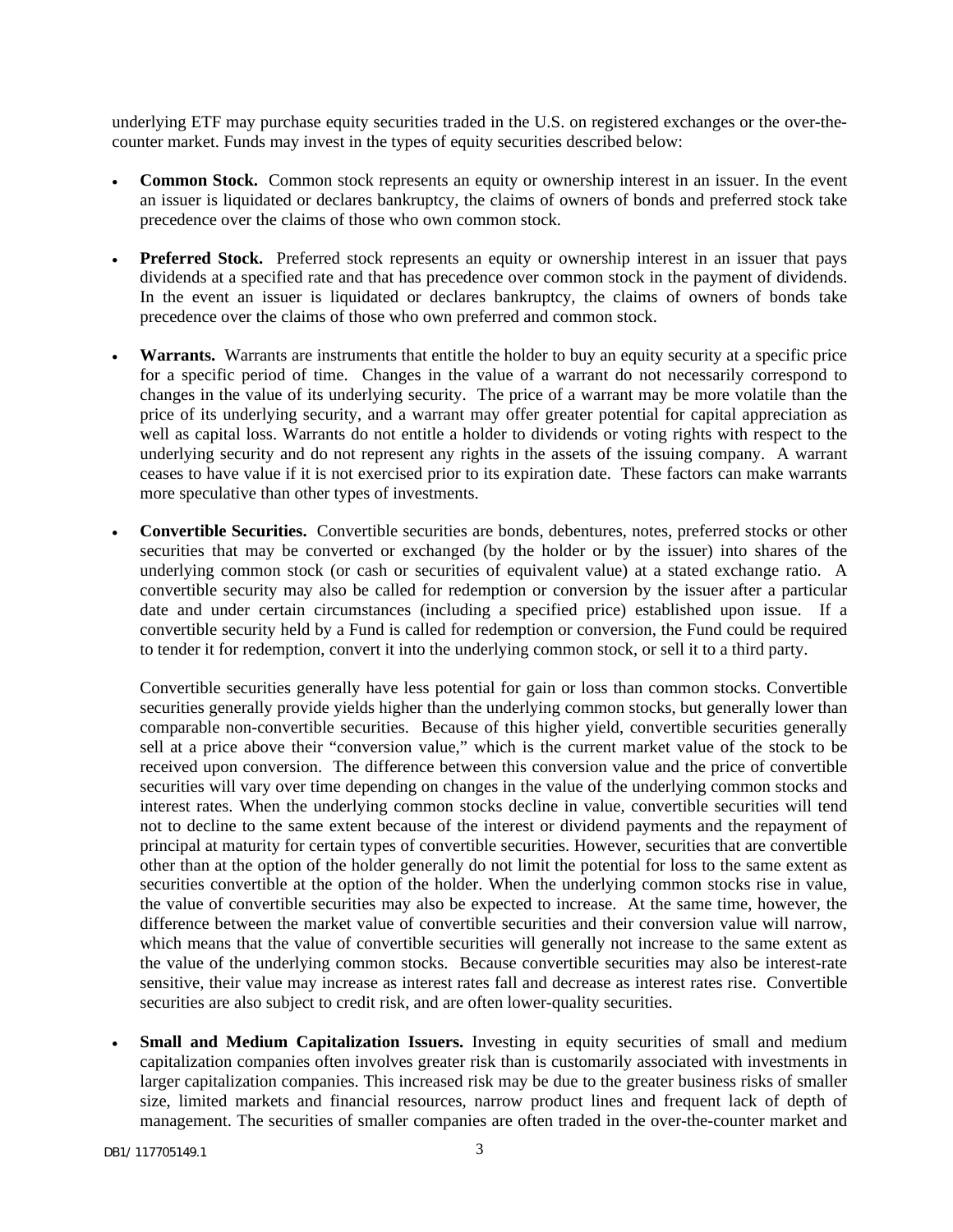even if listed on a national securities exchange may not be traded in volumes typical for that exchange. Consequently, the securities of smaller companies are less likely to be liquid, may have limited market stability, and may be subject to more abrupt or erratic market movements than securities of larger, more established growth companies or the market averages in general.

Master Limited Partnerships ("MLPs"). MLPs are limited partnerships in which the ownership units are publicly traded. MLP units are registered with the SEC and are freely traded on a securities exchange or in the over-the-counter market. MLPs often own several properties or businesses (or own interests) that are related to real estate development and oil and gas industries, but they also may finance motion pictures, research and development and other projects. Generally, an MLP is operated under the supervision of one or more managing general partners. Limited partners are not involved in the day-to-day management of the partnership.

The risks of investing in an MLP are generally those involved in investing in a partnership as opposed to a corporation. For example, state law governing partnerships is often less restrictive than state law governing corporations. Accordingly, there may be fewer protections afforded investors in an MLP than investors in a corporation. Additional risks involved with investing in an MLP are risks associated with the specific industry or industries in which the partnership invests, such as the risks of investing in real estate, or the oil and gas industries.

- **Rights.** A right is a privilege granted to existing shareholders of a corporation to subscribe to shares of a new issue of common stock before it is issued. Rights normally have a short life of usually two to four weeks, are freely transferable and entitle the holder to buy the new common stock at a lower price than the public offering price. An investment in rights may entail greater risks than certain other types of investments. Generally, rights do not carry the right to receive dividends or exercise voting rights with respect to the underlying securities, and they do not represent any rights in the assets of the issuer. In addition, their value does not necessarily change with the value of the underlying securities, and they cease to have value if they are not exercised on or before their expiration date. Investing in rights increases the potential profit or loss to be realized from the investment as compared with investing the same amount in the underlying securities.
- **Investments in Foreign Equity Securities.** Each Fund may invest in the equity securities of foreign issuers, including the securities of foreign issuers in emerging countries. Emerging or developing markets exist in countries that are considered to be in the initial stages of industrialization. The risks of investing in these markets are similar to the risks of international investing in general, although the risks are greater in emerging and developing markets. Countries with emerging or developing securities markets tend to have economic structures that are less stable than countries with developed securities markets. This is because their economies may be based on only a few industries and their securities markets may trade a small number of securities. Prices on these exchanges tend to be volatile, and securities in these countries historically have offered greater potential for gain (as well as loss) than securities of companies located in developed countries.

### **Fixed Income Securities**

Certain of the underlying ETFs may invest in fixed income securities. The market value of fixed income investments will change in response to interest rate changes and other factors. During periods of falling interest rates, the values of outstanding fixed income securities generally rise. Conversely, during periods of rising interest rates, the values of such securities generally decline. Moreover, while securities with longer maturities tend to produce higher yields, the prices of longer maturity securities are also subject to greater market fluctuations as a result of changes in interest rates. Changes by recognized agencies in the rating of any fixed income security and in the ability of an issuer to make payments of interest and principal also affect the value of these investments. Changes in the value of these securities will not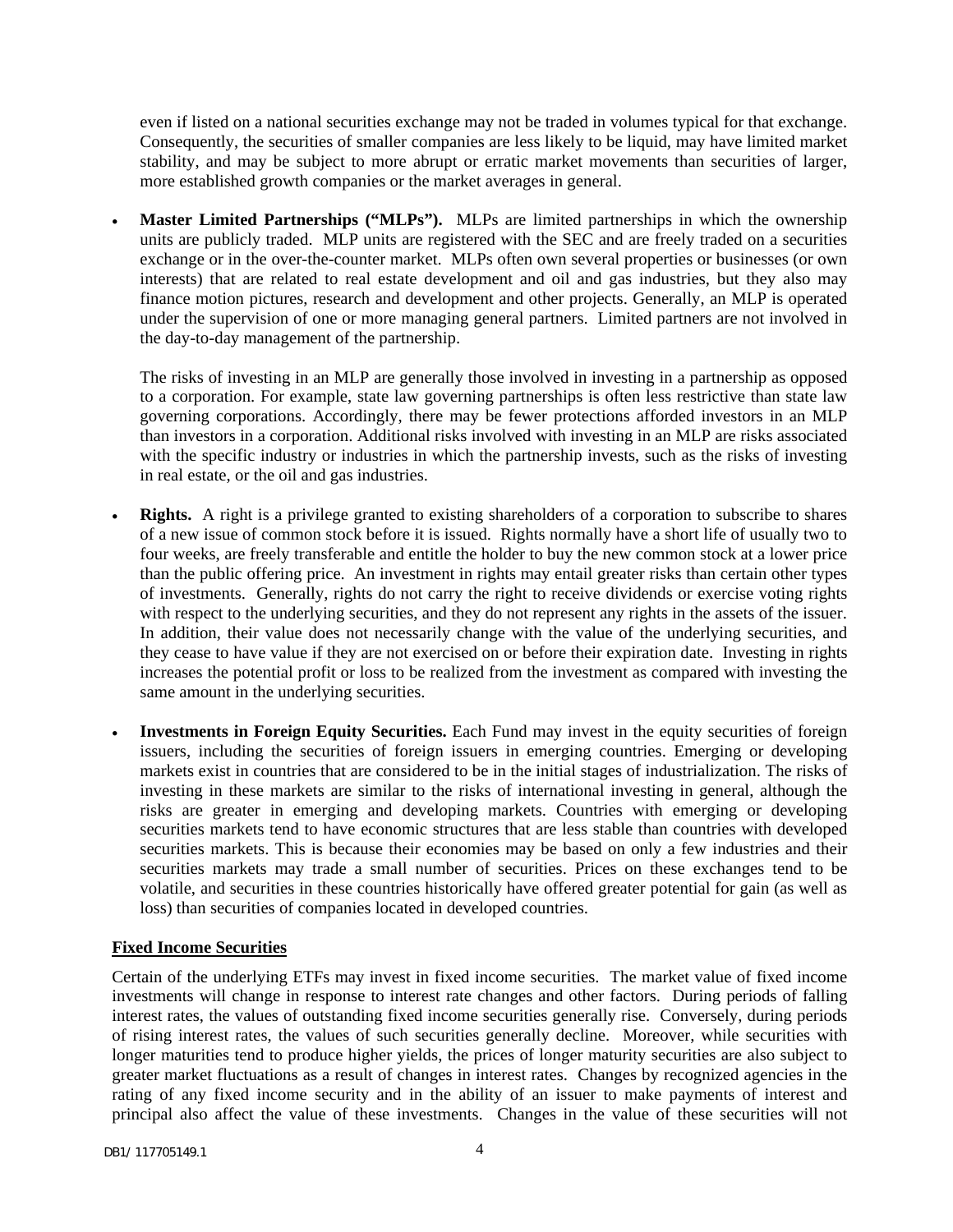necessarily affect cash income derived from these securities but will affect an investing Fund's NAV. Additional information regarding fixed income securities is described below.

- **Duration.** Duration is a measure of the expected change in value of a fixed income security for a given change in interest rates. For example, if interest rates changed by one percent, the value of a security having an effective duration of two years generally would vary by two percent. Duration takes the length of the time intervals between the present time and time that the interest and principal payments are scheduled, or in the case of a callable bond, expected to be received, and weighs them by the present values of the cash to be received at each future point in time.
- **Creditor Liability and Participation on Creditors Committees.** Generally, when a fund holds bonds or other similar fixed income securities of an issuer, the fund becomes a creditor of the issuer. If a Fund is a creditor of an issuer it, may be subject to challenges related to the securities that it holds, either in connection with the bankruptcy of the issuer or in connection with another action brought by other creditors of the issuer, shareholders of the issuer or the issuer itself. A Fund may from time to time participate on committees formed by creditors to negotiate with the management of financially troubled issuers of securities held by the Fund. Such participation may subject a Fund to expenses such as legal fees and may make the Fund an "insider" of the issuer for purposes of the federal securities laws, and therefore may restrict the Fund's ability to trade in or acquire additional positions in a particular security when it might otherwise desire to do so. Participation by a Fund on such committees also may expose the Fund to potential liabilities under the federal bankruptcy laws or other laws governing the rights of creditors and debtors. A Fund will participate on such committees only when its Sub-Advisor believes that such participation is necessary or desirable to enforce the Fund's rights as a creditor or to protect the value of securities held by the Fund. Further, a Sub-Advisor has the authority to represent the Trust, or its Fund, on creditors committees or similar committees and generally with respect to challenges related to the securities held by the Fund relating to the bankruptcy of an issuer or in connection with another action brought by other creditors of the issuer, shareholders of the issuer or the issuer itself.
- **Variable and Floating Rate Securities.** Variable and floating rate instruments involve certain obligations that may carry variable or floating rates of interest, and may involve a conditional or unconditional demand feature. Such instruments bear interest at rates which are not fixed, but which vary with changes in specified market rates or indices. The interest rates on these securities may be reset daily, weekly, quarterly, or some other reset period, and may have a set floor or ceiling on interest rate changes. There is a risk that the current interest rate on such obligations may not accurately reflect existing market interest rates. A demand instrument with a demand notice exceeding seven days may be considered illiquid if there is no secondary market for such security.
- **Bank Obligations.** Bank obligations may include certificates of deposit, bankers' acceptances, and fixed time deposits. Certificates of deposit are negotiable certificates issued against funds deposited in a commercial bank for a definite period of time and earning a specified return. Bankers' acceptances are negotiable drafts or bills of exchange, normally drawn by an importer or exporter to pay for specific merchandise, which are "accepted" by a bank, meaning, in effect, that the bank unconditionally agrees to pay the face value of the instrument on maturity. Fixed time deposits are bank obligations payable at a stated maturity date and bearing interest at a fixed rate. Fixed time deposits may be withdrawn on demand by the investor, but may be subject to early withdrawal penalties which vary depending upon market conditions and the remaining maturity of the obligation. There are no contractual restrictions on the right to transfer a beneficial interest in a fixed time deposit to a third-party, although there is no market for such deposits. A Fund will not invest in fixed time deposits which (1) are not subject to prepayment or  $(2)$  provide for withdrawal penalties upon prepayment (other than overnight deposits) if, in the aggregate, more than 15% of its net assets would be invested in such deposits, repurchase agreements with remaining maturities of more than seven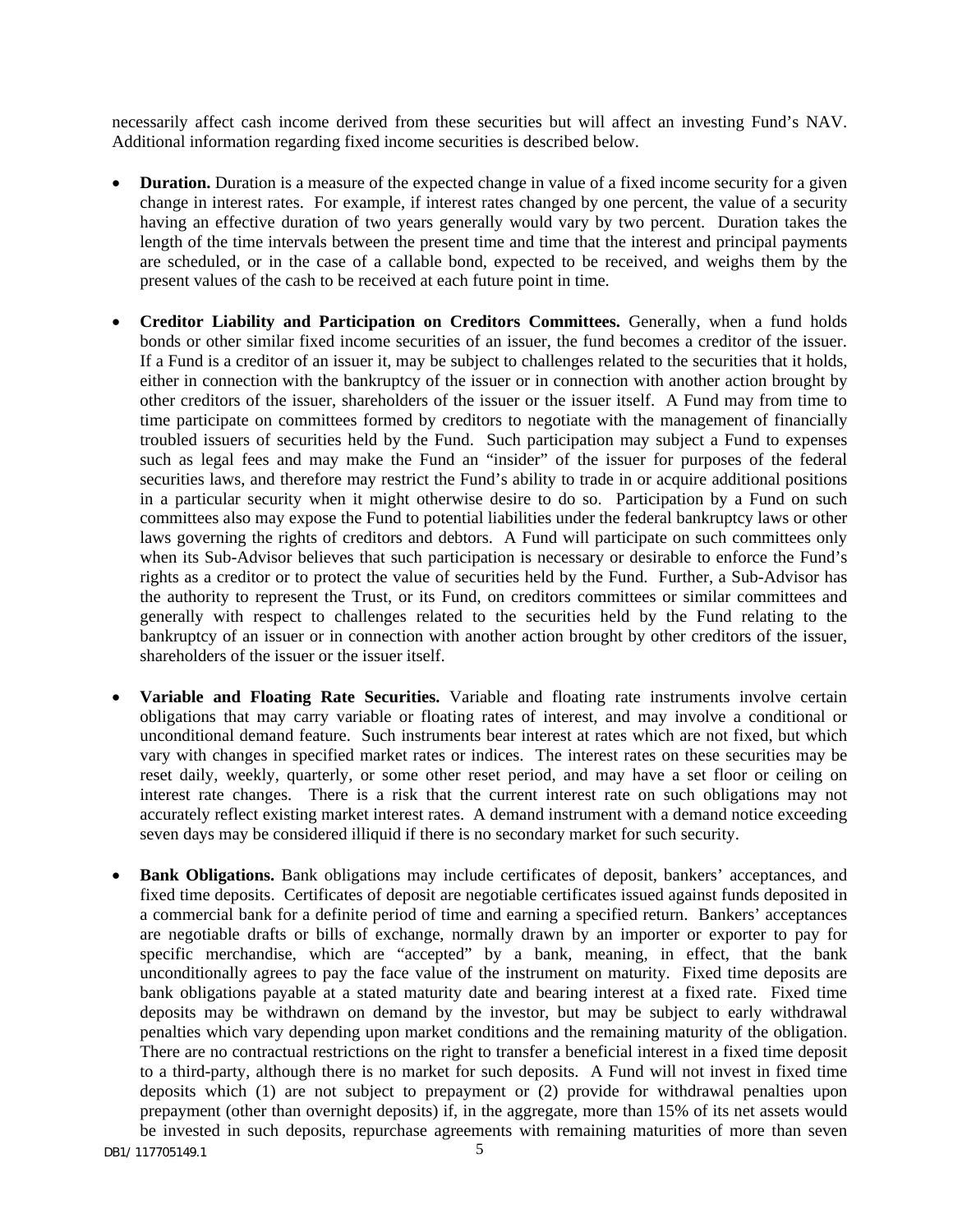days and other illiquid assets. Subject to the Trust's limitation on concentration, as described in the "Investment Restrictions" section below, there is no limitation on the amount of a Fund's assets which may be invested in obligations of foreign banks which meet the conditions set forth herein.

Obligations of foreign banks involve somewhat different investment risks than those affecting obligations of U.S. banks, including the possibilities that their liquidity could be impaired because of future political and economic developments, that their obligations may be less marketable than comparable obligations of U.S. banks, that a foreign jurisdiction might impose withholding taxes on interest income payable on those obligations, that foreign deposits may be seized or nationalized, that foreign governmental restrictions such as exchange controls may be adopted which might adversely affect the payment of principal and interest on those obligations and that the selection of those obligations may be more difficult because there may be less publicly available information concerning foreign banks or the accounting, auditing and financial reporting standards, practices and requirements applicable to foreign banks may differ from those applicable to United States banks. Foreign banks are not generally subject to examination by any United States Government agency or instrumentality.

**Debt Securities.** Fixed income securities are debt securities. A debt security is a security consisting of a certificate or other evidence of a debt (secured or unsecured) on which the issuing company or governmental body promises to pay the holder thereof a fixed, variable, or floating rate of interest for a specified length of time, and to repay the debt on the specified maturity date, as discussed above. Some debt securities, such as zero coupon bonds, do not make regular interest payments but are issued at a discount to their principal or maturity value. Debt securities include a variety of fixed income obligations, including, but not limited to, corporate debt securities, government securities, municipal securities, convertible securities, and mortgage-backed securities. Debt securities include investment-grade convertible securities, and mortgage-backed securities. securities, non-investment-grade securities, and unrated securities. Debt securities are subject to a variety of risks, such as interest rate risk, income risk, call/prepayment risk, inflation risk, credit risk, and currency risk.

• **Corporate Debt Securities.** Certain of the underlying ETFs may invest in corporate debt securities representative of one or more high yield bond or credit derivative indices, which may change from time to time. Selection will generally be dependent on independent credit analysis or fundamental analysis performed by the Fund's Sub-Advisor. A Fund may invest in all grades of corporate debt securities, including below investment-grade securities, as discussed below. See Appendix A for a description of corporate bond ratings. A Fund also may invest in unrated securities.

Corporate debt securities are typically fixed-income securities issued by businesses to finance their operations. Notes, bonds, debentures and commercial paper are the most common types of corporate debt securities. The primary differences between the different types of corporate debt securities are their maturities and secured or unsecured status. Commercial paper has the shortest term and is usually unsecured. The broad category of corporate debt securities includes debt issued by domestic or foreign companies of all kinds, including those with small-, mid- and large-capitalizations. Corporate debt may be rated investment-grade or below investment-grade and may carry variable or floating rates of interest.

Because of the wide range of types, and maturities, of corporate debt securities, as well as the range of creditworthiness of its issuers, corporate debt securities have widely varying potentials for return and risk profiles. For example, commercial paper issued by a large established domestic corporation that is rated investment-grade may have a modest return on principal, but carries relatively limited risk. On the other hand, a long-term corporate note issued by a small foreign corporation from an emerging market country that has not been rated may have the potential for relatively large returns on principal, but carries a relatively high degree of risk.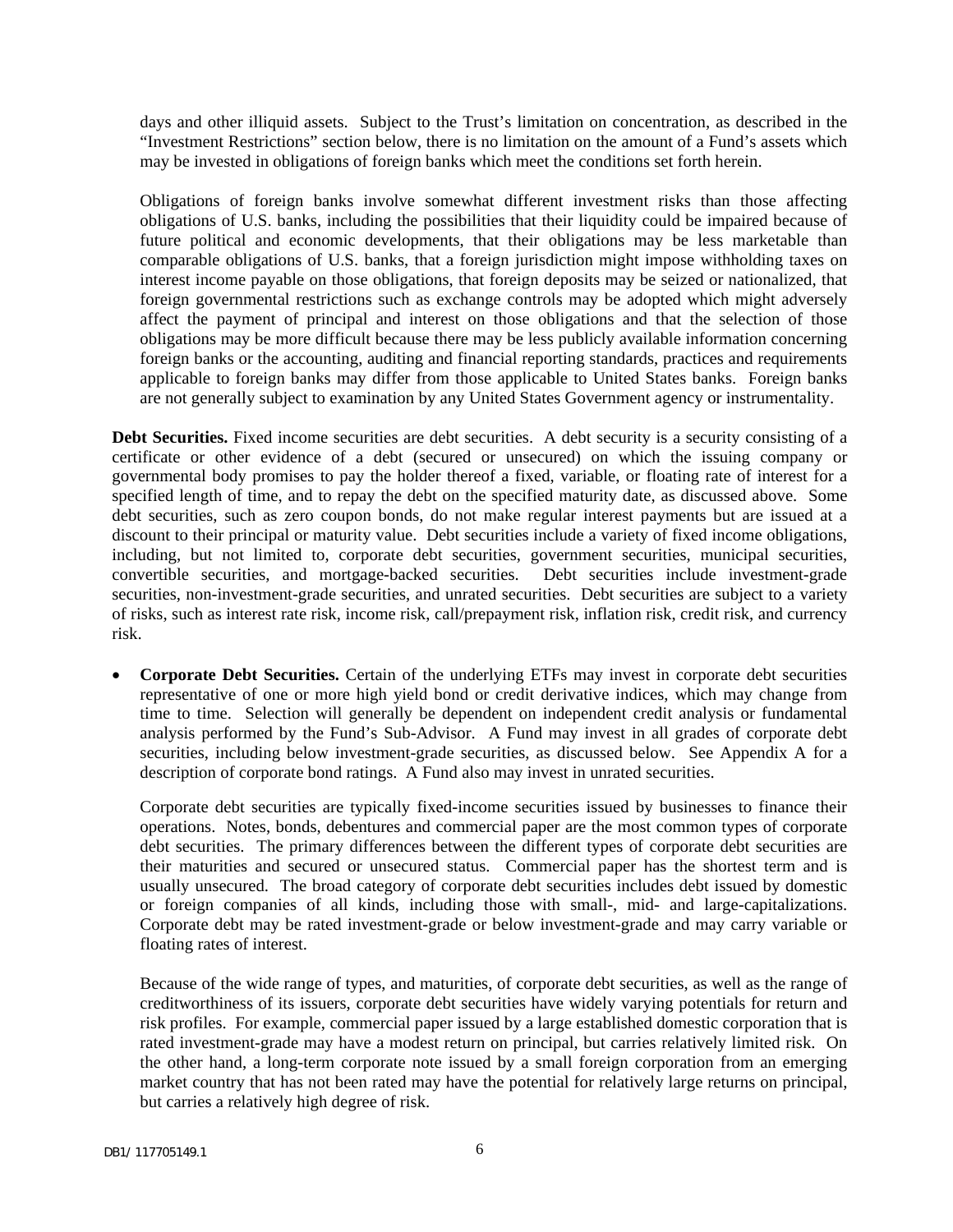Corporate debt securities carry both credit risk and interest rate risk. Credit risk is the risk that a fund could lose money if the issuer of a corporate debt security is unable to pay interest or repay principal when it is due. Some corporate debt securities that are rated below investment-grade are generally considered speculative because they present a greater risk of loss, including default, than higher quality debt securities. The credit risk of a particular issuer's debt security may vary based on its priority for repayment. For example, higher ranking (senior) debt securities have a higher priority than lower-ranking (subordinated) securities. This means that the issuer might not make payments on subordinated securities while continuing to make payments on senior securities. In addition, in the event of bankruptcy, holders of higher-ranking senior securities may receive amounts otherwise payable to the holders of more junior securities. Interest rate risk is the risk that the value of certain corporate debt securities will tend to fall when interest rates rise. In general, corporate debt securities with longer terms tend to fall more in value when interest rates rise than corporate debt securities with shorter terms.

• **Below Investment-Grade Debt Securities.** Below investment-grade securities, also referred to as "high yield securities" or "junk bonds," are debt securities that are rated lower than the four highest rating categories by a nationally recognized statistical rating organization (for example, lower than Baa3 by Moody's Investors Service, Inc. or ("Moody's") lower than BBB- by Standard & Poor's (" $S\&P$ ")) or are determined to be of comparable quality by the Fund's Sub-Advisor. These securities are generally considered to be, on balance, predominantly speculative with respect to capacity to pay interest and repay principal in accordance with the terms of the obligation, and will generally involve more credit risk than securities in the investment-grade categories. Investment in these securities generally provides greater income and increased opportunity for capital appreciation than investments in higher quality securities, but they also typically entail greater price volatility and principal and income risk.

Analysis of the creditworthiness of issuers of high yield securities may be more complex than for issuers of investment-grade securities. Thus, reliance on credit ratings in making investment decisions entails greater risks for high yield securities than for investment-grade debt securities. The success of a fund's advisor in managing high yield securities is more dependent upon its own credit analysis than is the case with investment-grade securities.

Some high yield securities are issued by smaller, less-seasoned companies, while others are issued as part of a corporate restructuring, such as an acquisition, merger, or leveraged buyout. Companies that issue high yield securities are often highly leveraged and may not have available to them more traditional methods of financing. Therefore, the risk associated with acquiring the securities of such issuers generally is greater than is the case with investment-grade securities. Some high yield securities were once rated as investment-grade but have been downgraded to junk bond status because of financial difficulties experienced by their issuers.

The market values of high yield securities tend to reflect individual issuer developments to a greater extent than do investment-grade securities, which in general react to fluctuations in the general level of interest rates. High yield securities also tend to be more sensitive to economic conditions than are investment-grade securities. A projection of an economic downturn or of a period of rising interest rates, for example, could cause a decline in junk bond prices because the advent of a recession could lessen the ability of a highly leveraged company to make principal and interest payments on its debt securities. If an issuer of high yield securities defaults, in addition to risking payment of all or a portion of interest and principal, a fund investing in such securities may incur additional expenses to seek recovery.

The secondary market on which high yield securities are traded may be less liquid than the market for investment-grade securities. Less liquidity in the secondary trading market could adversely affect the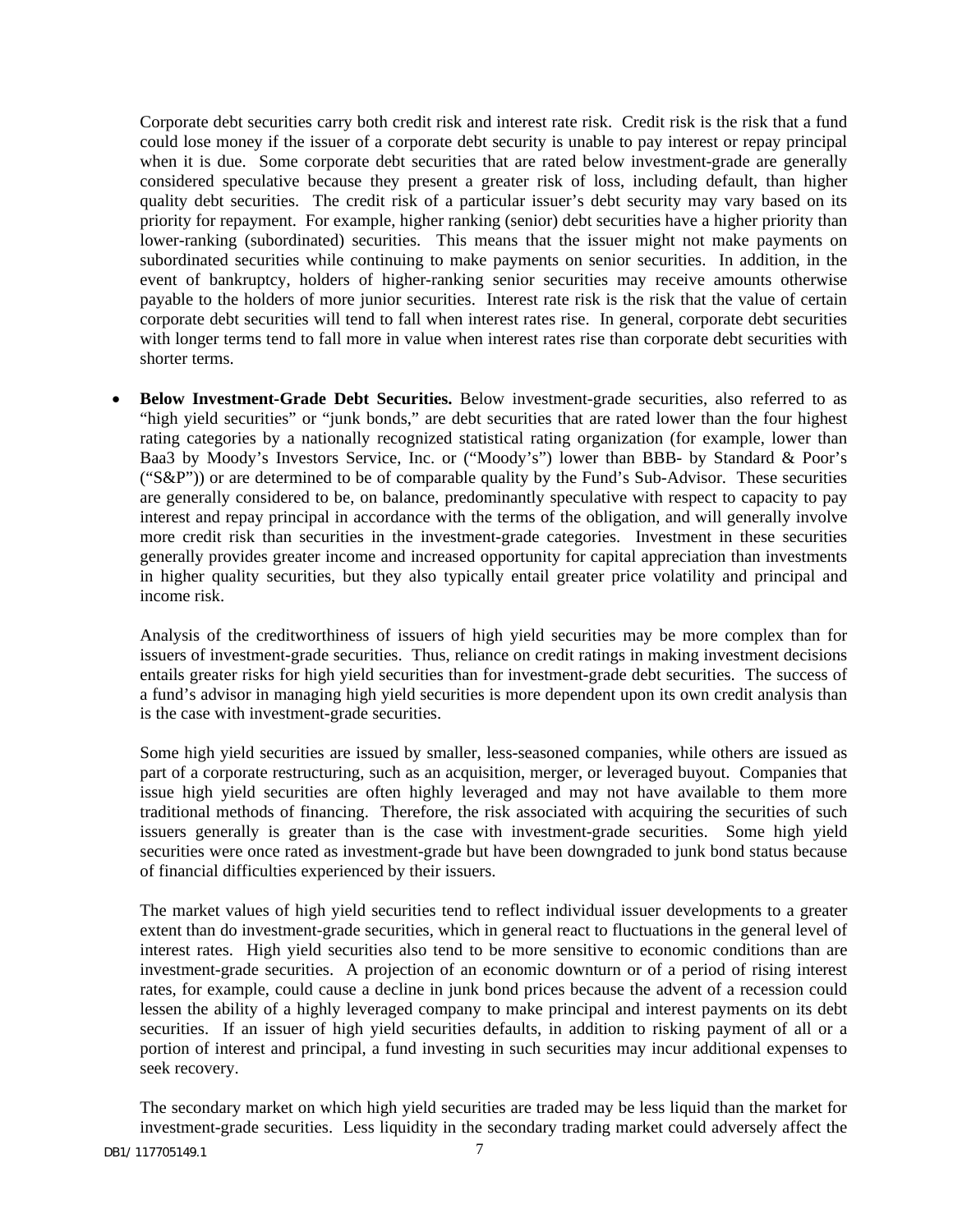ability of a fund to sell a high yield security or the price at which a fund could sell a high yield security, and could adversely affect the daily NAV of fund shares. When secondary markets for high yield securities are less liquid than the market for investment-grade securities, it may be more difficult to value the securities because such valuation may require more research, and elements of judgment may play a greater role in the valuation because there is less reliable, objective data available.

A Fund will not necessarily dispose of a security if a credit-rating agency downgrades the rating of the security below its rating at the time of purchase. However, its Sub-Advisor will monitor the investment to determine whether continued investment in the security is in the best interest of shareholders.

- **Unrated Debt Securities.** Unrated debt, while not necessarily lower in quality than rated securities, may not have as broad a market. Because of the size and perceived demand for the issue, among other factors, certain issuers may decide not to pay the cost of getting a rating for their bonds. The creditworthiness of the issuer, as well as any financial institution or other party responsible for payments on the security, will be analyzed to determine whether to purchase unrated bonds.
- **Commercial Paper.** Commercial paper is a short-term obligation with a maturity ranging from one to 270 days issued by banks, corporations and other borrowers. Such investments are unsecured and usually discounted. Each Fund may invest in commercial paper rated A-1 or A-2 by S&P or Prime-1 or Prime-2 by Moody's.
- **Inflation-Indexed Bonds.** Inflation-indexed bonds, which are fixed income securities whose principal value is periodically adjusted according to the rate of inflation. Two structures are common. The U.S. Treasury and some other issuers use a structure that accrues inflation into the principal value of the bond. Most other issuers pay out the Consumer Price Index ("CPI") accruals as part of a semiannual coupon.

Inflation-indexed securities issued by the U.S. Treasury have maturities of five, ten or thirty years, although it is possible that securities with other maturities will be issued in the future. U.S. Treasury securities pay interest on a semi-annual basis, equal to a fixed percentage of the inflation-adjusted principal amount. For example, if a Fund purchased an inflation-indexed bond with a par value of \$1,000 and a 3% real rate of return coupon (payable 1.5% semi-annually), and inflation over the first six months was 1%, the mid-year par value of the bond would be \$1,010 and the first semi-annual interest payment would be \$15.15 (\$1,010 times 1.5%). If inflation during the second half of the year resulted in the whole years' inflation equaling 3%, the end-of-year par value of the bond would be \$1,030 and the second semi-annual interest payment would be \$15.45 (\$1,030 times 1.5%).

If the periodic adjustment rate measuring inflation falls, the principal value of inflation-indexed bonds will be adjusted downward, and consequently the interest payable on these securities (calculated with respect to a smaller principal amount) will be reduced. Repayment of the original bond principal upon maturity (as adjusted for inflation) is guaranteed in the case of U.S. Treasury inflation-indexed bonds, even during a period of deflation. However, the current market value of the bonds is not guaranteed, and will fluctuate. A Fund also may invest in other inflation related bonds which may or may not provide a similar guarantee. If a guarantee of principal is not provided, the adjusted principal value of the bond repaid at maturity may be less than the original principal.

The value of inflation-indexed bonds is expected to change in response to changes in real interest rates. Real interest rates are tied to the relationship between nominal interest rates and the rate of inflation. Therefore, if inflation were to rise at a faster rate than nominal interest rates, real interest rates might decline, leading to an increase in value of inflation-indexed bonds. In contrast, if nominal interest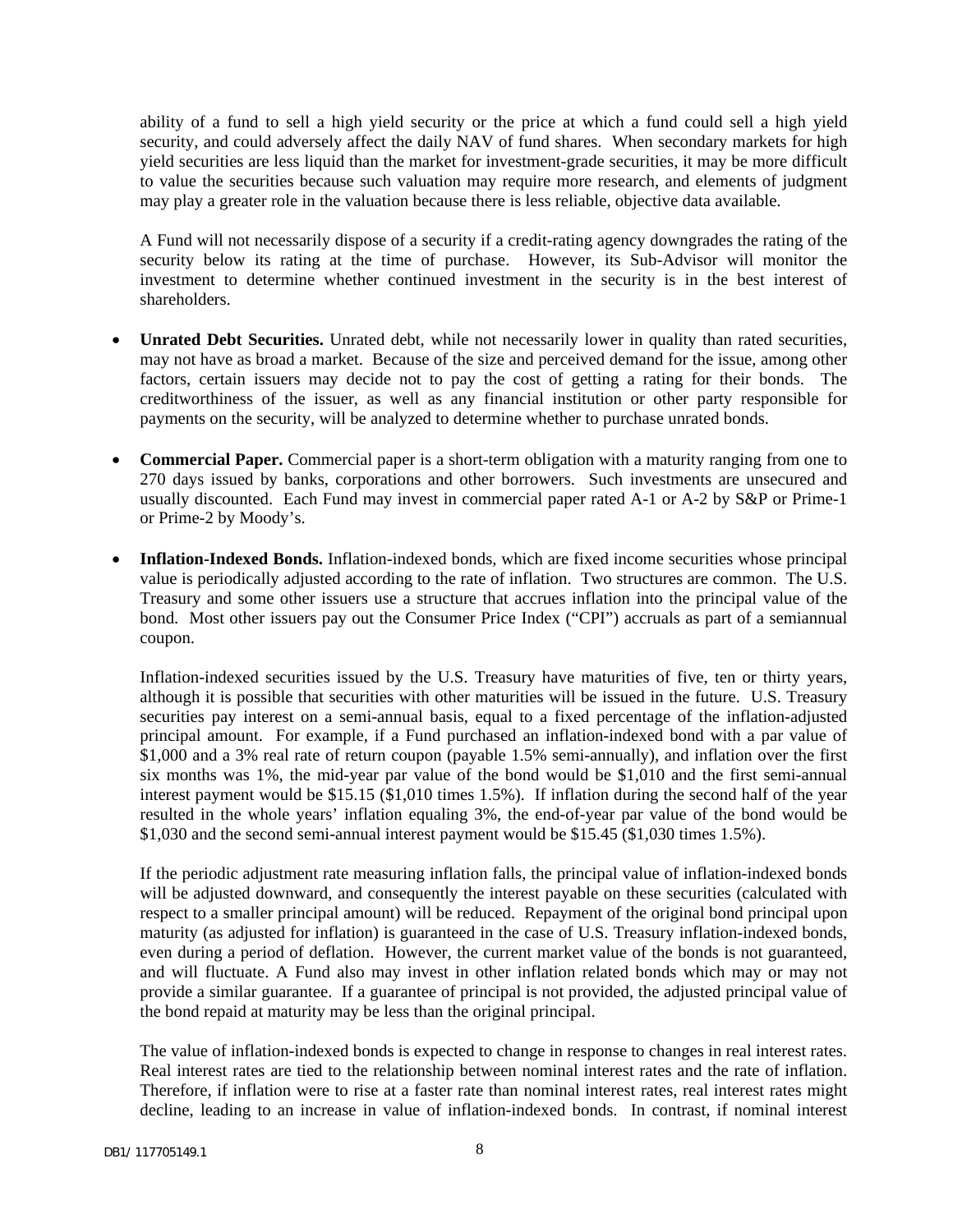rates increased at a faster rate than inflation, real interest rates might rise, leading to a decrease in value of inflation-indexed bonds.

While these securities are expected to be protected from long-term inflationary trends, short-term increases in inflation may lead to a decline in value. If interest rates rise due to reasons other than inflation (for example, due to changes in currency exchange rates), investors in these securities may not be protected to the extent that the increase is not reflected in the bond's inflation measure.

The periodic adjustment of U.S. inflation-indexed bonds is tied to the Consumer Price Index for All Urban Consumers ("CPI-U"), which is calculated monthly by the U.S. Bureau of Labor Statistics. The CPI-U is a measurement of changes in the cost of living, made up of components such as housing, food, transportation and energy. Inflation-indexed bonds issued by a foreign government are generally adjusted to reflect a comparable inflation index, calculated by that government. There can be no assurance that the CPI-U or any foreign inflation index will accurately measure the real rate of inflation in the prices of goods and services. Moreover, there can be no assurance that the rate of inflation in a foreign country will be correlated to the rate of inflation in the United States.

Any increase in the principal amount of an inflation-indexed bond will be considered taxable ordinary income, even though investors do not receive their principal until maturity.

#### **Foreign Issuers**

Certain of the underlying ETFs may invest in issuers located outside the United States directly, or in financial instruments, including ETFs and/or other exchange-traded products ("ETPs"), that are indirectly linked to the performance of foreign issuers. Other examples of such financial instruments include ADRs, Global Depositary Receipts ("GDRs"), European Depositary Receipts ("EDRs"), International Depository Receipts ("IDRs"), "ordinary shares," and "New York shares" issued and traded in the U.S. ADRs are U.S. dollar denominated receipts typically issued by U.S. banks and trust companies that evidence ownership of underlying securities issued by a foreign issuer. The underlying securities may not necessarily be denominated in the same currency as the securities into which they may be converted. The underlying securities are held in trust by a custodian bank or similar financial institution in the issuer's home country. The depositary bank may not have physical custody of the underlying securities at all times and may charge fees for various services, including forwarding dividends and interest and corporate actions. Generally, ADRs in registered form are designed for use in domestic securities markets and are traded on exchanges or over-the-counter in the U.S. GDRs, EDRs, and IDRs are similar to ADRs in that they are certificates evidencing ownership of shares of a foreign issuer, however, GDRs, EDRs, and IDRs may be issued in bearer form and denominated in other currencies, and are generally designed for use in specific or multiple securities markets outside the U.S. EDRs, for example, are designed for use in European securities markets while GDRs are designed for use throughout the world. Ordinary shares are shares of foreign issuers that are traded abroad and on a U.S. exchange. New York shares are shares that a foreign issuer has allocated for trading in the U.S. ADRs, ordinary shares, and New York shares all may be purchased with and sold for U.S. dollars, which protects a Fund from the foreign settlement risks described below.

Depositary receipts may be sponsored or unsponsored. Although the two types of depositary receipt facilities (unsponsored or sponsored) are similar, there are differences regarding a holder's rights and obligations and the practices of market participants. A depository may establish an unsponsored facility without participation by (or acquiescence of) the underlying issuer; typically, however, the depository requests a letter of non-objection from the underlying issuer prior to establishing the facility. Holders of unsponsored depositary receipts may indirectly bear the costs of the facility, and such indirect costs may be no different than the costs of sponsored depositary receipts. The depository usually charges fees upon the deposit and withdrawal of the underlying securities, the conversion of dividends into U.S. dollars or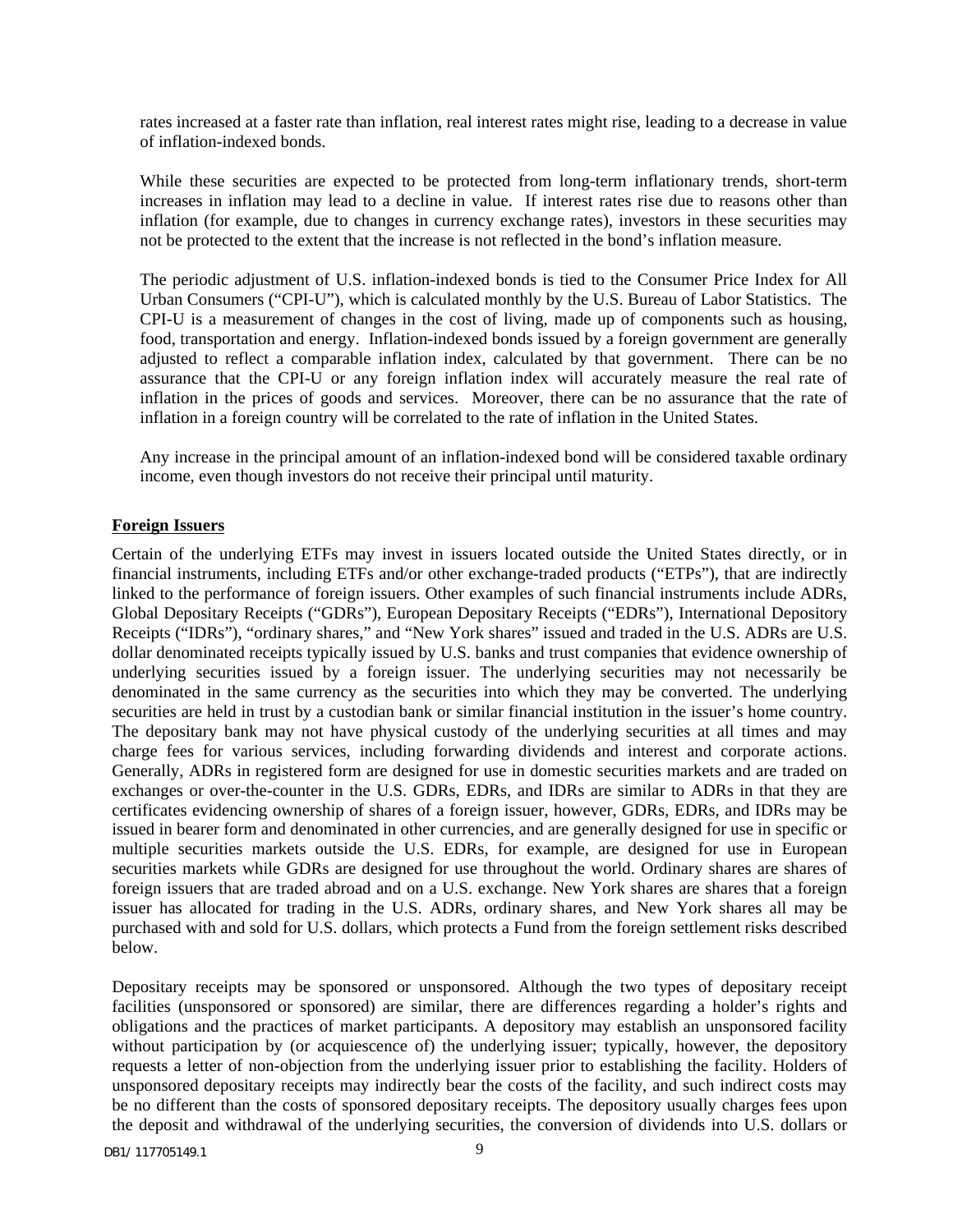other currency, the disposition of non-cash distributions, and the performance of other services. The depository of an unsponsored facility frequently is under no obligation to distribute shareholder communications received from the underlying issuer or to pass through voting rights to depositary receipt holders with respect to the underlying securities.

Sponsored depositary receipt facilities are created in generally the same manner as unsponsored facilities, except that sponsored depositary receipts are established jointly by a depository and the underlying issuer through a deposit agreement. The deposit agreement sets out the rights and responsibilities of the underlying issuer, the depository, and the depositary receipt holders. With sponsored facilities, the underlying issuer typically bears some of the costs of the depositary receipts (such as dividend payment fees of the depository), although most sponsored depositary receipts holders may bear costs such as deposit and withdrawal fees. Depositories of most sponsored depositary receipts agree to distribute notices of shareholder meetings, voting instructions, and other shareholder communications and information to the depositary receipt holders at the underlying issuer's request.

Investing in foreign issuers may involve risks not typically associated with investing in issuers domiciled in the U.S. The value of securities denominated in foreign currencies, and of dividends from such securities, can change significantly when foreign currencies strengthen or weaken relative to the U.S. dollar. Foreign securities markets generally have less trading volume and less liquidity than U.S. markets, and prices in some foreign markets can be very volatile. Many foreign countries lack uniform accounting and disclosure standards comparable to those that apply to U.S. companies, and it may be more difficult to obtain reliable information regarding a foreign issuer's financial condition and operations. In addition, the costs of foreign investing, including withholding taxes, brokerage commissions, and custodial fees, generally are higher than for U.S. investments.

Investing in companies located abroad also carries political and economic risks distinct from those associated with investing in the U.S. Foreign investment may be affected by actions of foreign governments adverse to the interests of U.S. investors, including the possibility of seizure, expropriation or nationalization of assets, including foreign deposits, confiscatory taxation, restrictions on U.S. investment, or on the ability to repatriate assets or to convert currency into U.S. dollars. There may be a greater possibility of default by foreign governments or foreign-government sponsored enterprises. Investments in foreign countries also involve a risk of local political, economic, or social instability, military action or unrest, or adverse diplomatic developments.

### **Illiquid Investments**

A Fund may not acquire any illiquid investment if, immediately after the acquisition, the Fund would have invested more than 15% of its net assets in illiquid investments. An illiquid investment means any investment that a Fund reasonably expects cannot be sold or disposed of in current market conditions in seven calendar days or less without the sale or disposition significantly changing the market value of the investment. If illiquid investments exceed 15% of the Fund's net assets, certain remedial actions will be taken as required by Rule 22e-4 under the 1940 Act and the Funds' policies and procedures.

A Fund may not be able to sell illiquid securities when the Sub-Advisor considers it desirable to do so or may have to sell such securities at a price that is lower than the price that could be obtained if the securities were more liquid. In addition, the sale of illiquid securities also may require more time and may result in higher dealer discounts and other selling expenses than does the sale of securities that are not illiquid. Illiquid securities also may be more difficult to value due to the unavailability of reliable market quotations for such securities, and investment in illiquid securities may have an adverse impact on NAV.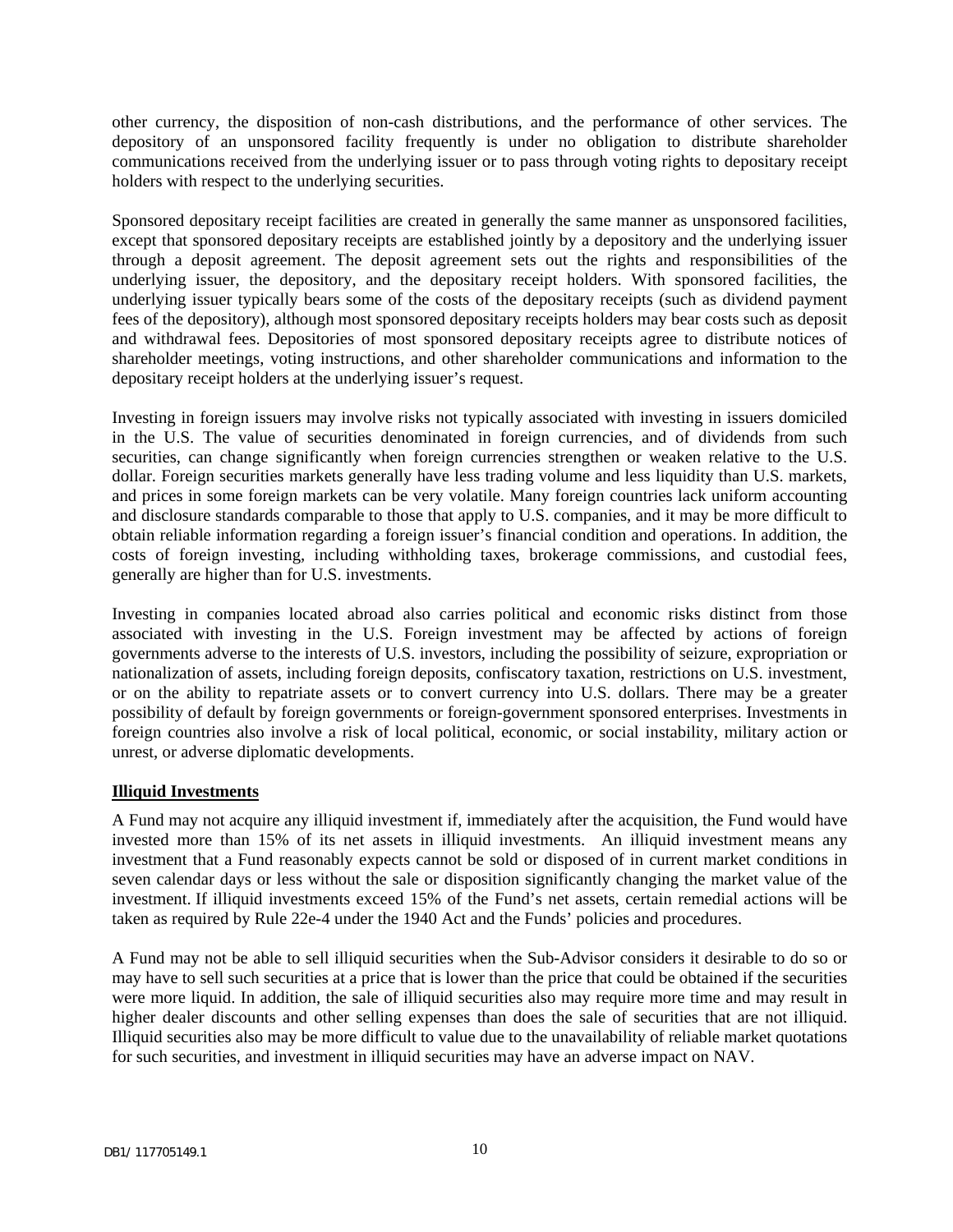#### **Investments in Other Investment Companies**

A Fund may invest in the securities of other investment companies to the extent that such an investment would be consistent with the requirements of Section  $12(d)(1)$  of the 1940 Act, or any rule, regulation or order of the SEC or interpretation thereof. Generally, a fund may invest in the securities of another investment company (the "acquired company") provided that the fund, immediately after such purchase or acquisition, does not own in the aggregate (i) more than 3% of the total outstanding voting stock of the acquired company, (ii) securities issued by the acquired company having an aggregate value in excess of 5% of the value of the total assets of the fund, or (iii) securities issued by the acquired company and all other investment companies (other than U.S. Treasury stock of the fund) having an aggregate value in excess of 10% of the value of the total assets of the fund. A fund also may invest in the securities of other investment companies if the fund is part of a "master-feeder" structure or operates as a fund of funds in compliance with Section 12(d)(1)(E), (F) and (G) and the rules thereunder. Section 12(d)(1)(B) prohibits another investment company from selling its shares to the fund if, after the sale (i) the fund owns more than 3% of the other investment company's voting stock or (ii) the fund and other investment companies, and companies controlled by them, own more than 10% of the voting stock of such other investment company. The Trust has entered into agreements with several unaffiliated ETFs that permit, pursuant to an SEC order, the Fund to purchase shares of those ETFs beyond the Section 12(d)(1) limits described above. A Fund will only make such investments in conformity with the requirements of Subchapter M of the Internal Revenue Code of 1986, as amended (the "Internal Revenue Code").

As a shareholder of another investment company, a Fund and its shareholders will indirectly bear the Fund's proportionate share of the fees and expenses paid by such other investment company, including advisory fees, in addition to both the management fees payable directly by the Fund to the Fund's own investment advisor and the other expenses that the Fund bears directly in connection with the Fund's own operations.

Consistent with the restrictions discussed above, each Fund may invest in several different types of investment companies from time to time, including mutual funds, ETFs, closed-end funds, and business development companies ("BDCs"), when the Advisor or Sub-Advisor believes such an investment is in the best interests of the Fund and its shareholders. For example, a Fund may elect to invest in another investment company when such an investment presents a more efficient investment option than buying securities individually. A Fund also may invest in investment companies that are included as components of an index, such as BDCs, to seek to track the performance of that index. A BDC is a less common type of closed-end investment company that more closely resembles an operating company than a typical investment company. BDCs generally focus on investing in, and providing managerial assistance to, small, developing, financially troubled, private companies or other companies that may have value that can be realized over time and with management assistance. Similar to an operating company, a BDC's total annual operating expense ratio typically reflects all of the operating expenses incurred by the BDC, and is generally greater than the total annual operating expense ratio of a mutual fund that does not bear the same types of operating expenses. However, as a shareholder of a BDC, a Fund does not directly pay for a portion of all of the operating expenses of the BDC, just as a shareholder of computer manufacturer does not directly pay for the cost of labor associated with producing such computers. As a result, when a Fund invests in a BDC, the Fund's Total Annual Fund Operating Expenses will be effectively overstated by an amount equal to the Acquired Fund Fees and Expenses. Acquired Fund Fees and Expenses are not included as an operating expense of a Fund in the Fund's financial statements, which more accurately reflect the Fund's actual operating expenses.

Investment companies may include index-based investments, such as ETFs that hold substantially all of their assets in securities representing a specific index. The main risk of investing in index-based investments is the same as investing in a portfolio of equity securities comprising the index. The market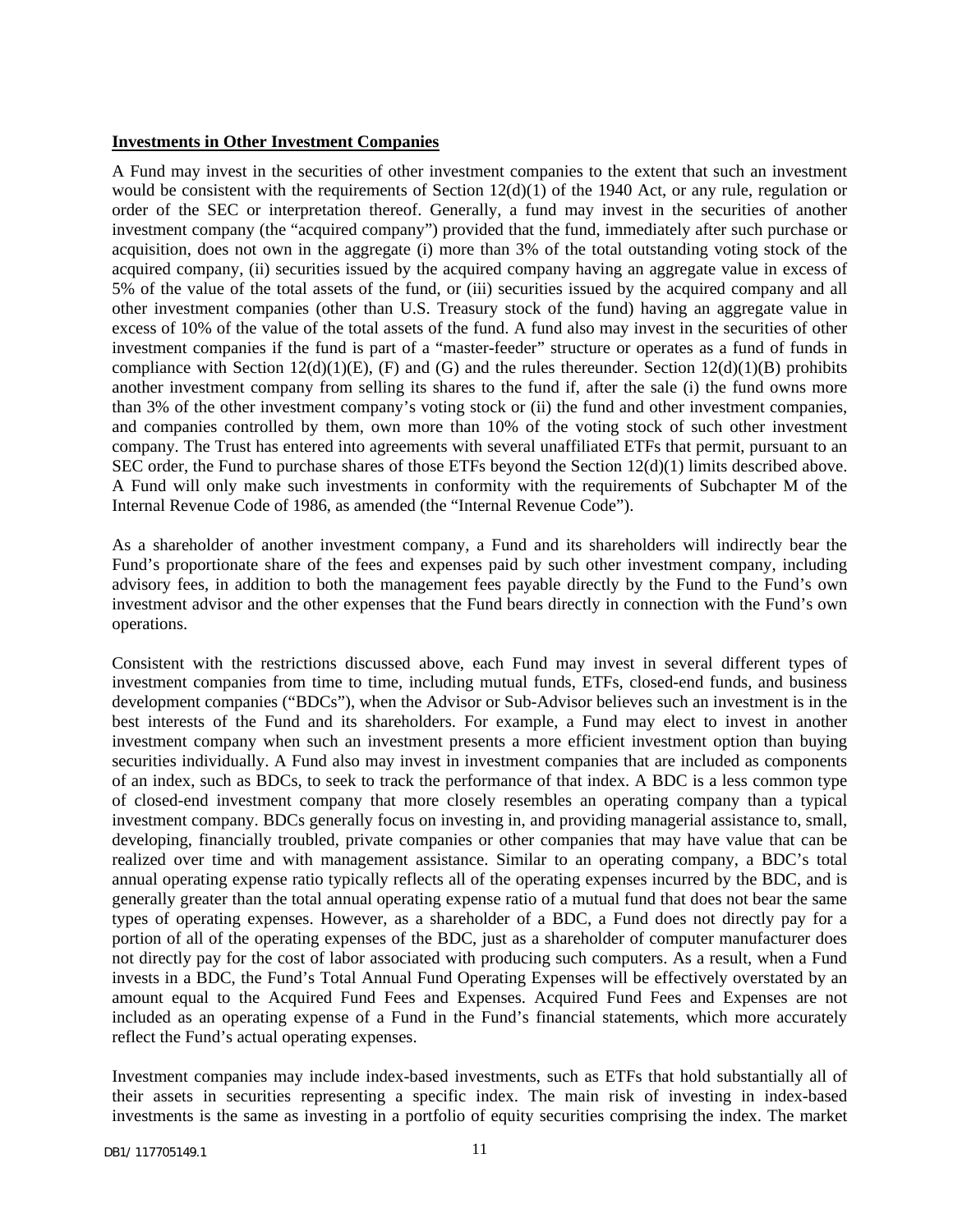prices of index-based investments will fluctuate in accordance with both changes in the market value of their underlying portfolio securities and due to supply and demand for the instruments on the exchanges on which they are traded (which may result in their trading at a discount or premium to their NAVs). Indexbased investments may not replicate exactly the performance of their specific index because of transaction costs and the temporary unavailability of certain component securities of the index.

A Fund may invest in index-based ETFs as well as ETFs that are actively managed.

Each Fund and certain of the underlying ETFs may invest in closed-end funds. Closed-end funds are pooled investment vehicles that are registered under the 1940 Act and whose shares are listed and traded on U.S. national securities exchanges. Like any stock, a closed-end fund's share price will fluctuate in response to market conditions and other factors. Secondary market trading prices of closed-end funds should be expected to fluctuate and such prices may be higher (*i.e.*, at a premium) or lower (*i.e.*, at a discount) than the net asset value of a closed-end fund's portfolio holdings. Closed-end fund shares frequently trade at persistent and ongoing discounts to the net asset value of the closed-end fund's portfolio investments. There can be no guarantee that shares of a closed-end fund held by a Fund will not trade at a persistent and ongoing discount. Nor can there be any guarantee that an active market in shares of the closed-end funds held by a Fund will exist. A Fund may not be able to sell closed-end fund shares at a price equal to the net asset value of the closed-end fund. While a Fund seeks to take advantage of differences between the net asset value of closed-end fund shares and any secondary market premiums or discounts, the Fund may not be able to do so. In addition, there can be no assurance that any closed-end fund will achieve its stated investment objective. While a Fund investing in closed-end funds attempts to diversify its exposure to such investments, lackluster performance of a single closed-end fund can have a negative impact on the performance of the Fund as a whole. A Fund may lose money on its investment in any closed-end fund, which, in turn, may cause investors to lose money on an investment in the Fund.

### **Lending of Portfolio Securities**

Each Fund may lend portfolio securities to brokers, dealers and other financial organizations that meet capital and other credit requirements or other criteria established by the Fund's Board. These loans, if and when made, may not exceed  $33<sup>1</sup>/3%$  of the total asset value of a Fund (including the loan collateral). A Fund will not lend portfolio securities to the Advisor, Sub-Advisor, or their affiliates, unless it has applied for and received specific authority to do so from the SEC. Loans of portfolio securities will be fully collateralized by cash, letters of credit or U.S. government securities, and the collateral will be maintained in an amount equal to at least 100% of the current market value of the loaned securities by marking to market daily. Any gain or loss in the market price of the securities loaned that might occur during the term of the loan would be for the account of a Fund. A Fund may pay a part of the interest earned from the investment of collateral, or other fee, to an unaffiliated third-party for acting as the Fund's securities lending agent. By lending its securities, a Fund may increase its income by receiving payments from the borrower that reflect the amount of any interest or any dividends payable on the loaned securities, as well as by either investing cash collateral received from the borrower in short-term instruments or obtaining a fee from the borrower when U.S. government securities or letters of credit are used as collateral.

Each Fund will adhere to the following conditions whenever its portfolio securities are loaned: (i) the Fund must receive at least 100% cash collateral or equivalent securities of the type discussed in the preceding paragraph from the borrower; (ii) the borrower must increase such collateral whenever the market value of the securities rises above the level of such collateral; (iii) the Fund must be able to terminate the loan on demand; (iv) the Fund must receive reasonable interest on the loan, as well as any dividends, interest or other distributions on the loaned securities and any increase in market value; (v) the Fund may pay only reasonable fees in connection with the loan (which fees may include fees payable to the lending agent, the borrower, the Fund's administrator and the custodian); and (vi) voting rights on the loaned securities may pass to the borrower, provided, however, that if a material event adversely affecting the investment occurs,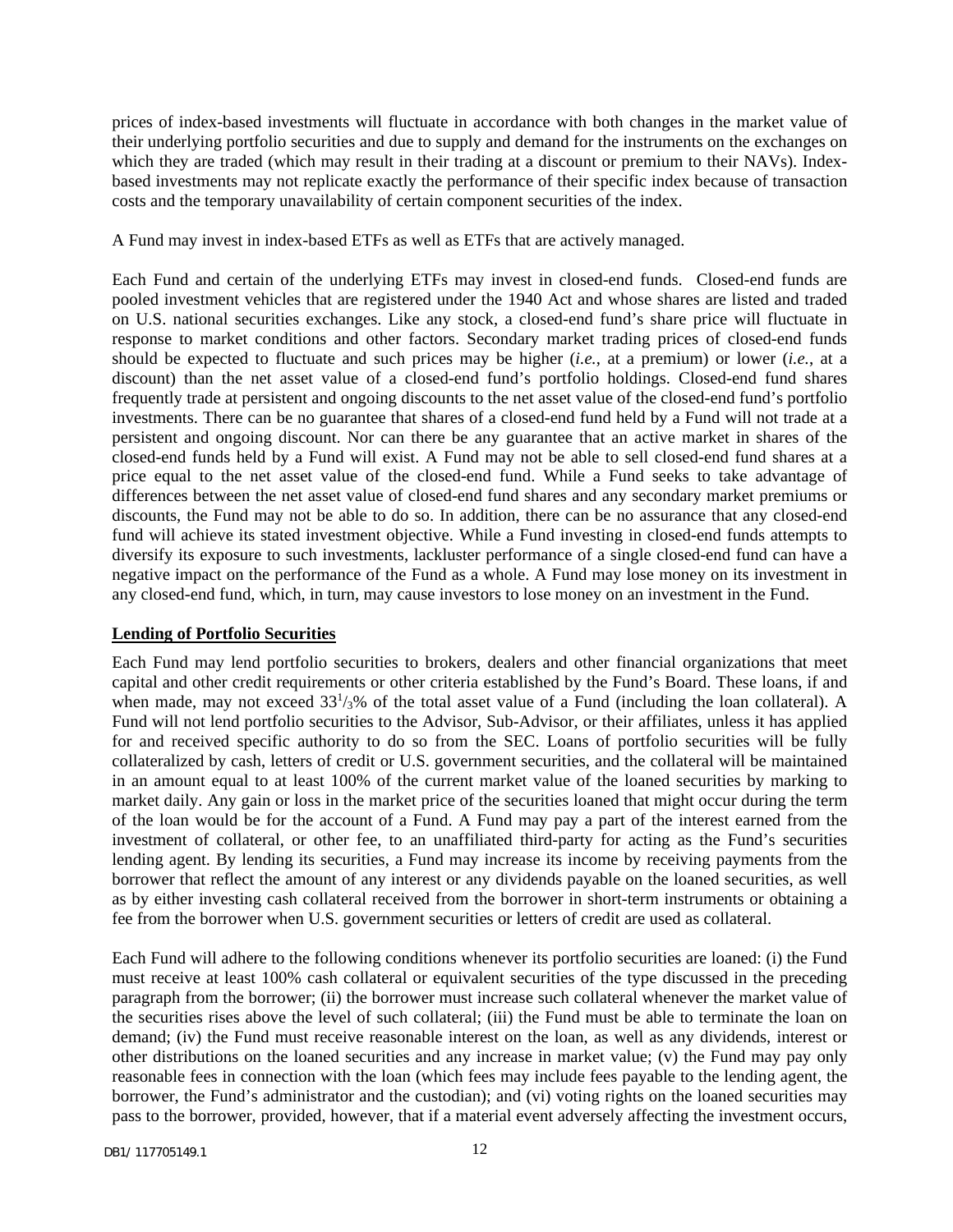the Fund must terminate the loan and regain the right to vote the securities. A Fund's securities lending arrangements are subject to Board approval. In addition, to the extent a Fund engages in securities lending, the Board has adopted procedures that are reasonably designed to ensure that the foregoing criteria will be met. Loan agreements involve certain risks in the event of default or insolvency of the borrower, including possible delays or restrictions upon the Fund's ability to recover the loaned securities or dispose of the collateral for the loan, which could give rise to loss because of adverse market action, expenses and/or delays in connection with the disposition of the underlying securities.

### **Portfolio Turnover**

Portfolio turnover may vary from year to year, as well as within a year. Generally, the higher a Fund's rate of portfolio turnover, the higher the transaction costs borne by the Fund and its long-term shareholders. In addition, a Fund's portfolio turnover level may adversely affect the ability of the Fund to achieve its investment objective. Because a Fund's portfolio turnover rate, to a great extent, will depend on the creation and redemption activity of investors, it is difficult to estimate what the Fund's actual portfolio turnover rate will be in the future.

"Portfolio Turnover Rate" is defined under the rules of the SEC as the lesser of the value of the securities purchased or of the securities sold, excluding all securities whose maturities at the time of acquisition were one-year or less, divided by the average monthly value of such securities owned during the year. Based on this definition, instruments with a remaining maturity of less than one-year are excluded from the calculation of the portfolio turnover rate.

### **Real Estate Investment Trusts (REITs)**

A Fund may invest in shares of REITs. REITs are pooled investment vehicles which invest primarily in real estate or real estate related loans. REITs are generally classified as equity REITs, mortgage REITs or a combination of equity and mortgage REITs. Equity REITs invest the majority of their assets directly in real property and derive income primarily from the collection of rents. Equity REITs can also realize capital gains by selling properties that have appreciated in value. Mortgage REITs invest the majority of their assets in real estate mortgages and derive income from the collection of interest payments. Like regulated investment companies ("RICs") such as the Funds, REITs are not taxed on income distributed to shareholders provided they comply with certain requirements under the Internal Revenue Code. A Fund will indirectly bear its proportionate share of any expenses paid by REITs in which the Fund invests in addition to the expenses paid by the Fund. Investing in REITs involves certain unique risks. Equity REITs may be affected by changes in the value of the underlying property owned by such REITs, while mortgage REITs may be affected by the quality of any credit extended. REITs are dependent upon management skills, are not diversified (except to the extent the Internal Revenue Code requires), and are subject to the risks of financing projects. REITs are subject to heavy cash flow dependency, default by borrowers, selfliquidation, and the possibilities of failing to qualify for the exemption from tax for distributed income under the Internal Revenue Code and failing to maintain their exemptions from registration under the 1940 Act. REITs (especially mortgage REITs) are also subject to interest rate risks.

Investing in foreign real estate companies makes a Fund more susceptible to risks associated with the ownership of real estate and with the real estate industry in general. In addition, foreign real estate companies depend upon specialized management skills, may not be diversified, may have less trading volume, and may be subject to more abrupt or erratic price movements than the overall securities markets. Foreign real estate companies have their own expenses, and a Fund will bear a proportionate share of those expenses.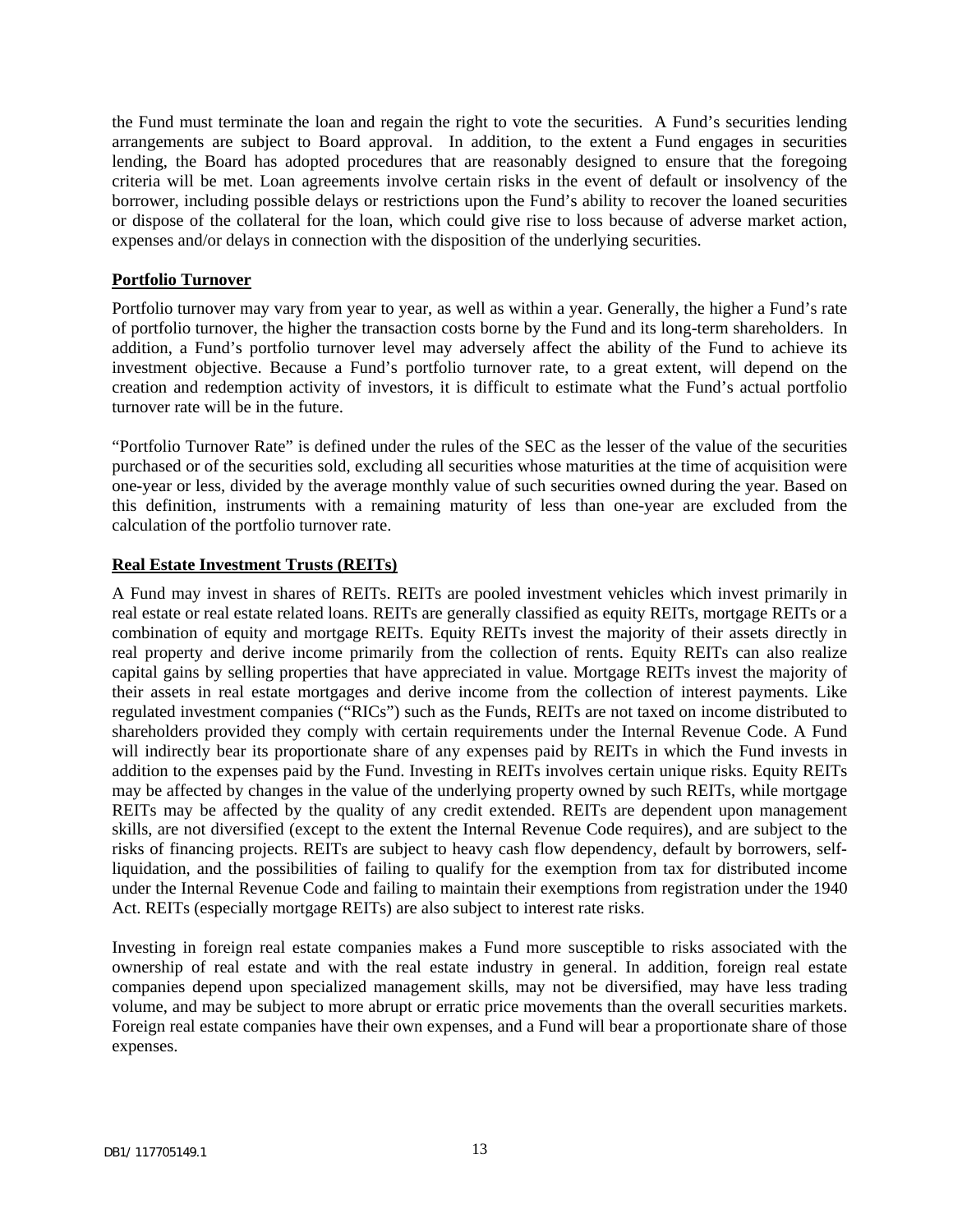#### **Repurchase Agreements**

Each Fund and certain of the underlying ETFs may enter into repurchase agreements with financial institutions, which may be deemed to be loans. The Fund follows certain procedures designed to minimize the risks inherent in such agreements. These procedures include effecting repurchase transactions only with large, well-capitalized and well-established financial institutions whose condition will be continually monitored by the Sub-Advisor. In addition, the value of the collateral underlying the repurchase agreement will always be at least equal to the repurchase price, including any accrued interest earned on the repurchase agreement. In the event of a default or bankruptcy by a selling financial institution, a Fund will seek to liquidate such collateral. However, the exercising of a Fund's right to liquidate such collateral could involve certain costs or delays and, to the extent that proceeds from any sale upon a default of the obligation to repurchase were less than the repurchase price, the Fund could suffer a loss. It is the current policy of each Fund not to invest in repurchase agreements that do not mature within seven days if any such investment, together with any other illiquid assets held by the Fund, amounts to more than 15% of the Fund's net assets. The investments of a Fund in repurchase agreements, at times, may be substantial when, in the view of the Sub-Advisor, liquidity or other considerations so warrant.

#### **Reverse Repurchase Agreements**

Each Fund and certain of the underlying ETFs may enter into reverse repurchase agreements without limit as part of the Fund's investment strategy. However, each Fund does not expect to engage, under normal circumstances, in reverse repurchase agreements with respect to more than  $33\frac{1}{3}\%$  of its assets. Reverse repurchase agreements involve sales of portfolio assets by a Fund concurrently with an agreement by the Fund to repurchase the same assets at a later date at a fixed price. Generally, the effect of such a transaction is that a Fund can recover all or most of the cash invested in the portfolio securities involved during the term of the reverse repurchase agreement, while the Fund will be able to keep the interest income associated with those portfolio securities. Such transactions are advantageous only if the interest cost to the Fund of the reverse repurchase transaction is less than the cost of obtaining the cash otherwise. Opportunities to achieve this advantage may not always be available, and each Fund intends to use the reverse repurchase technique only when it will be advantageous to that Fund. A Fund will establish a segregated account with the Trust's custodian bank in which the Fund will maintain cash, cash equivalents or other portfolio securities equal in value to the Fund's obligations in respect of reverse repurchase agreements. Such reverse repurchase agreements could be deemed to be a borrowing, but are not senior securities.

### **U.S. Government Securities**

Each Fund and certain of the underlying ETFs may invest in U.S. government securities. Securities issued or guaranteed by the U.S. Government or its agencies or instrumentalities include U.S. Treasury securities, which are backed by the full faith and credit of the U.S. Treasury and which differ only in their interest rates, maturities, and times of issuance. U.S. Treasury bills have initial maturities of one year or less; U.S. Treasury notes have initial maturities of one to ten years; and U.S. Treasury bonds generally have initial maturities of greater than ten years. Certain U.S. government securities are issued or guaranteed by agencies or instrumentalities of the U.S. Government including, but not limited to, obligations of U.S. government agencies or instrumentalities such as the Federal National Mortgage Association ("Fannie Mae"), Federal Home Loan Mortgage Corporation ("Freddie Mac"), Government National Mortgage Association ("Ginnie Mae"), the Small Business Administration, the Federal Farm Credit Administration, Federal Home Loan Banks, Banks for Cooperatives (including the Central Bank for Cooperatives), Federal Land Banks, Federal Intermediate Credit Banks, the Tennessee Valley Authority, the Export-Import Bank of the United States, the Commodity Credit Corporation, the Federal Financing Bank, the National Credit Union Administration, and the Federal Agricultural Mortgage Corporation ("Farmer Mac").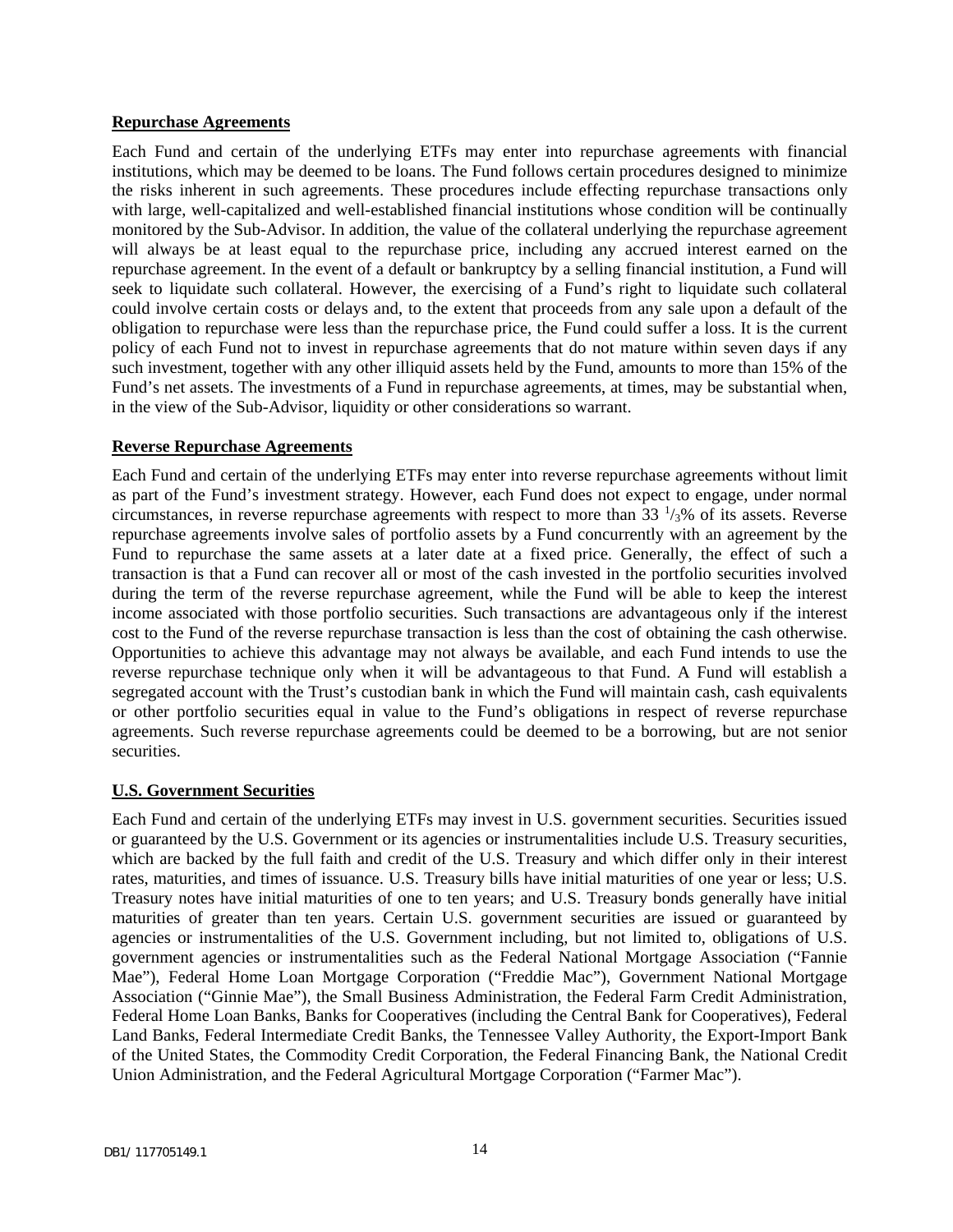Some obligations issued or guaranteed by U.S. government agencies and instrumentalities, including, for example, Ginnie Mae pass-through certificates, are supported by the full faith and credit of the U.S. Treasury. Other obligations issued by or guaranteed by federal agencies, such as those securities issued by Fannie Mae, are supported by the discretionary authority of the U.S. Government to purchase certain obligations of the federal agency, while other obligations issued by or guaranteed by federal agencies, such as those of the Federal Home Loan Banks, are supported by the right of the issuer to borrow from the U.S. Treasury, while the U.S. Government provides financial support to such U.S. government-sponsored federal agencies, no assurance can be given that the U.S. Government will always do so, since the U.S. Government is not so obligated by law. U.S. Treasury notes and bonds typically pay coupon interest semiannually and repay the principal at maturity.

In September 2008, the U.S. Treasury announced a federal takeover of Fannie Mae and Freddie Mac, placing the two federal instrumentalities in conservatorship. Under the terms of the takeover, the U.S. Treasury agreed to acquire \$1 billion of senior preferred stock of each instrumentality and obtained warrants for the purchase of common stock of each instrumentality. Under these Senior Preferred Stock Purchase Agreements ("SPAs"), the U.S. Treasury has pledged to provide a limited amount of capital per instrumentality as needed, including the contribution of cash capital to the instrumentalities in the event their liabilities exceed their assets. In May 2009, the U.S. Treasury increased its maximum commitment to each instrumentality under the SPAs from \$100 billion to \$200 billion per instrumentality. In December 2009, the U.S. Treasury amended the SPAs to provide Fannie Mae and Freddie Mac with some additional flexibility to meet the requirement to reduce their mortgage portfolios. Also in December 2009, the U.S. Treasury further amended the SPAs to allow the cap on the U.S. Treasury's funding commitment to increase as necessary to accommodate any cumulative reduction in Fannie Mae's and Freddie Mac's net worth through the end of 2012. On August 17, 2012, the U.S. Treasury announced that it was again amending the Agreement to terminate the requirement that Fannie Mae and Freddie Mac each pay a 10% dividend annually on all amounts received under the funding commitment. Instead, they are now required to transfer to the U.S. Treasury on a quarterly basis all profits earned during a quarter that exceed a certain capital reserve amount. On September 30, 2019, the U.S. Treasury and the FHFA announced that they had agreed to modifications to the SPAs that will permit Fannie Mae and Freddie Mac to retain additional earnings in excess of the \$3 billion capital reserves previously permitted by their SPAs, increasing the amounts to \$25 billion and \$20 billion, respectively. However, shareholders of Freddie Mac and Fannie Mae have since sued the U.S. Government over the profit sweep, contending that it was a breach of contract and an improper taking of private property without just compensation. Both of these legal arguments continue to move forward through various courts and could influence the U.S. Government's policy towards the mortgage financial system. In addition, new initiatives from the Trump administration, such as reductions to corporate tax rates, could affect the value of certain assets held by Freddie Mac and Fannie Mae.

Until further action is taken, the actions of the U.S. Treasury are intended to ensure that Fannie Mae and Freddie Mac maintain a positive net worth and meet their financial obligations, preventing mandatory triggering of receivership. No assurance can be given that the U.S. Treasury initiatives will be successful. Other U.S. government securities a Fund may invest in include (but are not limited to) securities issued or guaranteed by the Federal Housing Administration, Farmers Home Loan Administration, Export-Import Bank of the U.S., Small Business Administration, General Services Administration, Central Bank for Cooperatives, Federal Farm Credit Banks, Federal Intermediate Credit Banks, Federal Land Banks, Maritime Administration, Tennessee Valley Authority and District of Columbia Armory Board. Because the U.S. Government is not obligated by law to provide support to an instrumentality it sponsors, a Fund will invest in obligations issued by such an instrumentality only if the Sub-Advisor determines that the credit risk with respect to the instrumentality does not make its securities unsuitable for investment by the Fund.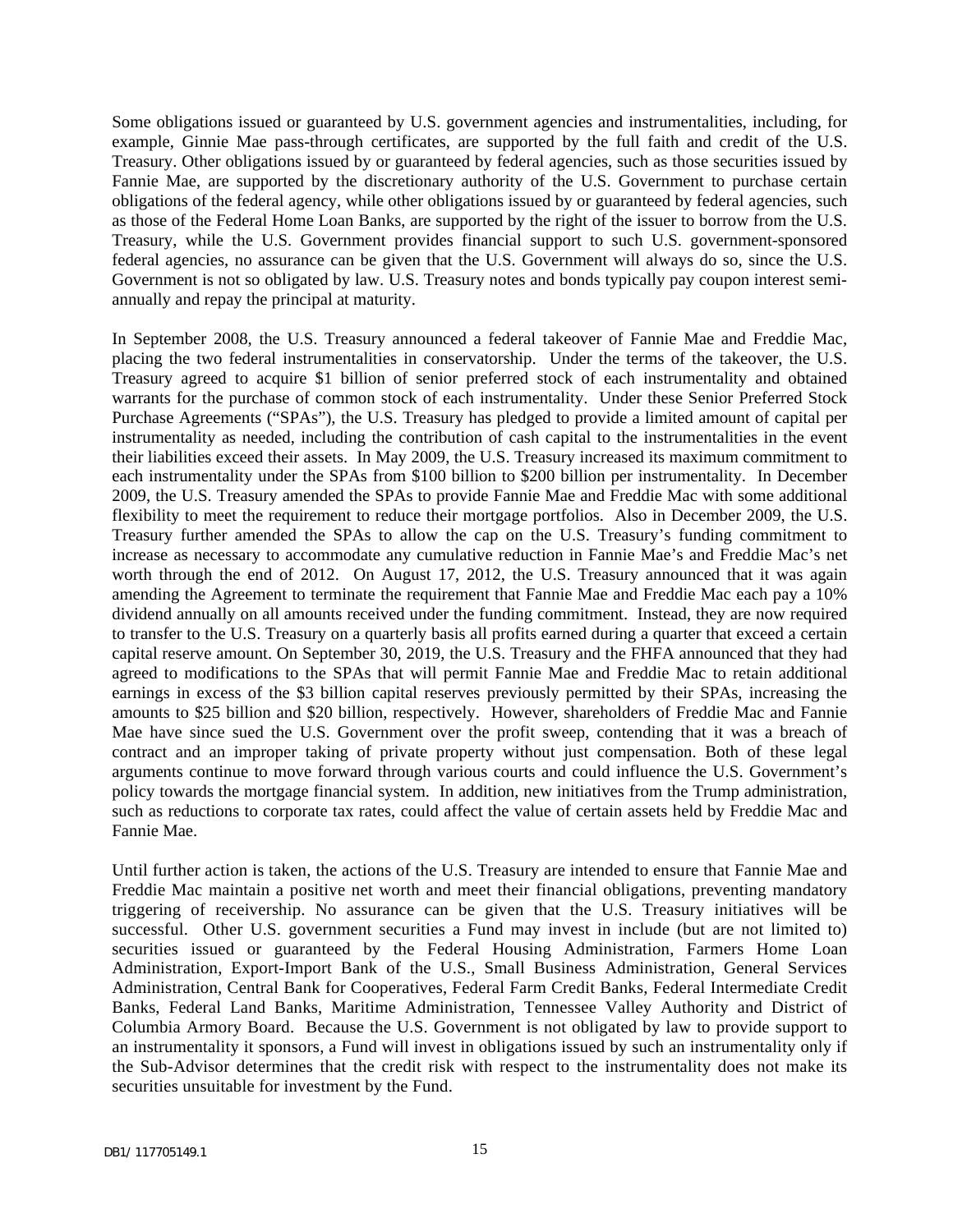Each Fund may also invest in separately traded principal and interest components of securities guaranteed or issued by the U.S. Government or its agencies, instrumentalities or sponsored enterprises if such components trade independently under the Separate Trading of Registered Interest and Principal of Securities program ("STRIPS") or any similar program sponsored by the U.S. Government. STRIPS may be sold as zero coupon securities. See "Zero Coupon Bonds" for additional information.

The total public debt of the United States as a percentage of gross domestic product has grown rapidly since the beginning of the 2008–2009 financial downturn. Although high debt levels do not necessarily indicate or cause economic problems, they may create certain systemic risks if sound debt management practices are not implemented. A high national debt can raise concerns that the U.S. Government will not be able to make principal or interest payments when they are due. This increase has also necessitated the need for the U.S. Congress to negotiate adjustments to the statutory debt limit to increase the cap on the amount the U.S. Government is permitted to borrow to meet its existing obligations and finance current budget deficits. On August 2, 2019, following passage by Congress, the President of the United States signed the Bipartisan Budget Act of 2019, which suspends the statutory debt limit through July 31, 2021. Any controversy or ongoing uncertainty regarding the statutory debt ceiling negotiations may impact the U.S. long-term sovereign credit rating and may cause market uncertainty. As a result, market prices and yields of securities supported by the full faith and credit of the U.S. Government may be adversely affected.

#### **When-Issued, Delayed-Delivery and Forward Commitment Securities**

Each Fund and certain of the underlying ETFs, from time to time, in the ordinary course of business, may purchase securities on a when-issued, delayed-delivery or forward commitment basis (*i.e.*, delivery and payment can take place between a month and 120 days after the date of the transaction). These securities are subject to market fluctuation and no interest accrues to the purchaser during this period. At the time a Fund makes the commitment to purchase securities on a when-issued, delayed-delivery or forward commitment basis, the Fund will record the transaction and thereafter reflect the value of the securities, each day, in determining the Fund's NAV. Each Fund will not purchase securities on a when-issued, delayed-delivery or forward commitment basis if, as a result, more than 15% of the Fund's net assets would be so invested. At the time of delivery of the securities, the value of the securities may be more or less than the purchase price. A Fund will also establish a segregated account with the Fund's custodian bank in which the Fund will maintain cash or liquid securities equal to or greater in value than the Fund's purchase commitments for such when-issued, delayed-delivery or forward commitment securities. The Trust does not believe that a Fund's NAV or income will be adversely affected by the Fund's purchase of securities on a when-issued, delayed-delivery or forward commitment basis.

#### **Zero Coupon Bonds**

Certain of the underlying ETFs may invest in U.S. Treasury zero-coupon bonds. These securities are U.S. Treasury bonds which have been stripped of their un-matured interest coupons, the coupons themselves, and receipts or certificates representing interests in such stripped debt obligations and coupons. Interest is not paid in cash during the term of these securities, but is accrued and paid at maturity. Such obligations have greater price volatility than coupon obligations and other normal interest-paying securities, and the value of zero coupon securities reacts more quickly to changes in interest rates than do coupon bonds. Because dividend income is accrued throughout the term of the zero coupon obligation, but is not actually received until maturity, an ETF may have to sell other securities to pay said accrued dividends prior to maturity of the zero coupon obligation. Unlike regular U.S. Treasury bonds which pay semi-annual interest, U.S. Treasury zero coupon bonds do not generate semi-annual coupon payments. Instead, zero coupon bonds are purchased at a substantial discount from the maturity value of such securities, the discount reflecting the current value of the deferred interest; this discount is amortized as interest income over the life of the security, and is taxable even though there is no cash return until maturity. Zero coupon U.S. Treasury issues originally were created by government bond dealers who bought U.S. Treasury bonds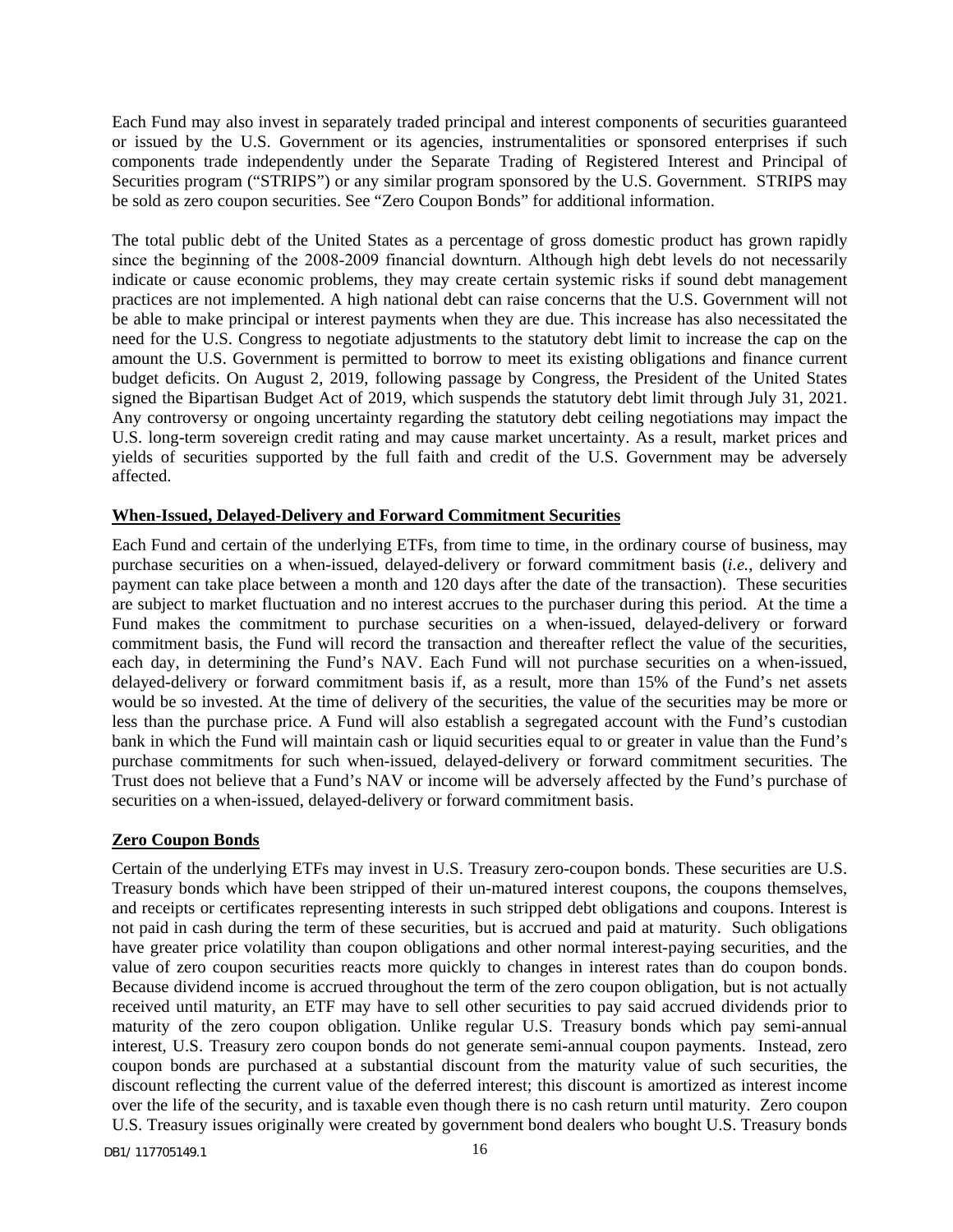and issued receipts representing an ownership interest in the interest coupons or in the principal portion of the bonds. Subsequently, the U.S. Treasury began directly issuing zero coupon bonds with the introduction of STRIPS. While zero coupon bonds eliminate the reinvestment risk of regular coupon issues, that is, the risk of subsequently investing the periodic interest payments at a lower rate than that of the security held, zero coupon bonds fluctuate much more sharply than regular coupon-bearing bonds. Thus, when interest rates rise, the value of zero coupon bonds will decrease to a greater extent than will the value of regular bonds having the same interest rate.

### **Recent Market Events**

Changes in market conditions will not have the same impact on all types of securities. Interest rates have been unusually low in recent years in the United States and abroad. Because there is little precedent for this situation, it is difficult to predict the impact of a significant rate increase on various markets. For example, because investors may buy securities or other investments with borrowed money, a significant increase in interest rates may cause a decline in the markets for those investments. Because of the sharp decline in the worldwide price of oil, there is a concern that oil producing nations may withdraw significant assets now held in U.S. Treasuries, which could force a substantial increase in interest rates. Regulators have expressed concern that rate increases may cause investors to sell fixed income securities faster than the market can absorb them, contributing to price volatility. In addition, there is a risk that the prices of goods and services in the U.S. and many foreign economies may decline over time, known as deflation (the opposite of inflation). Deflation may have an adverse effect on stock prices and creditworthiness and may make defaults on debt more likely. If a country's economy slips into a deflationary pattern, it could last for a prolonged period and may be difficult to reverse.

Periods of market volatility may continue to occur in response to pandemics or other events outside of our control. These types of events could adversely affect a Fund's performance. For example, since December 2019, a novel strain of coronavirus has spread globally, which has resulted in the temporary closure of many corporate offices, retail stores, manufacturing facilities and factories, and other businesses across the world. As the extent of the impact on global markets from the coronavirus is difficult to predict, the extent to which the coronavirus may negatively affect the Fund's performance or the duration of any potential business disruption is uncertain. Any potential impact on performance will depend to a large extent on future developments and new information that may emerge regarding the duration and severity of the coronavirus and the actions taken by authorities and other entities to contain the coronavirus or treat its impact.

### **Cybersecurity**

With the increased use of technologies such as the Internet and the dependence on computer systems to perform business and operational functions, investment companies (such as the Funds) and their service providers (including the Advisor and Sub-Advisor) may be prone to operational and information security risks resulting from cyber-attacks and/or technological malfunctions. In general, cyber-attacks are deliberate, but unintentional events may have similar effects. Cyber-attacks include, among others, stealing or corrupting data maintained online or digitally, preventing legitimate users from accessing information or services on a website, releasing confidential information without authorization, and causing operational disruption. Successful cyber-attacks against, or security breakdowns of, a Fund, the Advisor, Sub-Advisor, or a custodian, transfer agent, or other affiliated or third-party service provider may adversely affect the Fund or its shareholders. For instance, cyber-attacks may interfere with the processing of shareholder transactions, affect a Fund's ability to calculate its NAV, cause the release of private shareholder information or confidential Fund information, impede trading, cause reputational damage, and subject the Fund to regulatory fines, penalties or financial losses, reimbursement or other compensation costs, and additional compliance costs. Cyber-attacks may render records of Fund assets and transactions, shareholder ownership of Fund shares, and other data integral to the functioning of the Fund inaccessible or inaccurate or incomplete. A Fund may also incur substantial costs for cybersecurity risk management in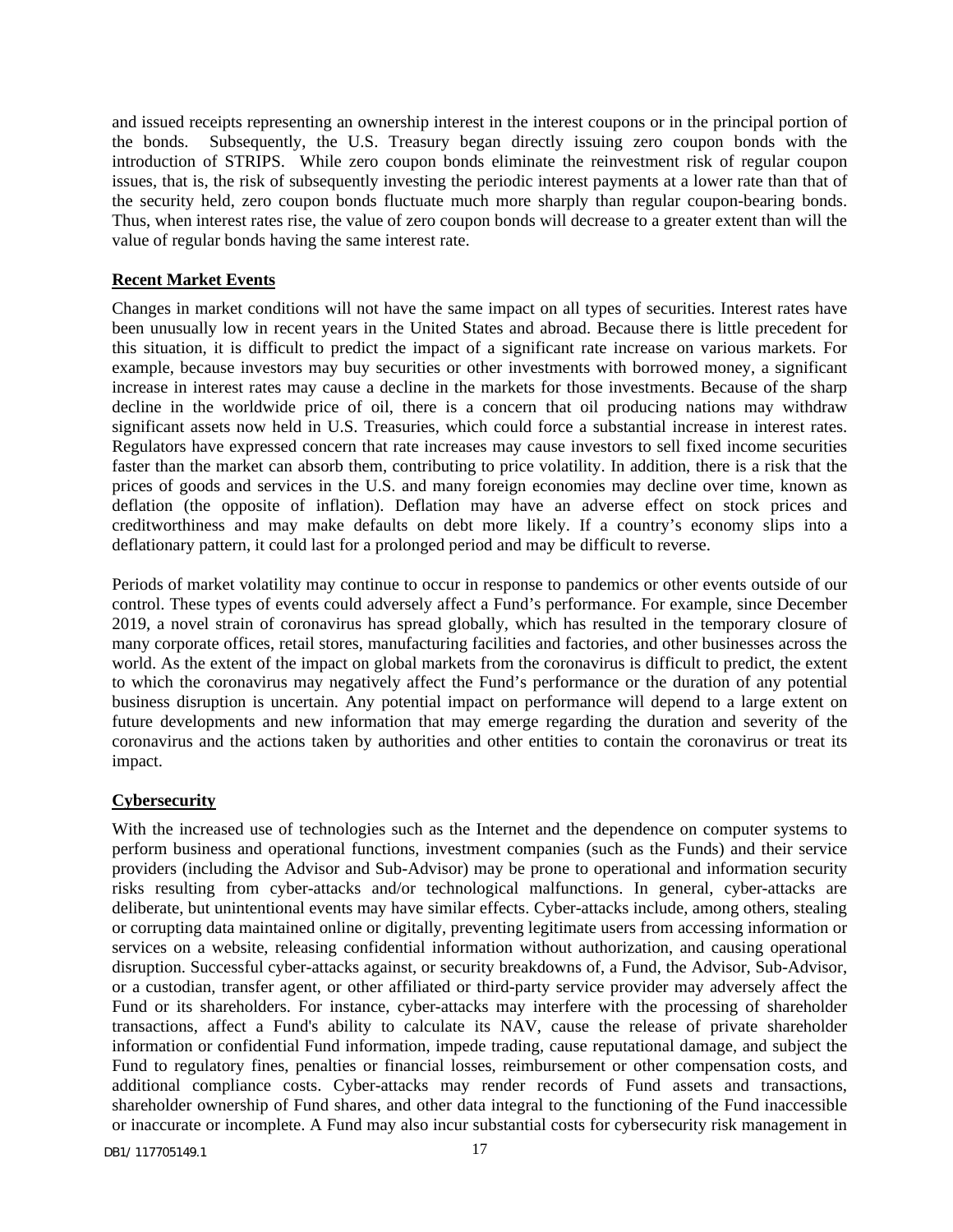order to prevent cyber incidents in the future. A Fund and its shareholders could be negatively impacted as a result. While the Advisor has established business continuity plans and systems designed to minimize the risk of cyber-attacks through the use of technology, processes and controls, there are inherent limitations in such plans and systems, including the possibility that certain risks have not been identified given the evolving nature of this threat. Each Fund relies on third-party service providers for many of its day-to-day operations, and will be subject to the risk that the protections and protocols implemented by those service providers will be ineffective to protect the Fund from cyber-attack. Similar types of cybersecurity risks also are present for issuers of securities in which a Fund invests, which could result in material adverse consequences for such issuers, and may cause the Fund's investment in such securities to lose value.

#### <span id="page-19-0"></span>**INVESTMENT RESTRICTIONS**

Except with respect to each Fund's fundamental policy relating to borrowing, if a percentage limitation in a policy below is adhered to at the time of investment, a later increase or decrease in percentage resulting from a change in value will not result in a violation of such restriction.

#### **Fundamental Policies of the Funds**

The investment limitations listed below are fundamental policies of each Fund and cannot be changed with respect to the Fund without the vote of a majority of the outstanding voting securities of the Fund. Under the 1940 Act, a "vote of a majority of the outstanding voting securities" of a fund means the affirmative vote of the lesser of (1) more than 50% of the outstanding shares of the Fund or (2) 67% or more of the shares present at a shareholders meeting if more than 50% of the outstanding shares are represented at the meeting in person or by proxy.

Each Fund may not:

- 1. Borrow money, except to the extent permitted by the 1940 Act, the rules and regulations thereunder and any applicable exemptive relief. The 1940 Act presently allows a fund to (1) borrow from any bank (including pledging, mortgaging or hypothecating assets) in an amount up to 33 1/3% of its total assets, (2) borrow money for temporary purposes in an amount not exceeding 5% of the value of the fund's total assets at the time of the loan, and (3) enter into reverse repurchase agreements.
- 2. Purchase or sell commodities or commodity contracts unless acquired as a result of ownership of securities or other instruments issued by persons that purchase or sell commodities or commodities contracts; but this shall not prevent the Fund from purchasing, selling and entering into financial futures contracts (including futures contracts on indices of securities, interest rates and currencies), options on financial futures contracts (including futures contracts on indices of securities, interest rates and currencies), warrants, swaps, forward contracts, foreign currency spot and forward contracts or other derivative instruments that are not related to physical commodities.
- 3. With respect to 75% of its total assets, (i) purchase securities of any issuer (except securities issued or guaranteed by the U.S. Government, its agencies or instrumentalities or shares of investment companies) if, as a result, more than 5% of its total assets would be invested in the securities of such issuer, or (ii) acquire more than 10% of the outstanding voting securities of any one issuer.\*
- 4. Make loans, except as permitted under the 1940 Act, the rules and regulations thereunder and any applicable exemptive relief.
- 5. Purchase or sell real estate, except that, to the extent permitted by applicable law, the Fund may (a) invest in securities or other instruments directly or indirectly secured by real estate and (b) invest in securities or other instruments issued by issuers that invest in real estate.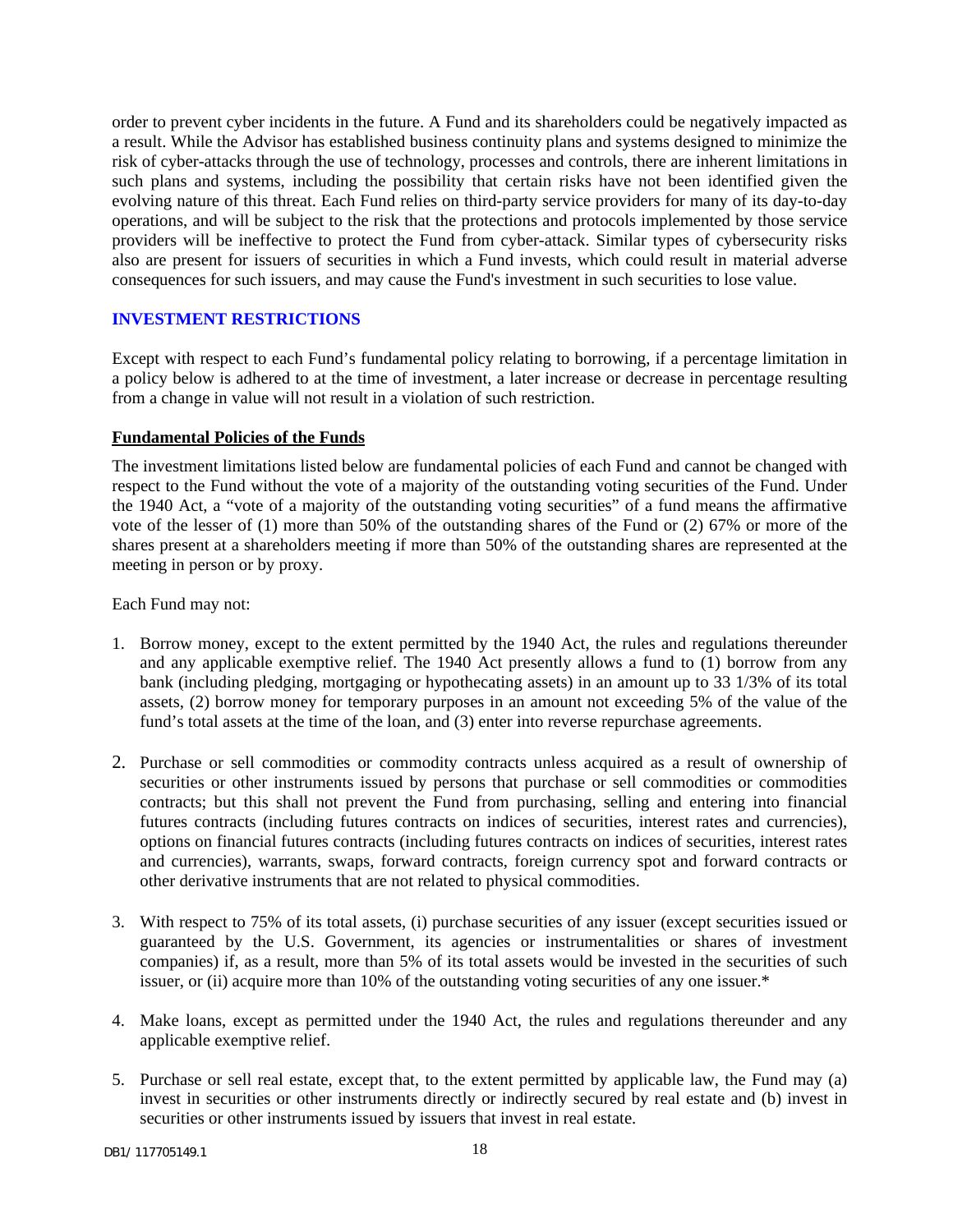- 6. Issue senior securities, except to the extent permitted by the 1940 Act, the rules and regulations thereunder and any applicable exemptive relief.
- 7. Underwrite securities issued by others, except to the extent that the Fund may be considered an underwriter within the meaning of the Securities Act of 1933 (the "Securities Act") in the disposition of restricted securities or in connection with investments in other investment companies.
- 8. Invest more than 25% of its total assets in the securities of one or more issuers conducting their principal business activities in the same industry or group of industries. (The limitation against industry concentration does not apply to investments in securities issued or guaranteed by the U.S. Government, its agencies or instrumentalities, or to shares of investment companies; however, the Fund will not invest more than 25% of its net assets in any investment company that so concentrates.)[\\*](#page-20-1)

### <span id="page-20-0"></span>**CONTINUOUS OFFERING**

The method by which Creation Units are created and sold may raise certain issues under applicable securities laws. Because new Creation Units of shares are issued and sold by a Fund on an ongoing basis, at any point a "distribution," as such term is used in the Securities Act, may occur. Broker-dealers and other persons are cautioned that some activities on their part may, depending on the circumstances, result in their being deemed participants in a distribution in a manner which could render them statutory underwriters and subject them to the prospectus-delivery requirement and liability provisions of the Securities Act.

For example, a broker-dealer firm or its client may be deemed a statutory underwriter if it takes Creation Units after placing a creation order, breaks them down into constituent shares, and sells such shares directly to customers, or if it chooses to couple the creation of a supply of new shares with an active selling effort involving solicitation of secondary market demand for shares. A determination of whether one is an underwriter for purposes of the Securities Act must take into account all the facts and circumstances pertaining to the activities of the broker-dealer or its client in the particular case, and the examples mentioned above should not be considered a complete description of all the activities that could lead to a categorization as an underwriter.

Broker-dealer firms should also note that dealers who are not "underwriters," but are effecting transactions in shares, whether or not participating in the distribution of shares, are generally required to deliver a prospectus. This is because the prospectus delivery exemption in Section 4(3) of the Securities Act is not available in respect of such transactions as a result of Section 24(d) of the 1940 Act. Firms that incur a prospectus-delivery obligation with respect to shares are reminded that, under Rule 153 of the Securities Act, a prospectus-delivery obligation under Section 5(b)(2) of the Securities Act owed to an exchange member in connection with a sale on an exchange is satisfied by the fact that the prospectus is available at the exchange upon request. The prospectus-delivery mechanism provided in Rule 153 is only available with respect to transactions on an exchange.

The Advisor may purchase Creation Unit Aggregations through a broker-dealer to "seed" a Fund as it is launched or may purchase shares from other broker-dealers that have previously provided "seed" for the Fund when it was launched or otherwise in secondary market transactions, and because the Advisor may be deemed an affiliate of the Fund, the shares are being registered to permit the resale of these shares from

<span id="page-20-1"></span><sup>\*</sup> For purposes of this policy, the issuer of the underlying security will be deemed to be the issuer of any respective depositary receipt.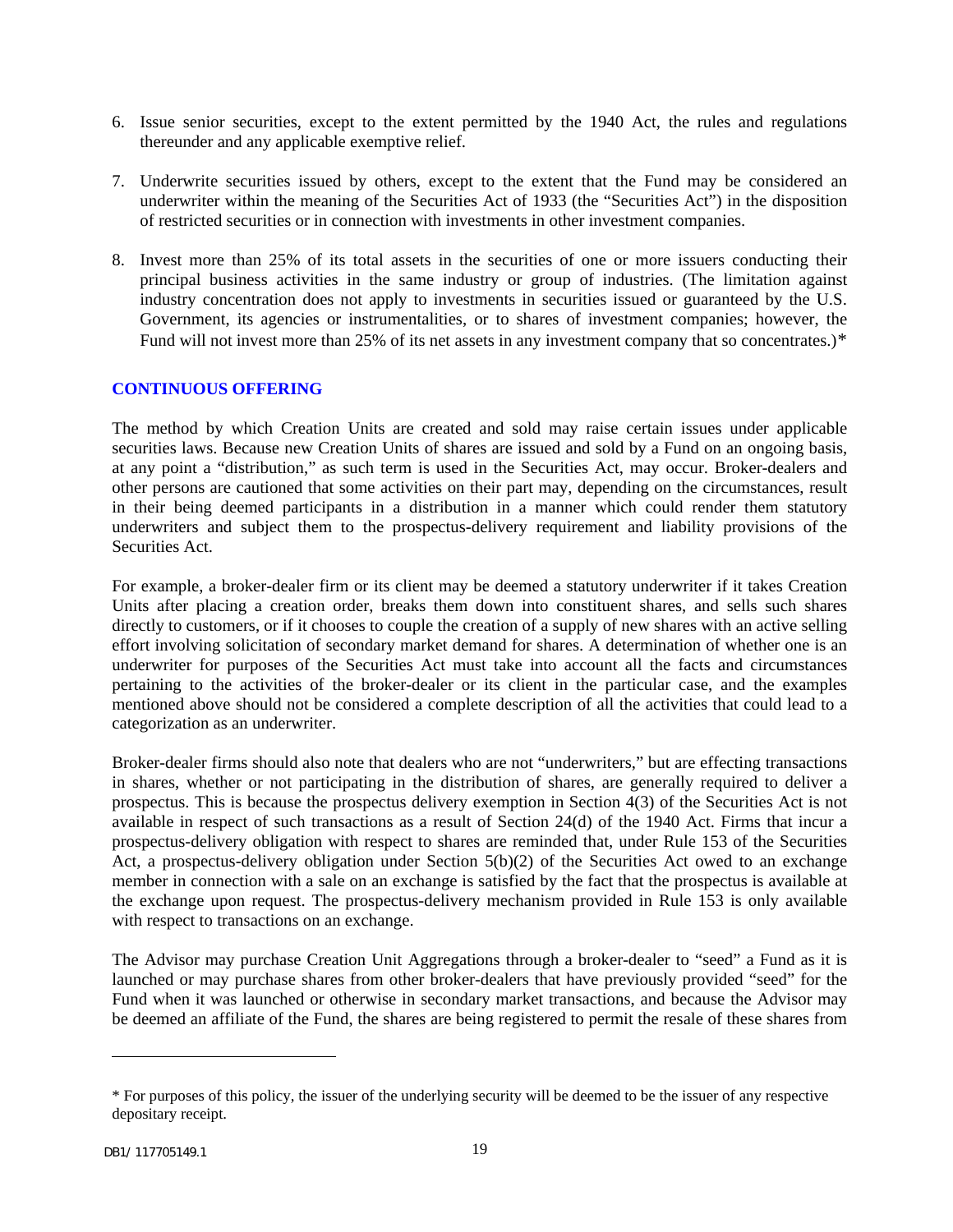time to time after purchase. A Fund will not receive any of the proceeds from the resale by the Advisor of these shares.

The Advisor intends to sell all or a portion of the shares owned by it and offered hereby from time to time directly or through one or more broker-dealers. The shares may be sold on any national securities exchange on which the shares may be listed or quoted at the time of sale, in the over-the-counter market or in transactions other than on these exchanges or systems at fixed prices, at prevailing market prices at the time of the sale, at varying prices determined at the time of sale, or at negotiated prices. These sales may be effected in transactions, which may involve crosses or block transactions. The Advisor may use any one or more of the following methods when selling shares:

- ordinary brokerage transactions through brokers or dealers (who may act as agents or principals) or directly to one or more purchasers;
- privately negotiated transactions;
- through the writing or settlement of options or other hedging transactions, whether such options are listed on an options exchange or otherwise; and
- any other method permitted pursuant to applicable law.

The Advisor may also loan or pledge shares to broker-dealers that in turn may sell such shares, to the extent permitted by applicable law. The Advisor may also enter into options or other transactions with broker-dealers or other financial institutions or the creation of one or more derivative securities which require the delivery to such broker-dealer or other financial institution of shares, which shares such brokerdealer or other financial institution may resell.

The Advisor and any broker-dealer or agents participating in the distribution of shares may be deemed to be "underwriters" within the meaning of Section 2(11) of the Securities Act in connection with such sales. In such event, any commissions paid to any such broker-dealer or agent and any profit on the resale of the shares purchased by them may be deemed to be underwriting commissions or discounts under the Securities Act. The Advisor who may be deemed an "underwriter" within the meaning of Section 2(11) of the Securities Act will be subject to the applicable prospectus delivery requirements of the Securities Act.

The Advisor has informed the Funds that it is not a registered broker-dealer and does not have any written or oral agreement or understanding, directly or indirectly, with any person to distribute the shares. Upon a Fund being notified in writing by the Advisor that any material arrangement has been entered into with a broker-dealer for the sale of shares through a block trade, special offering, exchange distribution or secondary distribution or a purchase by a broker or dealer, a supplement to this SAI will be filed, if required, pursuant to Rule 497 under the Securities Act, disclosing (i) the name of the Advisor and the name(s) of the participating broker-dealer(s), (ii) the number of shares involved, (iii) the price at which such shares were sold, (iv) the commissions paid or discounts or concessions allowed to such brokerdealer(s), where applicable, (v) that such broker-dealer(s) did not conduct any investigation to verify the information set out or incorporated by reference in the Funds' Prospectus and SAI, and (vi) other facts material to the transaction.

The Advisor and any other person participating in such distribution will be subject to applicable provisions of the Securities Exchange Act of 1934 (the "Exchange Act") and the rules and regulations thereunder, including, without limitation, to the extent applicable, Regulation M. To the extent applicable, Regulation M may also restrict the ability of any person engaged in the distribution of the shares to engage in marketmaking activities with respect to the shares. All of the foregoing may affect the marketability of the shares and the ability of any person or entity to engage in market-making activities with respect to the shares. There is a risk that the Advisor may redeem its investments in a Fund or otherwise sell its shares to a third party that may redeem. As with redemptions by other large shareholders, such redemptions could have a significant negative impact on a Fund and its shares.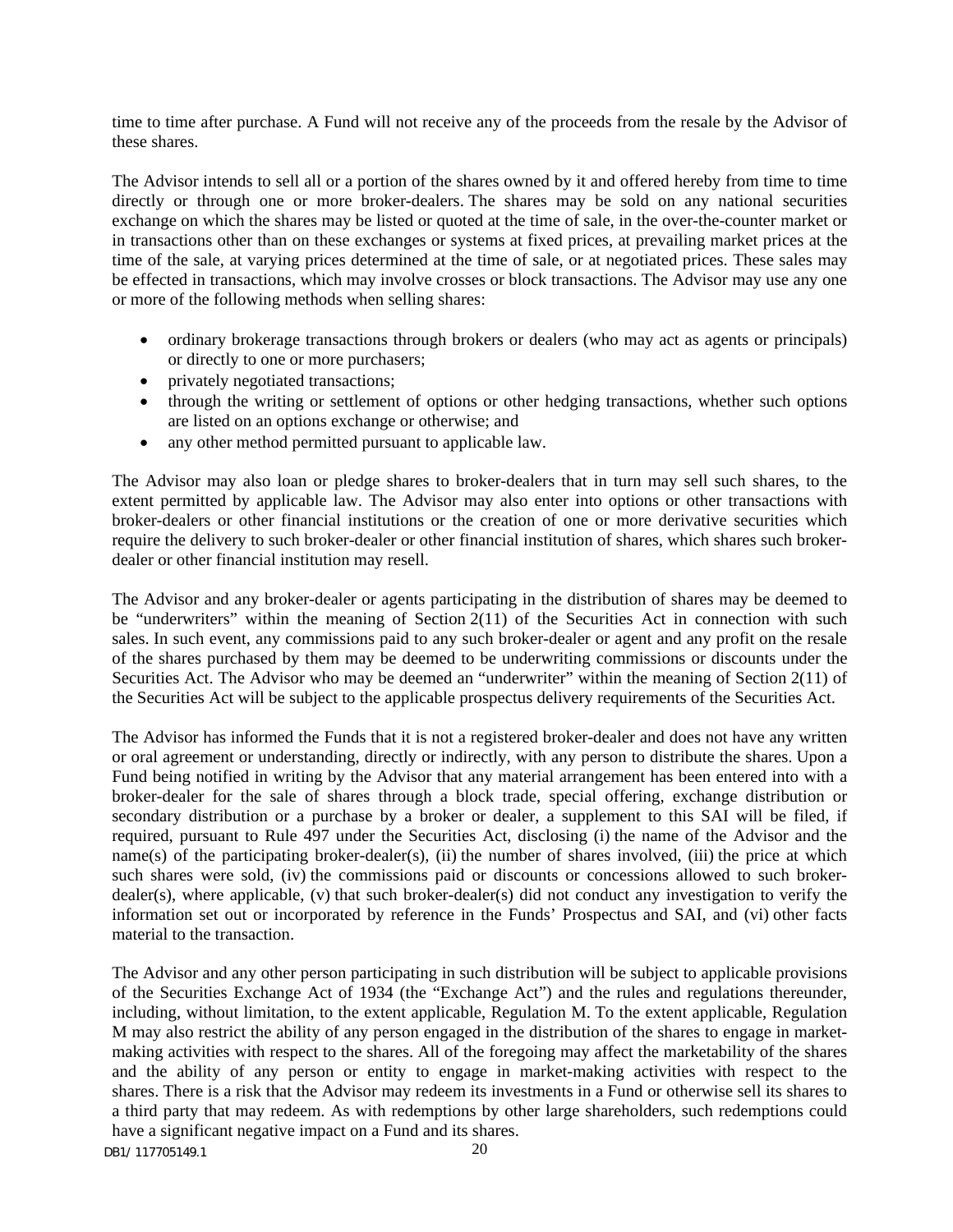#### <span id="page-22-0"></span>**EXCHANGE LISTING AND TRADING**

A discussion of exchange listing and trading matters associated with an investment in a Fund is contained in the Prospectus. The discussion below supplements, and should be read in conjunction with, the Prospectus.

Shares of each Fund are listed and traded on the Exchange at prices that may differ to some degree from the Fund's NAV. There can be no assurance that the requirements of the Exchange necessary to maintain the listing of shares will continue to be met.

As in the case of other stocks traded on the Exchange, broker's commissions on purchases or sales of shares in market transactions will be based on negotiated commission rates at customary levels.

The Trust reserves the right to adjust the price levels of shares in the future to help maintain convenient trading ranges for investors. Any adjustments would be accomplished through stock splits or reverse stock splits, which would have no effect on the net assets of a Fund.

### <span id="page-22-1"></span>**PORTFOLIO TRANSACTIONS AND BROKERAGE**

**Brokerage Transactions.** Generally, equity securities are bought and sold through brokerage transactions for which commissions are payable. Purchases from underwriters will include the underwriting commission or concession, and purchases from dealers serving as market makers will include a dealer's mark-up or reflect a dealer's mark-down. Money market securities and other debt securities are usually bought and sold directly from the issuer or an underwriter or market maker for the securities. Generally, a Fund will not pay brokerage commissions for such purchases. When a debt security is bought from an underwriter, the purchase price will usually include an underwriting commission or concession. The purchase price for securities bought from dealers serving as market makers will similarly include the dealer's mark up or reflect a dealer's mark down. When a Fund executes transactions in the over-thecounter market, it will generally deal with primary market makers unless prices that are more favorable are otherwise obtainable.

In addition, the Sub-Advisor may place a combined order, often referred to as "bunching," for two or more accounts it manages, including a Fund, engaged in the purchase or sale of the same security or other instrument if, in its judgment, joint execution is in the best interest of each participant and will result in best price and execution. Transactions involving commingled orders are allocated in a manner deemed equitable to each account or Fund. Although it is recognized that, in some cases, the joint execution of orders could adversely affect the price or volume of the security that a particular account or a Fund may obtain, it is the opinion of the Sub-Advisor, Advisor and Board that the advantages of combined orders outweigh the possible disadvantages of separate transactions. In addition, in some instances, a Fund effecting the larger portion of a combined order may not benefit to the same extent as participants effecting smaller portions of the combined order. Nonetheless, the Sub-Advisor believes that the ability of a Fund to participate in higher volume transactions generally will be beneficial to the Fund.

**Brokerage Selection.** The Trust does not expect to use one particular broker-dealer to effect the Trust's portfolio transactions. When one or more broker-dealers is believed capable of providing the best combination of price and execution, the Sub-Advisor is not required to select a broker-dealer based on the lowest commission rate available for a particular transaction. In such cases, the Sub-Advisor may pay a higher commission than otherwise obtainable from other brokers in return for brokerage research services provided to the Sub-Advisor consistent with Section 28(e) of the Securities Exchange Act of 1934 (the "Exchange Act"). Section 28(e) provides that an advisor may cause a fund to pay a broker-dealer a commission for effecting a transaction in excess of the amount of commission another broker or dealer would have charged as long as the advisor makes a good faith determination that the amount of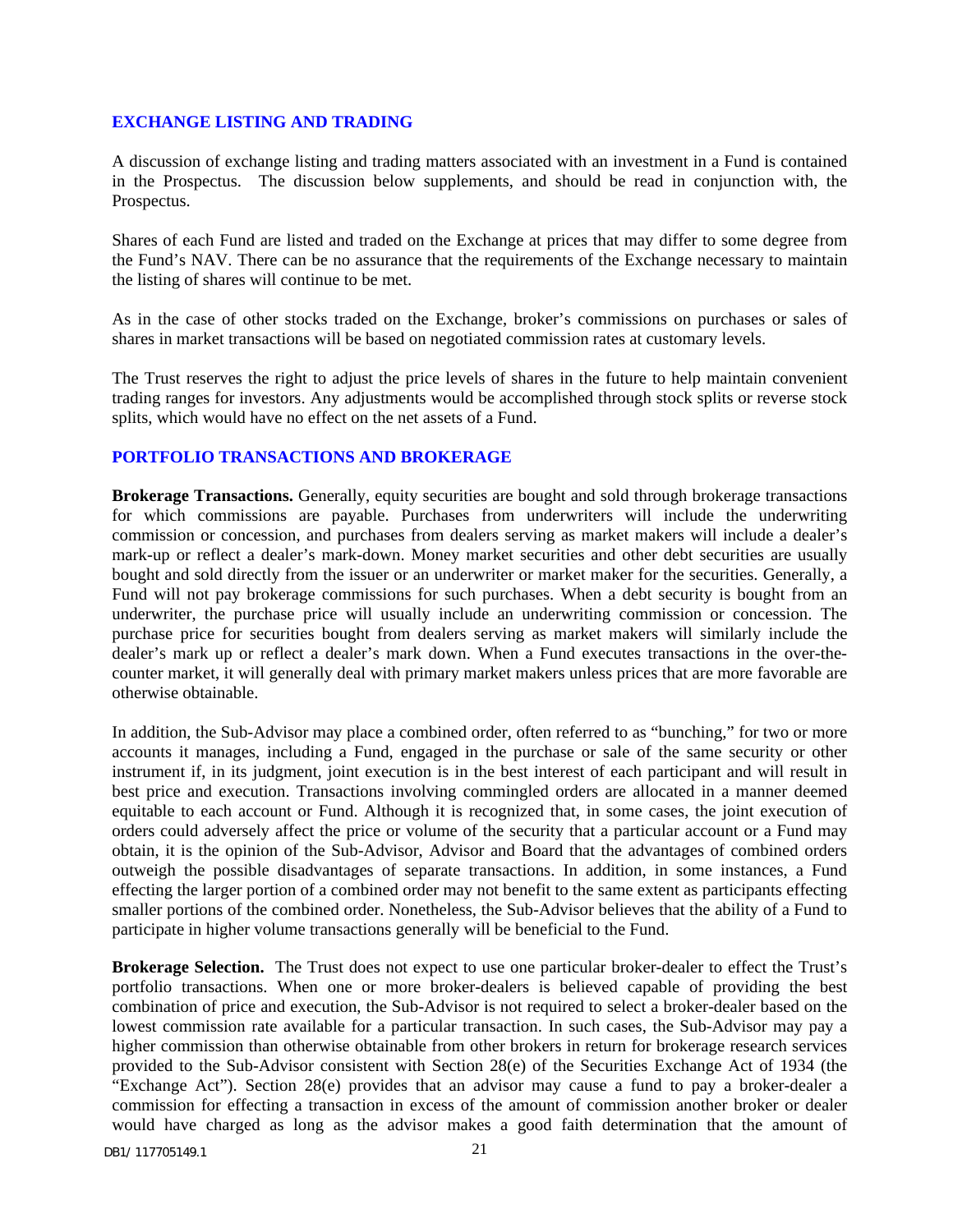commission is reasonable in relation to the value of the brokerage and research services provided by the broker-dealer. To the extent the Sub-Advisor obtains brokerage and research services that it otherwise would acquire at its own expense, the Sub-Advisor may have an incentive to place a greater volume of transactions or pay higher commissions than would otherwise be the case.

The Sub-Advisor will only obtain brokerage and research services from broker-dealers in arrangements that are consistent with Section 28(e) of the Exchange Act. The types of products and services that the Sub-Advisor may obtain from broker-dealers through such arrangements will include research reports and other information on the economy, industries, sectors, groups of securities, individual companies, statistical information, political developments, technical market action, pricing and appraisal services, credit analysis, risk measurement analysis, performance and other analysis. The Sub-Advisor may use products and services provided by brokers in servicing all of its client accounts and not all such products and services may necessarily be used in connection with the account that paid commissions to the brokerdealer providing such products and services. Any advisory or other fees paid to the Sub-Advisor are not reduced as a result of the receipt of brokerage and research services.

In some cases, the Sub-Advisor may receive a product or service from a broker that has both a "research" and a "non-research" use. When this occurs, the Sub-Advisor will make a good faith allocation between the research and non-research uses of the product or service. The percentage of the service that is used for research purposes may be paid for with brokerage commissions, while the Sub-Advisor will use its own funds to pay for the percentage of the service that is used for non-research purposes. In making this good faith allocation, the Sub-Advisor faces a potential conflict of interest, but the Sub-Advisor believes that its allocation procedures are reasonably designed to appropriately allocate the anticipated use of such products and services to research and non-research uses.

**Brokerage with Fund Affiliates.** A Fund may execute brokerage or other agency transactions through registered broker-dealer affiliates of the Fund, the Advisor, or the Sub-Advisor for a commission in conformity with the 1940 Act, the Exchange Act and rules promulgated by the SEC. Under the 1940 Act and the Exchange Act, affiliated broker-dealers are permitted to receive and retain compensation for effecting portfolio transactions for a Fund on an exchange if a written contract is in effect between the affiliate and the Fund expressly permitting the affiliate to receive and retain such compensation. These rules further require that commissions paid to the affiliate by a Fund for exchange transactions not exceed *"*usual and customary" brokerage commissions. The rules define "usual and customary" commissions to include amounts which are "reasonable and fair compared to the commission, fee or other remuneration received or to be received by other brokers in connection with comparable transactions involving similar securities being purchased or sold on a securities exchange during a comparable period of time." The Board, including those trustees who are not "interested persons" of a Fund, has adopted procedures for evaluating the reasonableness of commissions paid to affiliates and reviews these procedures periodically.

**Securities of "Regular Broker-Dealers."** Each Fund is required to identify any securities of its "regular brokers and dealers" (as such term is defined in the 1940 Act) which a Fund may hold at the close of its most recent fiscal year. "Regular brokers or dealers" of the Trust are the ten brokers or dealers that, during the most recent fiscal year: (i) received the greatest dollar amounts of brokerage commissions from the Trust's portfolio transactions; (ii) engaged as principal in the largest dollar amounts of portfolio transactions of the Trust; or (iii) sold the largest dollar amounts of the Trust's shares.

Because the Funds are new, as of the date of this SAI, each Fund did not hold any securities of its "regular brokers and dealers."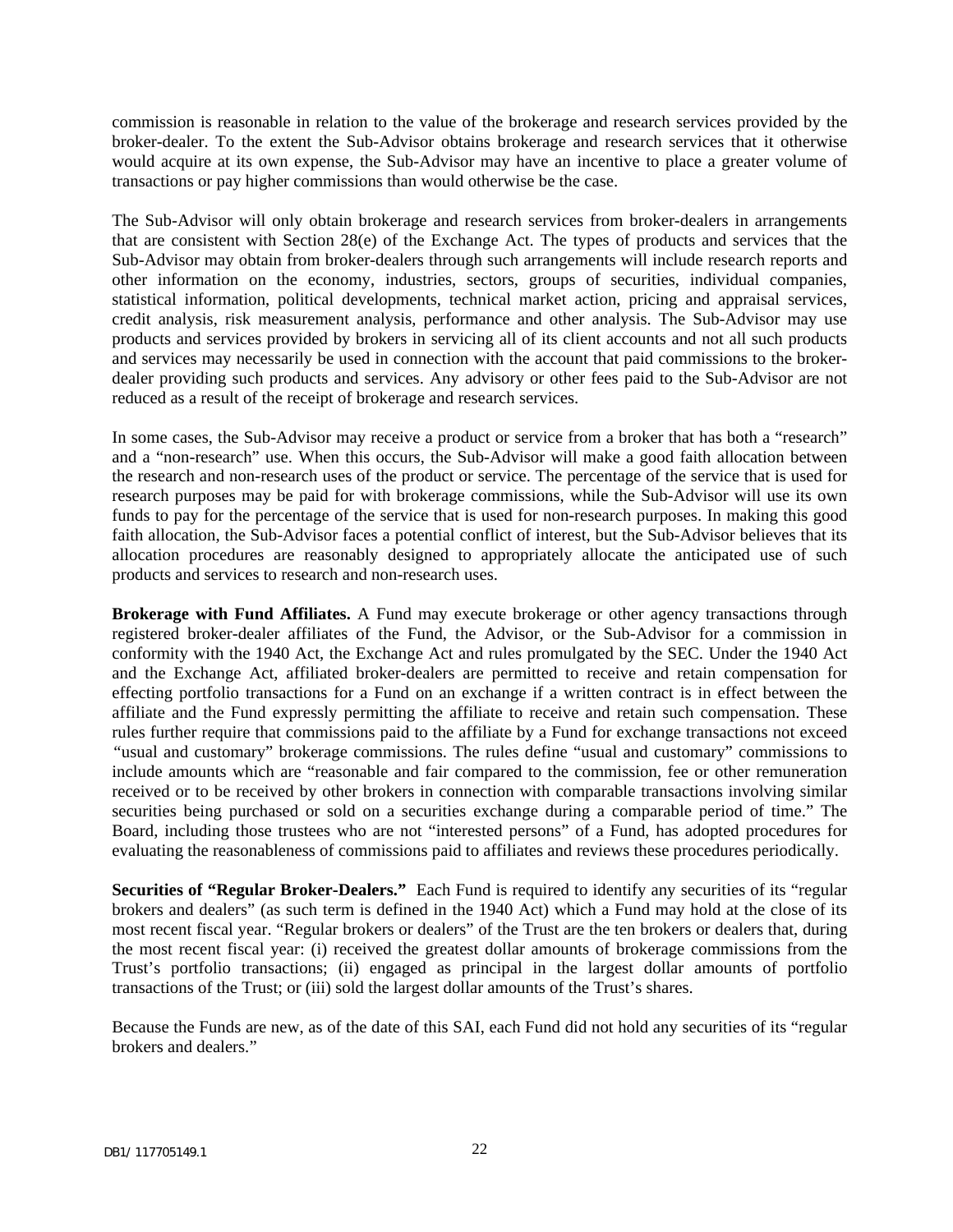#### <span id="page-24-0"></span>**MANAGEMENT OF THE TRUST**

#### **Board of Trustees**

**Board Responsibilities.** The Board of Trustees is responsible for overseeing the management and affairs of the Funds and each of the Trust's other funds, which are not described in this SAI. The Board has considered and approved contracts, as described herein, under which certain companies provide essential management and administrative services to the Trust. Like most funds, the day-to-day business of the Trust, including the day-to-day management of risk, is performed by third-party service providers, such as the Advisor, Sub-Advisor, Distributor (defined below) and Administrator (defined below). The Board is responsible for overseeing the Trust's service providers and, thus, has oversight responsibility with respect to the risk management performed by those service providers. Risk management seeks to identify and eliminate or mitigate the potential effects of risks, *i.e.*, events or circumstances that could have material adverse effects on the business, operations, shareholder services, investment performance or reputation of the Trust or funds. Under the overall supervision of the Board and the Audit Committee (discussed in more detail below), the service providers to the Funds employ a variety of processes, procedures and controls to identify risks relevant to the operations of the Trust and the Funds to lessen the probability of their occurrence and/or to mitigate the effects of such events or circumstances if they do occur. Each service provider is responsible for one or more discrete aspects of the Trust's business (*e.g.*, the Sub-Advisor is responsible for the day-to-day management of a Fund's portfolio investments) and, consequently, for managing the risks associated with that activity. The Board has emphasized to the Funds' service providers the importance of maintaining vigorous risk management.

The Board's role in risk management oversight begins before the inception of a fund, at which time the fund's primary service providers present the Board with information concerning the investment objectives, strategies and risks of the fund as well as proposed investment limitations for the fund. Additionally, the Advisor provides the Board with an overview of, among other things, its investment philosophy, brokerage practices and compliance infrastructure. Thereafter, the Board oversees the risk management of the fund's operations, in part, by requesting periodic reports from and otherwise communicating with various personnel of the fund and its service providers, including in particular the Trust's Chief Compliance Officer and the fund's independent accountants. The Board and, with respect to identified risks that relate to its scope of expertise, the Audit Committee oversee efforts by management and service providers to manage risks to which the fund may be exposed.

The Board is responsible for overseeing the nature, extent and quality of the services provided to a Fund by the Advisor and Sub-Advisor and receives information about those services at its regular meetings. In addition, on an annual basis, in connection with its consideration of whether to renew the Advisory Agreement with the Advisor and the Sub-Advisory Agreement with the Sub-Advisor, the Board meets with the Advisor to review such services. Among other things, the Board regularly considers the Advisor's and Sub-Advisor's adherence to a Fund's investment restrictions and compliance with various Fund policies and procedures and with applicable securities regulations. The Board also reviews information about a Fund's investments, including, for example, portfolio holdings schedules and reports on the Advisor's and Sub-Advisor's use of higher-risk financial instruments in managing the Fund, if any, as well as reports on the Fund's investments in other investment companies, if any.

The Trust's Chief Compliance Officer reports regularly to the Board to review and discuss compliance issues and Fund, Advisor, and Sub-Advisor risk assessments. At least annually, the Trust's Chief Compliance Officer provides the Board with a report reviewing the adequacy and effectiveness of the Trust's policies and procedures and those of its service providers, including the Advisor and Sub-Advisor. The report addresses the operation of the policies and procedures of the Trust and each service provider since the date of the last report; any material changes to the policies and procedures since the date of the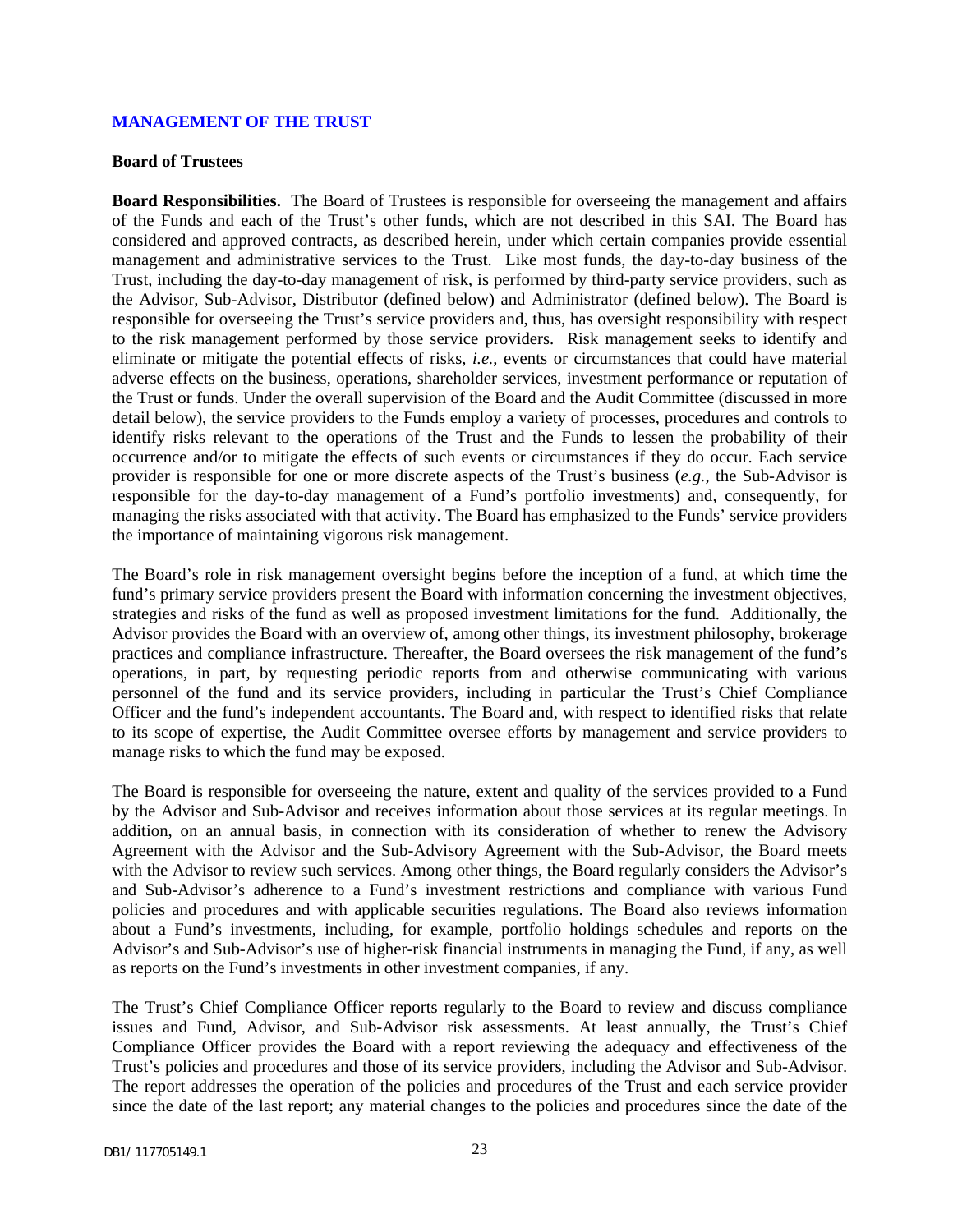last report; any recommendations for material changes to the policies and procedures; and any material compliance matters since the date of the last report.

The Board receives reports from each Fund's service providers regarding operational risks and risks related to the valuation and liquidity of portfolio securities. The Administrator makes regular reports to the Board concerning investments for which market quotations are not readily available. Annually, the independent registered public accounting firm reviews with the Audit Committee its audit of each Fund's financial statements, focusing on major areas of risk encountered by the Fund and noting any significant deficiencies or material weaknesses in the Fund's internal controls. Additionally, in connection with its oversight function, the Board oversees Fund management's implementation of disclosure controls and procedures, which are designed to ensure that information required to be disclosed by the Trust in its periodic reports with the SEC are recorded, processed, summarized, and reported within the required time periods. The Board also oversees the Trust's internal controls over financial reporting, which comprise policies and procedures designed to provide reasonable assurance regarding the reliability of the Trust's financial reporting and the preparation of the Trust's financial statements.

From their review of these reports and discussions with the Advisor, Sub-Advisor, Chief Compliance Officer, independent registered public accounting firm, and other service providers, the Board and the Audit Committee review in detail any material risks of a Fund, thereby facilitating a dialogue about how management and service providers identify and mitigate those risks.

The Board recognizes that not all risks that may affect a Fund can be identified, that it may not be practical or cost-effective to eliminate or mitigate certain risks, that it may be necessary to bear certain risks (such as investment-related risks) to achieve the Fund's goals, and that the processes, procedures and controls employed to address certain risks may be limited in their effectiveness. Moreover, despite the periodic reports the Board receives, it may not be made aware of all of the relevant information of a particular risk. Most of the Funds' investment management and business affairs are carried out by or through the Advisor, Sub-Advisor, and other service providers. Each of these parties has an independent interest in risk management, but its policies and the methods by which one or more risk management functions are carried out may differ from that of each Fund and the other parties in the setting of priorities, the resources available or the effectiveness of relevant controls. As a result of the foregoing and other factors, the Board's risk management oversight is subject to substantial limitations.

**Members of the Board and Officers of the Trust.** Set forth below are the names, ages, position with the Trust, term of office, and the principal occupations for a minimum of the last five years of each of the persons currently serving as members of the Board and as officers of the Trust. The members of the Board serve as Trustees for the life of the Trust or until retirement, removal, or their office is terminated pursuant to the Trust's Declaration of Trust.

The Chairman of the Board, Noah Hamman, is an interested person of the Trust as that term is defined in the 1940 Act. No Independent Trustee (defined below) serves as a lead independent trustee. The Trust has determined its leadership structure is appropriate given the specific characteristics the Trust and its operations. The Trust made this determination in consideration of, among other things, the fact that the Trustees who are not interested persons of the Funds (*i.e.*, "Independent Trustees") constitute sixty-six percent (66%) of the Board, the fact that the Audit Committee is composed of the Independent Trustees, the amount of assets under management in the Trust, and the number of funds (and classes of shares) overseen by the Board. The Board also believes that its leadership structure facilitates the orderly and efficient flow of information to the Independent Trustees from Fund management.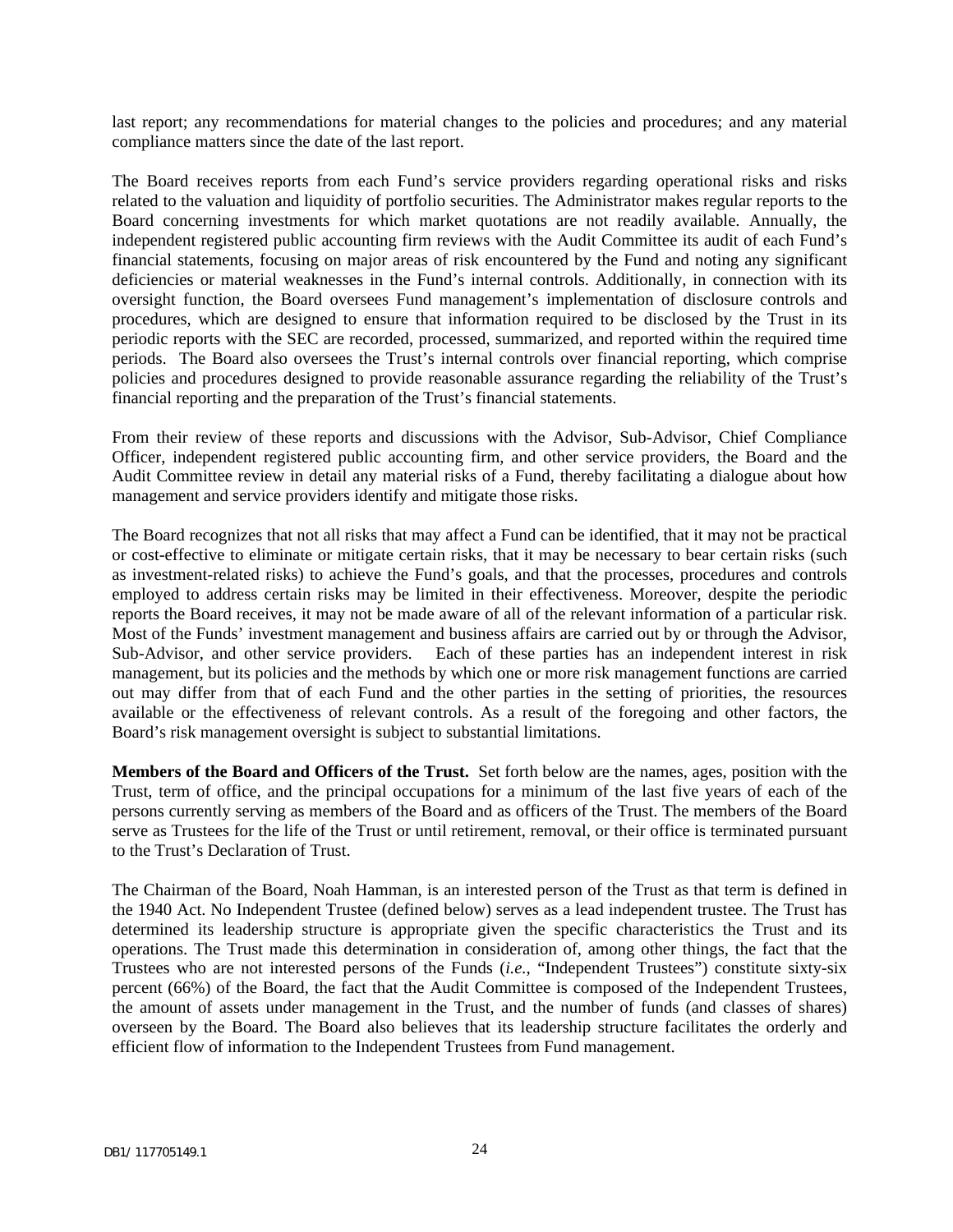| <b>Name, Address</b><br>and Date of Birth of<br><b>Trustee/Officer</b>                                  | <b>Position(s)</b> Held<br>with<br>the Trust, Term<br>of Office and<br><b>Length of Time</b><br><b>Served</b> | <b>Principal Occupation(s)</b><br><b>During Past 5 Years</b>                                                                                                                                                                                                                                                                                                                                                                                                                                                                | <b>Number of</b><br><b>Portfolios</b><br>in Fund<br><b>Complex</b><br><b>Overseen</b><br>by Trustee | <b>Other</b><br><b>Directorships</b><br><b>Held by Trustee</b><br><b>During Past 5</b><br><b>Years</b> |
|---------------------------------------------------------------------------------------------------------|---------------------------------------------------------------------------------------------------------------|-----------------------------------------------------------------------------------------------------------------------------------------------------------------------------------------------------------------------------------------------------------------------------------------------------------------------------------------------------------------------------------------------------------------------------------------------------------------------------------------------------------------------------|-----------------------------------------------------------------------------------------------------|--------------------------------------------------------------------------------------------------------|
|                                                                                                         |                                                                                                               | <b>Interested Trustee</b>                                                                                                                                                                                                                                                                                                                                                                                                                                                                                                   |                                                                                                     |                                                                                                        |
| Noah Hamman*<br>4800 Montgomery<br>Lane, Suite 150<br>Bethesda, MD 20814<br>(1968)                      | Trustee (no set<br>term); served<br>since 2009                                                                | Chief Executive Officer,<br>President, and Founder of<br>AdvisorShares Investments,<br>$LLC$ (2006-present).                                                                                                                                                                                                                                                                                                                                                                                                                | 18                                                                                                  | None                                                                                                   |
|                                                                                                         |                                                                                                               | <b>Independent Trustees</b>                                                                                                                                                                                                                                                                                                                                                                                                                                                                                                 |                                                                                                     |                                                                                                        |
| Elizabeth ("Betsy")<br>Piper/Bach<br>4800 Montgomery<br>Lane, Suite 150<br>Bethesda, MD 20814<br>(1952) | Trustee (no set<br>term); served<br>since 2009                                                                | President of ASAE<br>Business Services, Inc.<br>(2017-present), ASAE<br>Insurance Company (2020-<br>present), ASAE<br>Investments, LLC (2018-<br>present), ASAE Real Estate<br>(2017-present) (ASAE<br>(American Society of<br>Association Executives) is<br>a membership organization<br>serving the association and<br>non-profit community);<br>President of P/B Wealth<br>Consulting (2017-present);<br>Vice-President/Chief<br>Operating Officer of<br><b>NADA</b> Retirement<br>Administrators, Inc. (2009-<br>2017). | 18                                                                                                  | None                                                                                                   |
| William G. McVay<br>4800 Montgomery<br>Lane, Suite 150<br>Bethesda, MD 20814<br>(1954)                  | Trustee (no set<br>term); served<br>since 2011                                                                | Principal of Red Tortoise<br>LLC (a boutique<br>investment counseling firm)<br>(May 2017-present);<br>Founder of RDK Strategies,<br>LLC (2007-present).                                                                                                                                                                                                                                                                                                                                                                     | 18                                                                                                  | None                                                                                                   |
|                                                                                                         |                                                                                                               | <b>Officers</b>                                                                                                                                                                                                                                                                                                                                                                                                                                                                                                             |                                                                                                     |                                                                                                        |
| Noah Hamman<br>4800 Montgomery<br>Lane, Suite 150<br>Bethesda, MD 20814<br>(1968)                       | President (no set<br>term); served<br>since 2009                                                              | Chief Executive Officer,<br>President, and Founder of<br>AdvisorShares Investments,<br>$LLC$ (2006-present).                                                                                                                                                                                                                                                                                                                                                                                                                | N/A                                                                                                 | N/A                                                                                                    |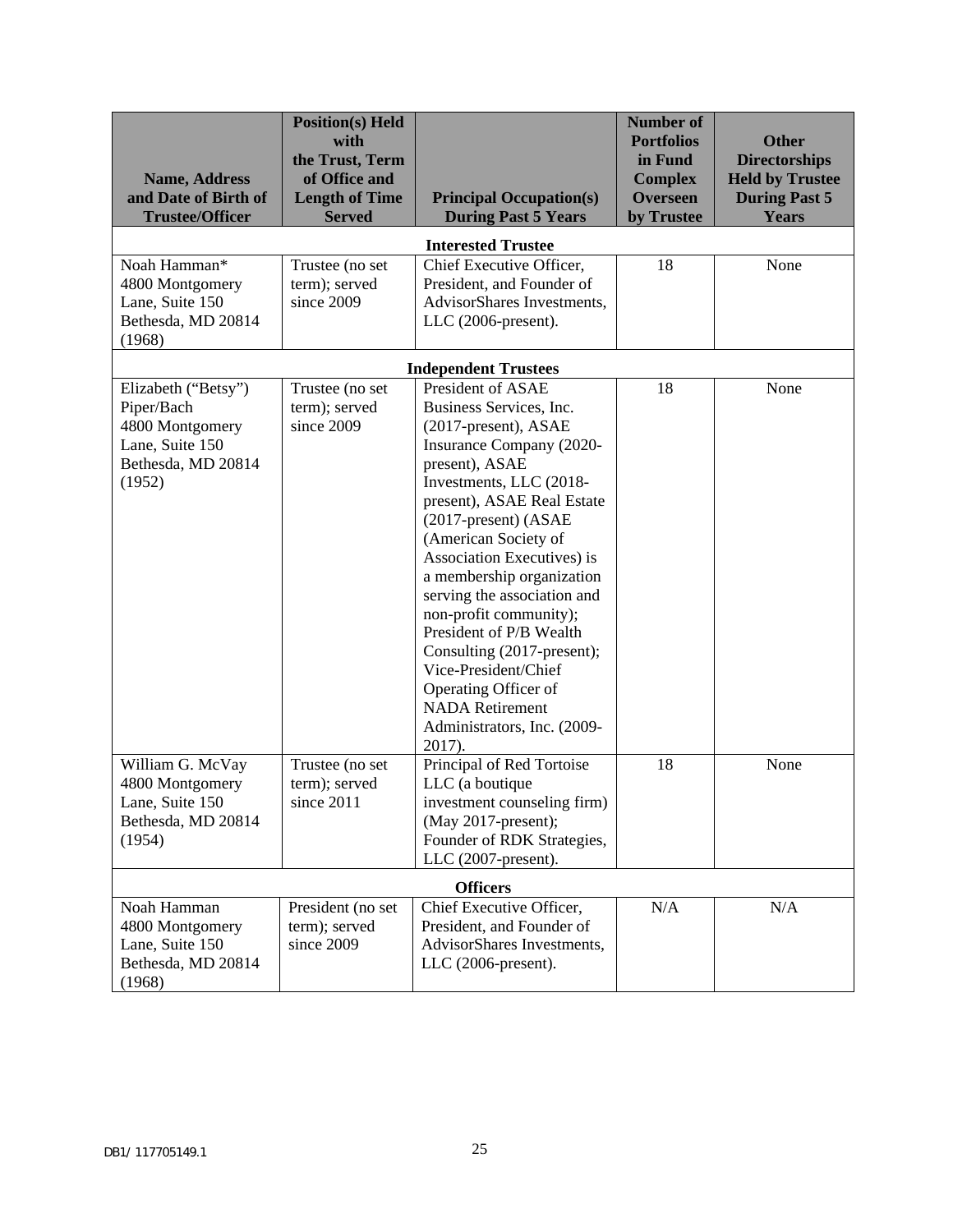|                                              | <b>Position(s)</b> Held<br>with<br>the Trust, Term |                                                 | <b>Number of</b><br><b>Portfolios</b><br>in Fund | <b>Other</b><br><b>Directorships</b>           |
|----------------------------------------------|----------------------------------------------------|-------------------------------------------------|--------------------------------------------------|------------------------------------------------|
| <b>Name, Address</b><br>and Date of Birth of | of Office and<br><b>Length of Time</b>             | <b>Principal Occupation(s)</b>                  | <b>Complex</b><br><b>Overseen</b>                | <b>Held by Trustee</b><br><b>During Past 5</b> |
| <b>Trustee/Officer</b>                       | <b>Served</b>                                      | <b>During Past 5 Years</b>                      | by Trustee                                       | <b>Years</b>                                   |
| Dan Ahrens                                   | Secretary and                                      | Managing Director of                            | N/A                                              | N/A                                            |
| 2030 Modern Place                            | Treasurer (no set                                  | AdvisorShares Investments,                      |                                                  |                                                |
| Dallas, TX 75214                             | terms); served                                     | LLC (2013-present); Chief                       |                                                  |                                                |
| (1966)                                       | since $2009$                                       | Compliance Officer of the                       |                                                  |                                                |
|                                              |                                                    | Trust (2009 - 2013);                            |                                                  |                                                |
|                                              |                                                    | <b>Executive Vice President of</b>              |                                                  |                                                |
|                                              |                                                    | AdvisorShares Investments,                      |                                                  |                                                |
|                                              |                                                    | LLC (2008-2013).                                |                                                  |                                                |
| Stefanie Little                              | Chief                                              | Founder of Chenery                              | N/A                                              | N/A                                            |
| 11 Gina Marie Lane                           | Compliance                                         | Compliance Group, LLC                           |                                                  |                                                |
| Elkton, MD 21921                             | Officer (no set                                    | $(2015 - present)$ ; Chief                      |                                                  |                                                |
| (1967)                                       | term); served                                      | Compliance Officer of                           |                                                  |                                                |
|                                              | since $2013$                                       | AdvisorShares Investments,                      |                                                  |                                                |
|                                              |                                                    | LLC and the Trust (2013 -<br>present); Managing |                                                  |                                                |
|                                              |                                                    | Member of SEC                                   |                                                  |                                                |
|                                              |                                                    | Compliance Alliance, LLC                        |                                                  |                                                |
|                                              |                                                    | (2012-present), President of                    |                                                  |                                                |
|                                              |                                                    | Little Consulting Group,                        |                                                  |                                                |
|                                              |                                                    | Inc. $(2011 - present)$ .                       |                                                  |                                                |

\* Mr. Hamman is an "interested" person of the Trust, as that term is defined in the 1940 Act, by virtue of his ownership and controlling interest in the Advisor.

**Board Committee.** The Board has established the following standing committee:

**Audit Committee.** The Board has an Audit Committee that is composed of each of the Independent Trustees. The Audit Committee operates under a written charter approved by the Board. The principal responsibilities of the Audit Committee include: (i) recommending which firm to engage as the Trust's independent registered public accounting firm and whether to terminate this relationship; (ii) reviewing the independent registered public accounting firm's compensation, the proposed scope and terms of its engagement, and the firm's independence; (iii) serving as a channel of communication between the independent registered public accounting firm and the Board; (iv) reviewing the results of each external audit, including any qualifications in the independent registered public accounting firm's opinion, any related management letter, management's responses to recommendations made by the independent registered public accounting firm in connection with the audit, if any, reports submitted to the Committee by the Trust's service providers that are material to the Trust as a whole, and management's responses to any such reports; (v) reviewing the Trust's audited financial statements and considering any significant disputes between the Trust's management and the independent registered public accounting firm that arose in connection with the preparation of those financial statements; (vi) considering, in consultation with the independent registered public accounting firm and the Trust's senior internal accounting executive, the independent registered public accounting firm's report on the adequacy of the Trust's internal financial controls; (vii) reviewing, in consultation with the Trust's independent registered public accounting firm, major changes regarding auditing and accounting principles and practices to be followed when preparing the Trust's financial statements; and (viii) other audit related matters. The Audit Committee also serves as the Trust's Qualified Legal Compliance Committee, which provides a mechanism for reporting legal violations. The Audit Committee met 4 times during the most recently completed fiscal year.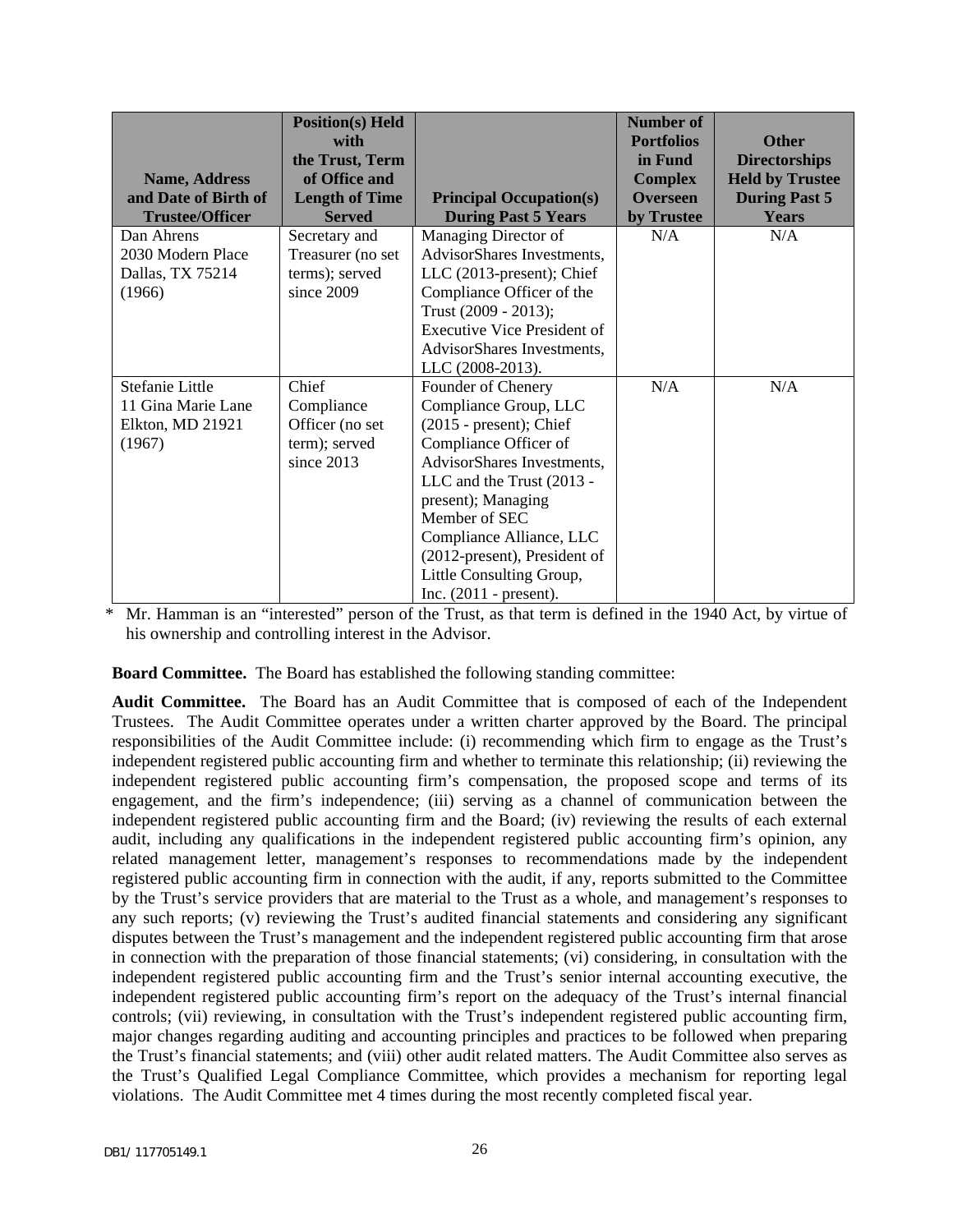**Individual Trustee Qualifications.** The Board has concluded that each of the Trustees should serve on the Board because of his or her ability to review and understand information about the Trust and the Funds provided by management, to identify and request other information he or she may deem relevant to the performance of his or her duties, to question management and other service providers regarding material factors bearing on the management and administration of the Funds, and to exercise his or her business judgment in a manner that serves the best interests of the Funds and their shareholders. The Board has concluded that each of the Trustees should serve as a Trustee based on his or her experience, qualifications, attributes and skills, as described below.

The Board has concluded that Mr. Hamman should serve as Trustee because of his extensive experience with mutual fund company business development, and the development of exchange-traded funds in particular, as well as his knowledge of and experience in the financial services industry in general.

The Board has concluded that Ms. Piper/Bach should serve as Trustee because of her extensive experience in and knowledge of public company accounting and auditing, the financial services industry, and fiduciary and banking law.

The Board has concluded that Mr. McVay should serve as Trustee because of his extensive experience in providing investment advice and business consulting services to financial institutions, endowments, foundations, corporations and pension funds.

**Fund Shares Owned by Board Members.** The following table shows the dollar amount range of each Trustee's "beneficial ownership" of shares of each Fund and all series of the Trust as of the end of the most recently completed calendar year. Dollar amount ranges disclosed are established by the SEC. "Beneficial ownership" is determined in accordance with Rule 16a-1(a)(2) under the Exchange Act. As of October 31, 2020, the Trustees and officers of the Trust owned less than 1% of the outstanding shares of the Trust.

|                      |                                                            | <b>Dollar Range of</b> | <b>Aggregate Dollar</b><br><b>Range of Shares in</b><br><b>All Registered</b><br><b>Investment</b><br><b>Companies Overseen</b><br>by Trustee in Family<br>of Investment |
|----------------------|------------------------------------------------------------|------------------------|--------------------------------------------------------------------------------------------------------------------------------------------------------------------------|
| <b>Trustee Name</b>  | <b>Fund Name</b>                                           | <b>Fund Shares</b>     | <b>Companies</b>                                                                                                                                                         |
|                      | <b>Interested Trustee</b>                                  |                        |                                                                                                                                                                          |
| Noah Hamman          | AdvisorShares Q Portfolio Blended<br><b>Allocation ETF</b> | None                   | $$50,001 - $100,000$                                                                                                                                                     |
|                      | AdvisorShares Q Dynamic Growth<br><b>ETF</b>               | None                   |                                                                                                                                                                          |
|                      | <b>Independent Trustees</b>                                |                        |                                                                                                                                                                          |
| Elizabeth Piper/Bach | AdvisorShares Q Portfolio Blended<br><b>Allocation ETF</b> | None                   | $$1-$10,000$                                                                                                                                                             |
|                      | AdvisorShares Q Dynamic Growth<br><b>ETF</b>               | None                   |                                                                                                                                                                          |
| William G. McVay     | AdvisorShares Q Portfolio Blended<br><b>Allocation ETF</b> | None                   | \$10,001-\$50,000                                                                                                                                                        |
|                      | AdvisorShares Q Dynamic Growth<br><b>ETF</b>               | None                   |                                                                                                                                                                          |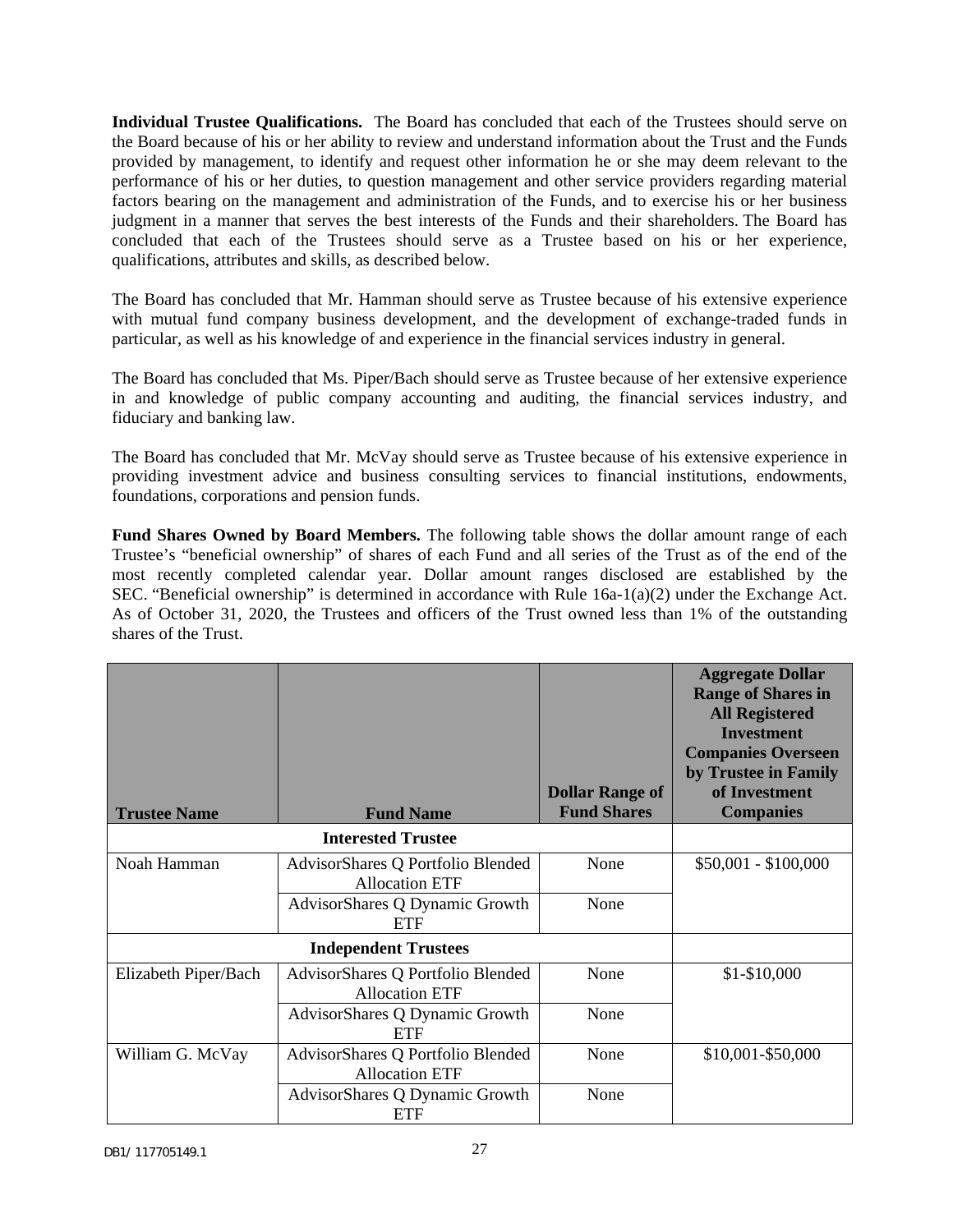**Board Compensation.** The following table sets forth the compensation that was paid to each Trustee by the Trust for the fiscal year ended June 30, 2020.

| <b>Name of Trustee</b>      | <b>Aggregate</b><br><b>Compensation</b><br><b>From Trust</b> | <b>Pension or</b><br><b>Retirement</b><br><b>Benefits</b><br><b>Accrued as</b><br><b>Part of Trust's</b><br><b>Expenses</b> | <b>Estimated</b><br>Annual<br><b>Benefits Upon</b><br><b>Retirement</b> | <b>Total</b><br><b>Compensation</b><br>from Fund<br>Complex* |  |  |  |
|-----------------------------|--------------------------------------------------------------|-----------------------------------------------------------------------------------------------------------------------------|-------------------------------------------------------------------------|--------------------------------------------------------------|--|--|--|
|                             | <b>Interested Trustee</b>                                    |                                                                                                                             |                                                                         |                                                              |  |  |  |
| Noah Hamman                 | \$0                                                          | N/A                                                                                                                         | N/A                                                                     | \$0                                                          |  |  |  |
| <b>Independent Trustees</b> |                                                              |                                                                                                                             |                                                                         |                                                              |  |  |  |
| Elizabeth Piper/Bach        | \$40,000                                                     | N/A                                                                                                                         | N/A                                                                     | \$40,000                                                     |  |  |  |
| William G. McVay            | \$40,000                                                     | N/A                                                                                                                         | N/A                                                                     | \$40,000                                                     |  |  |  |

\*The Trust is the only registered investment company in the Fund Complex.

### **Control Persons and Principal Holders of Securities**

Because each Fund is new, as of the date of this SAI, there were no owners of the Fund's shares.

### **Codes of Ethics**

The Board, on behalf of the Trust, has adopted a code of ethics pursuant to Rule 17j-1 under the 1940 Act. In addition, the Advisor and Sub-Advisor each has adopted a code of ethics pursuant to Rule 17j-1. These codes of ethics (each, a "Code of Ethics" and collectively, the "Codes of Ethics") apply to the personal investing activities of trustees, directors, officers and certain employees ("access persons"). Rule 17j-1 and the Codes of Ethics are designed to prevent unlawful practices in connection with the purchase or sale of securities by access persons. Under each Code of Ethics, access persons are permitted to engage in personal securities transactions, but are required to report their personal securities transactions for monitoring purposes. In addition, certain access persons are required to obtain approval before investing in private placements and are prohibited from investing in IPOs. Copies of the Codes of Ethics are on file with the SEC and are available to the public.

### **Proxy Voting**

The Board has delegated responsibility for decisions regarding proxy voting for securities held by each Fund to the Sub-Advisor. The Sub-Advisor will vote such proxies in accordance with its proxy policies and procedures, which are included in Appendix A to this SAI. The Board will periodically review each Fund's proxy voting record.

The Trust will annually disclose its complete proxy voting record on Form N-PX. The Trust's most recent Form N-PX will be available without charge, upon request by calling 877.843.3831 or by writing to the Trust at 4800 Montgomery Lane, Suite 150, Bethesda, Maryland 20814. The Trust's Form N-PX will also be available on the SEC's website at www.sec.gov.

### **The Advisor and the Advisory Agreement**

The Advisor, a registered investment advisor under the Investment Advisers Act of 1940 (the "Advisers Act"), is located at 4800 Montgomery Lane, Suite 150, Bethesda, Maryland 20814. The Advisor is a Delaware limited liability company organized on October 12, 2006. The membership units are owned and controlled by Wilson Lane Group, LLC, which is controlled by Noah Hamman, Chief Executive Officer of the Advisor.

DB1/ 117705149.1 28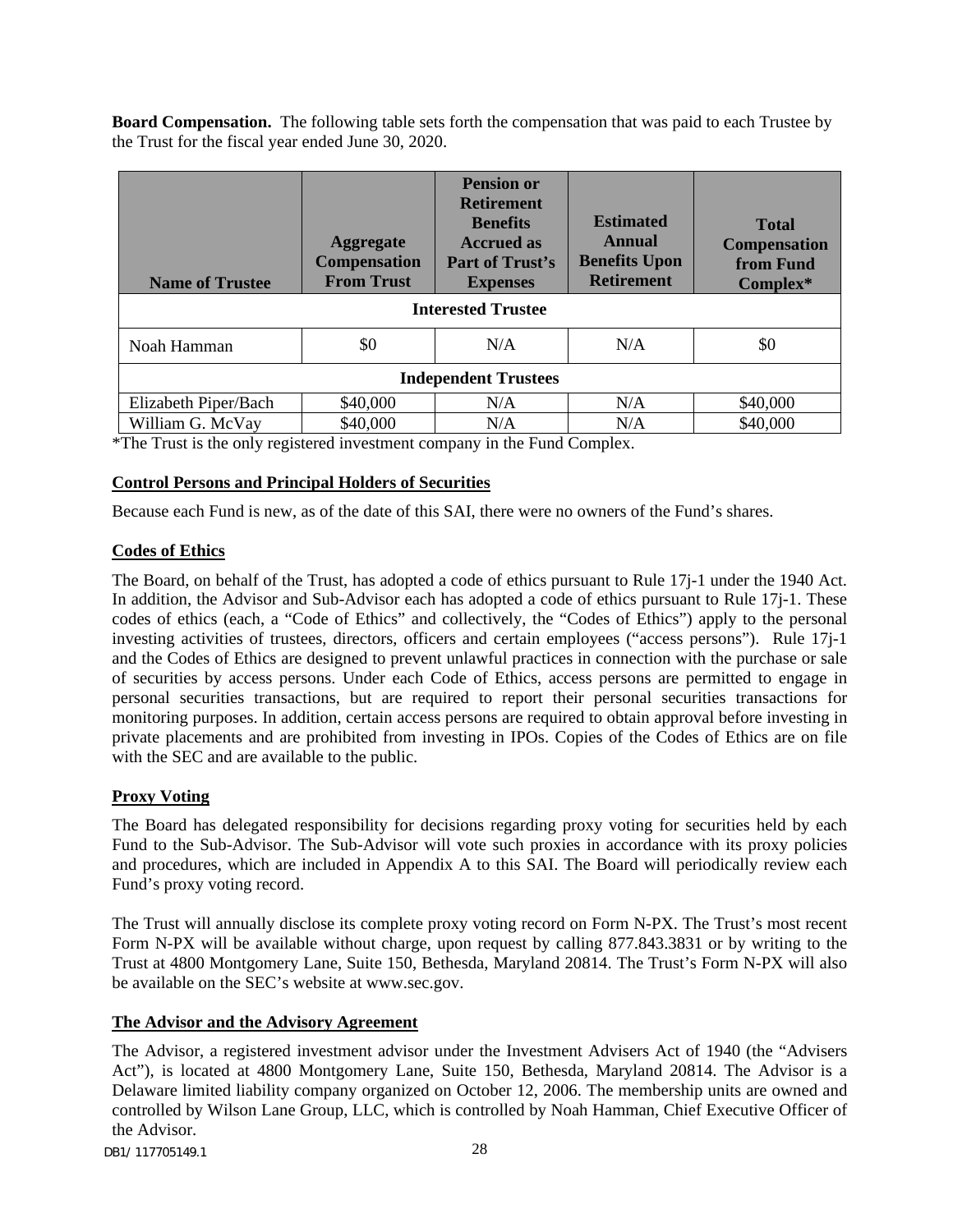Pursuant to an investment advisory agreement with the Trust (the "Advisory Agreement"), the Advisor serves as the investment advisor for the Trust and provides investment advice to and oversees the day-today operations of each Fund, subject to the general supervision and oversight of the Board and the officers of the Trust. In addition to maintaining its overall responsibility to manage each Fund, the Advisor oversees the investment and reinvestment of the assets of the Fund by the Sub-Advisor, in accordance with the investment objective, policies, and limitations of the Fund.

The Advisor bears all costs associated with providing these advisory services and the expenses of the members of the Board who are affiliated with or interested persons of the Advisor. The Advisor, from its own resources, including profits from advisory fees received from a Fund, provided such fees are legitimate and not excessive, may make payments to broker-dealers and other financial institutions for their expenses in connection with the distribution of Fund shares, and otherwise currently pay all distribution costs for Fund shares. The Advisor may from time to time reimburse certain expenses of a Fund in order to limit the Fund's operating expenses as described in the Fund's Prospectus.

The advisory fee has two components – the base fee and the performance fee adjustment. The base fee is the pre-determined rate at which the Advisor is paid when net performance is in line with the predetermined performance benchmark. The base fee is subject to an upward or downward adjustment by the performance fee. If a Fund outperforms the performance benchmark, the Advisor may receive an upward fee adjustment. If a Fund underperforms the performance benchmark, the Advisor may receive a downward fee adjustment. The performance fee adjustment is derived by comparing a Fund's performance over a rolling twelve-month period to its performance benchmark. The base fee is adjusted at a rate of 0.02% for every 0.25% to 0.50% of out-performance or under-performance compared to the performance benchmark, but only up to 2.00% of the performance benchmark. As a result, the maximum possible performance fee adjustment, up or down, to the base fee is 0.10%. Accordingly, the Advisor's annual advisory fee may range from 0.64% to 0.84% of the AdvisorShares Q Portfolio Blended Allocation ETF's average daily net assets and 0.90% to 1.10% of the AdvisorShares Q Dynamic Growth ETF's average daily net assets. The following tables illustrate how the effective annual rate of the advisory fee for each Fund would vary under this arrangement, which is commonly referred to as a "fulcrum" fee arrangement:

| <b>Base Fee</b><br><b>Incremental Changes</b> | 0.74%<br>0.02%      |
|-----------------------------------------------|---------------------|
| <b>Performance to Benchmark</b>               | <b>Advisory Fee</b> |
| 2.00%                                         | $0.84\%$            |
| 1.50%                                         | $0.82\%$            |
| 1.25%                                         | $0.80\%$            |
| 1.00%                                         | $0.78\%$            |
| 0.50%                                         | $0.76\%$            |
| $+/- 0$                                       | 0.74%               |
| $-0.50\%$                                     | $0.72\%$            |
| $-1.00\%$                                     | $0.70\%$            |
| $-1.25%$                                      | $0.68\%$            |
| $-1.50\%$                                     | $0.66\%$            |
| $-2.00\%$                                     | 0.64%               |

#### **AdvisorShares Q Portfolio Blended Allocation ETF**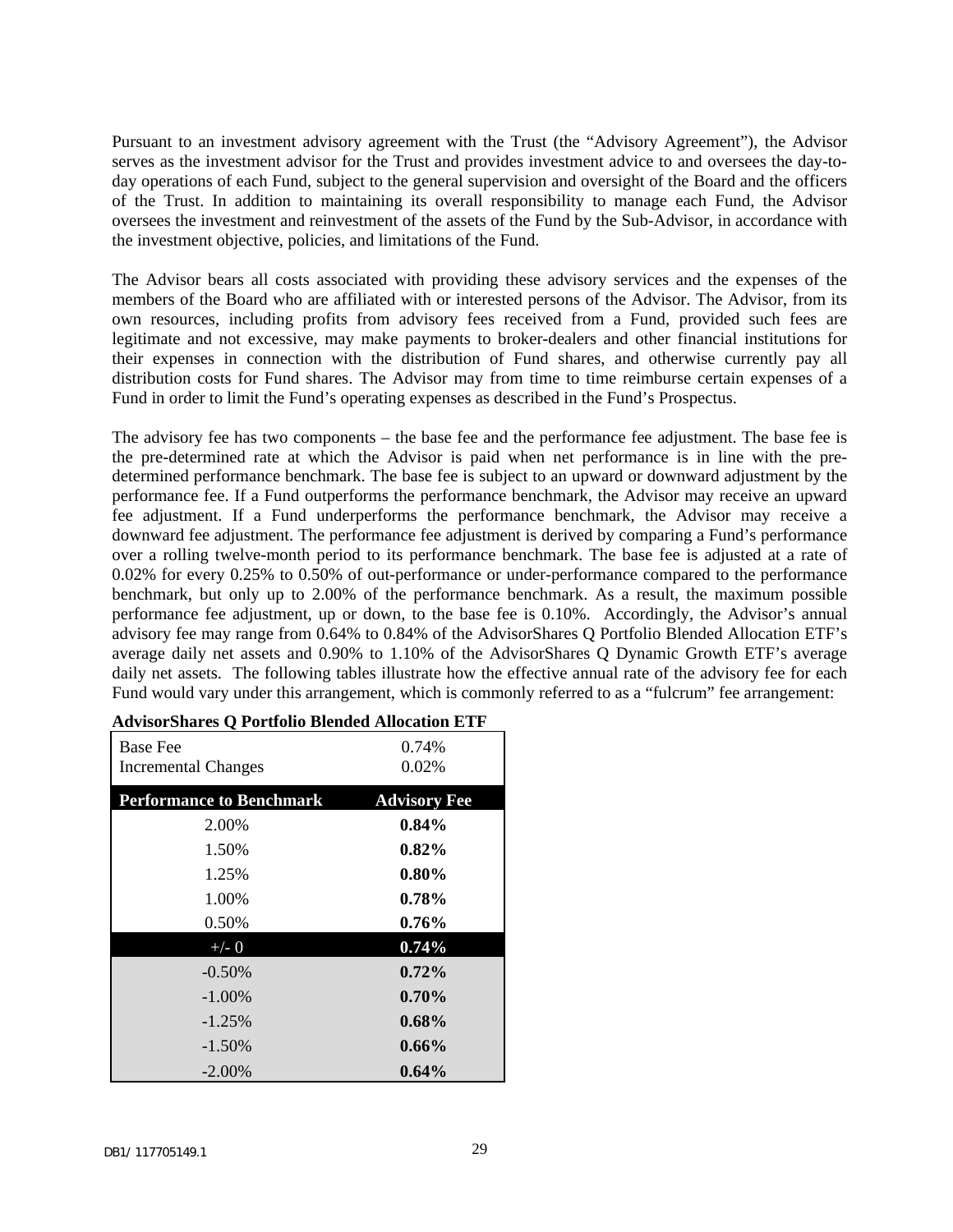| <b>Base Fee</b><br><b>Incremental Changes</b> | 1.00%<br>0.02%      |
|-----------------------------------------------|---------------------|
| <b>Performance to Benchmark</b>               | <b>Advisory Fee</b> |
| 2.00%                                         | $1.10\%$            |
| 1.50%                                         | 1.08%               |
| 1.25%                                         | $1.06\%$            |
| 1.00%                                         | $1.04\%$            |
| 0.50%                                         | 1.02%               |
| $+/- 0$                                       | 1.00%               |
| $-0.50\%$                                     | $0.98\%$            |
| $-1.00\%$                                     | $0.96\%$            |
| $-1.25%$                                      | $0.94\%$            |
| $-1.50\%$                                     | $0.92\%$            |
| $-2.00\%$                                     | $0.90\%$            |

#### **AdvisorShares Q Dynamic Growth ETF**

With respect to each Fund, the Advisor has contractually agreed to waive its fees and/or reimburse expenses in order to keep net expenses (excluding amounts payable pursuant to any plan adopted in accordance with Rule 12b-1, interest expense, taxes, brokerage commissions, acquired fund fees and expenses, other expenditures which are capitalized in accordance with generally accepted accounting principles, and extraordinary expenses) from exceeding the Maximum Annual Operating Expense Limit (listed below) of each Fund's average daily net assets for at least one year from the date of the Prospectus. The expense limitation agreement may be terminated without payment of any penalty (i) by the Trust for any reason and at any time and (ii) by the Advisor, for any reason, upon ninety (90) days' prior written notice to the Trust, such termination by the Advisor to be effective as of the close of business on the last day of the then-current one year period. If at any point it becomes unnecessary for the Advisor to waive fees or make expense reimbursements, the Board may permit the Advisor to retain the difference between a Fund's total annual operating expenses and the Fund's Maximum Annual Operating Expense Limit currently in effect, or, if lower, the expense limitation that was in effect at the time of the waiver and/or reimbursement, to recapture all or a portion of its prior fee reductions or expense reimbursements within three years of the date they were waived or reimbursed.

| <b>Fund</b>                                      | <b>Maximum Annual Operating</b><br><b>Expense Limit</b> |
|--------------------------------------------------|---------------------------------------------------------|
| AdvisorShares Q Portfolio Blended Allocation ETF | 0.99%                                                   |
| AdvisorShares Q Dynamic Growth ETF               | $1.45\%$                                                |

Pursuant to a fund services agreement between the Trust and the Advisor, the Advisor seeks to enter into arrangements with broker-dealers and other intermediaries to (1) obtain information about the nature of shareholders who own shares of the Trust through the intermediary and (2) permit certain share transactions through the intermediary without the imposition of a sales, transaction, or trade charge. The Advisor is entitled to reimbursement of a portion of expenditures that it makes relating to shareholder services of up to the lesser of 50% of the expenditures made by the Advisor on behalf of the Fund or an annual fee of 0.03% of the Fund's average daily net assets.

Pursuant to an exemptive order granted by the SEC and subject to certain conditions, including Board approval, the Advisor may, without shareholder approval, hire one or more unaffiliated sub-advisors for a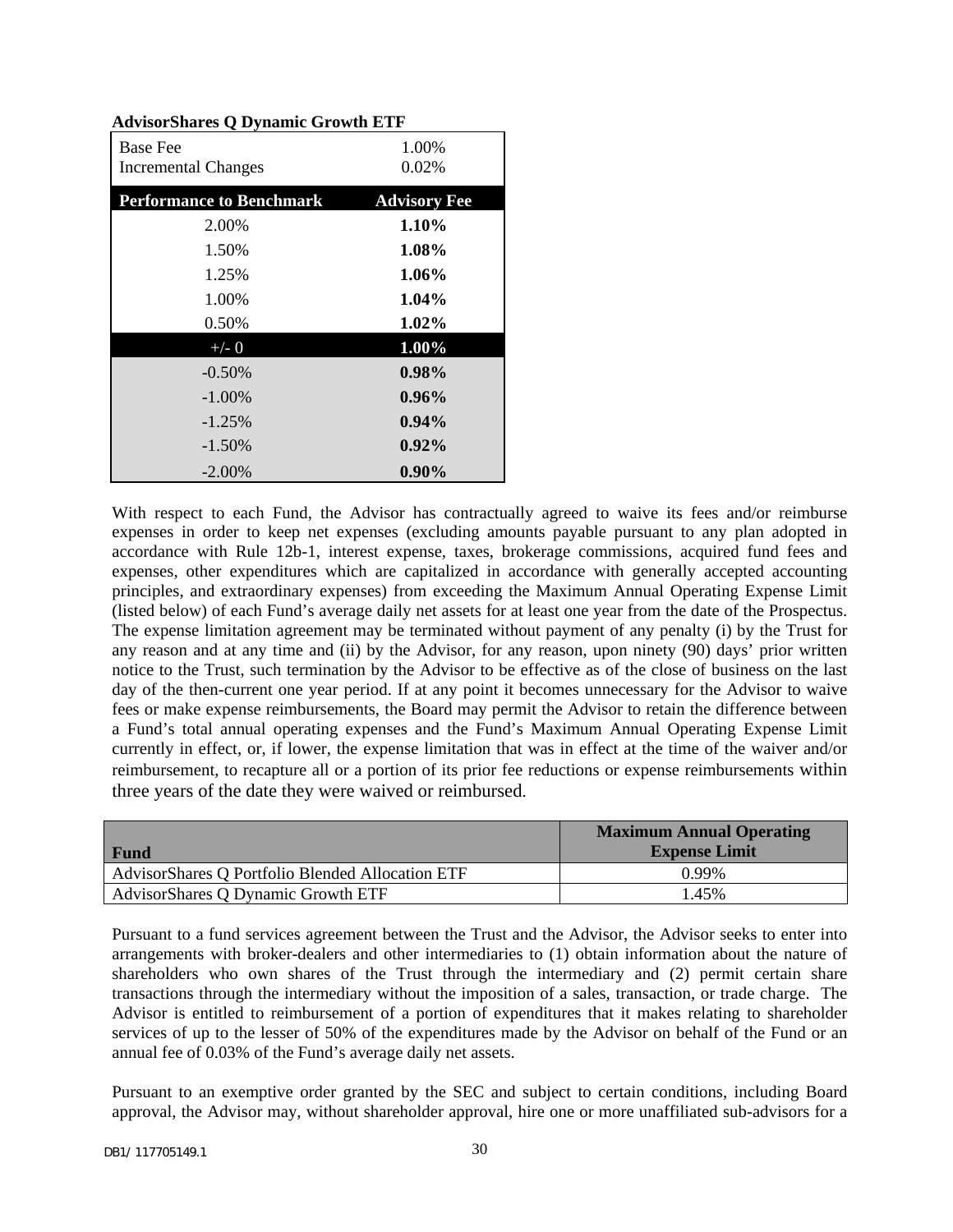Fund, materially amend the terms of an agreement with an unaffiliated sub-advisor, or continue the employment of an unaffiliated sub-advisor after events that would otherwise cause an automatic termination of a sub-advisory agreement. Consequently, under the exemptive order, the Advisor has the right to hire or replace a sub-advisor when the Board and the Advisor feel that a change would benefit a Fund. Within 90 days of retaining a new sub-advisor, shareholders of the Fund will receive notification of the change. This "manager of managers" arrangement enables the Fund to operate with greater efficiency and without incurring the expense and delays associated with obtaining shareholder approval of subadvisory agreements. The arrangement does not permit the Advisor's investment advisory fee paid by the Fund to be increased or change the Advisor's obligations under the Advisory Agreement, including the Advisor's responsibility to monitor and oversee sub-advisory services furnished to the Fund, without shareholder approval.

#### **The Sub-Advisor and the Sub-Advisory Agreement**

Pursuant to a sub-advisory agreement, the Sub-Advisor serves as the investment sub-advisor to each Fund, makes the investment decisions for the Fund, and continuously reviews, supervises and administers the investment program of the Fund, subject to the supervision and oversight of, and policies established by, the Advisor and the Board. The Sub-Advisor is owned by ThinkBetter Holdings, LLC, which is owned by senior management of the Sub-Advisor.

The Sub-Advisor's advisory fee has two components – the base fee and the performance fee adjustment. The base fee is the pre-determined rate at which the Sub-Advisor is paid when a Fund's net performance is in line with Fund's pre-determined performance benchmark. The base fee is subject to an upward or downward adjustment by the performance fee. If a Fund outperforms the performance benchmark, the Sub-Advisor may receive an upward fee adjustment. If a Fund underperforms the performance benchmark, the Sub-Advisor may receive a downward fee adjustment. The Sub-Advisor's annual base fee is 0.50% of the AdvisorShares Q Portfolio Blended Allocation ETF's average daily net assets and 0.65% of the AdvisorShares Q Dynamic Growth ETF's average daily net assets. The performance fee adjustment is derived by comparing a Fund's performance over a rolling twelve-month period to its performance benchmark. The base fee is adjusted at a rate of 0.02% for every 0.25% to 0.50% of out-performance or under-performance compared to the performance benchmark, but only up to 2.00% of the performance benchmark. As a result, the maximum possible performance fee adjustment, up or down, to the base fee is 0.10%. Accordingly, the Sub-Advisor's annual advisory fee may range from 0.40% to 0.60% of the AdvisorShares Q Portfolio Blended Allocation ETF's average daily net assets and 0.55% to 0.75% of the AdvisorShares Q Dynamic Growth ETF's average daily net assets. The following tables illustrate how the effective annual rate of the advisory fee for each Fund would vary under this arrangement, which is commonly referred to as a "fulcrum" fee arrangement:

| <b>Base Fee</b>                 | 0.50%                   |
|---------------------------------|-------------------------|
| Incremental Changes             | 0.02%                   |
| <b>Performance to Benchmark</b> | <b>Sub-Advisory Fee</b> |
| 2.00%                           | 0.60%                   |
| 1.50%                           | $0.58\%$                |
| 1.25%                           | $0.56\%$                |
| 1.00%                           | $0.54\%$                |
| 0.50%                           | $0.52\%$                |
| $+/- 0$                         | $0.50\%$                |
| $-0.50%$                        | 0.48%                   |
| $-1.00%$                        | $0.46\%$                |

#### **AdvisorShares Q Portfolio Blended Allocation ETF**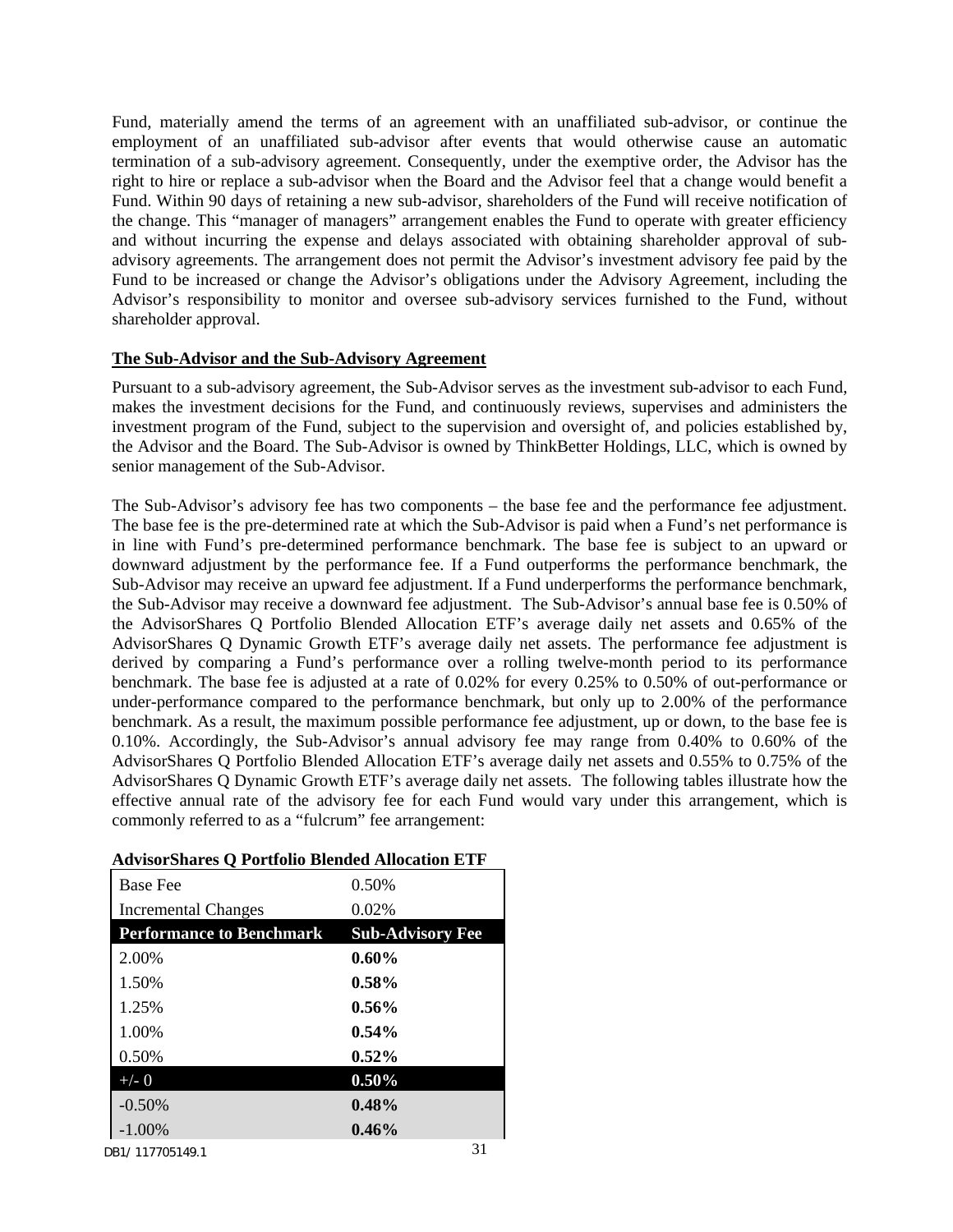| $-1.25\%$ | $0.44\%$ |
|-----------|----------|
| $-1.50\%$ | $0.42\%$ |
| $-2.00\%$ | $0.40\%$ |

| AdvisorShares Q Dynamic Growth ETF |                         |  |  |  |
|------------------------------------|-------------------------|--|--|--|
| <b>Base Fee</b>                    | $0.65\%$                |  |  |  |
| <b>Incremental Changes</b>         | 0.02%                   |  |  |  |
| <b>Performance to Benchmark</b>    | <b>Sub-Advisory Fee</b> |  |  |  |
| 2.00%                              | $0.75\%$                |  |  |  |
| 1.50%                              | $0.73\%$                |  |  |  |
| 1.25%                              | $0.71\%$                |  |  |  |
| 1.00%                              | $0.69\%$                |  |  |  |
| 0.50%                              | 0.67%                   |  |  |  |
| $+/- 0$                            | $0.65\%$                |  |  |  |
| $-0.50%$                           | $0.63\%$                |  |  |  |
| $-1.00\%$                          | $0.61\%$                |  |  |  |
| $-1.25%$                           | $0.59\%$                |  |  |  |
| $-1.50%$                           | $0.57\%$                |  |  |  |
| $-2.00\%$                          | $0.55\%$                |  |  |  |

### **AdvisorShares Q Dynamic Growth ETF**

#### **Portfolio Manager**

This section includes information about the Funds' portfolio manager, including information about other accounts he manages, the dollar range of Fund shares he owns, and how he is compensated.

**Portfolio Manager Compensation.** The portfolio manager is compensated by the Sub-Advisor and does not receive any compensation directly from the Funds. The Sub-Advisor pays the portfolio manager a salary and, as a shareholder in the Sub-Advisor's parent company, the portfolio manager also receives his respective share of any net distributions made from revenues.

**Fund Shares Owned by Portfolio Manager.** As of the date of this SAI, the portfolio manager did not own any shares of the Funds.

**Other Accounts Managed by Portfolio Manager.** As of October 31, 2020, the portfolio manager was responsible for the day-to-day management of other accounts as follows:

|               | <b>Registered Investment</b><br><b>Companies</b> |                                                | <b>Other Pooled Investment</b><br><b>Vehicles</b> |                                      | <b>Other Accounts</b>                  |                                      |
|---------------|--------------------------------------------------|------------------------------------------------|---------------------------------------------------|--------------------------------------|----------------------------------------|--------------------------------------|
| <b>Name</b>   | Number of<br><b>Accounts</b>                     | <b>Total</b><br><b>Assets</b> (in<br>millions) | <b>Number</b><br>of<br><b>Accounts</b>            | <b>Total Assets</b><br>(in millions) | <b>Number</b><br>of<br><b>Accounts</b> | <b>Total Assets</b><br>(in millions) |
| Ron Piccinini |                                                  | \$0                                            |                                                   | \$0                                  | 13                                     | \$229                                |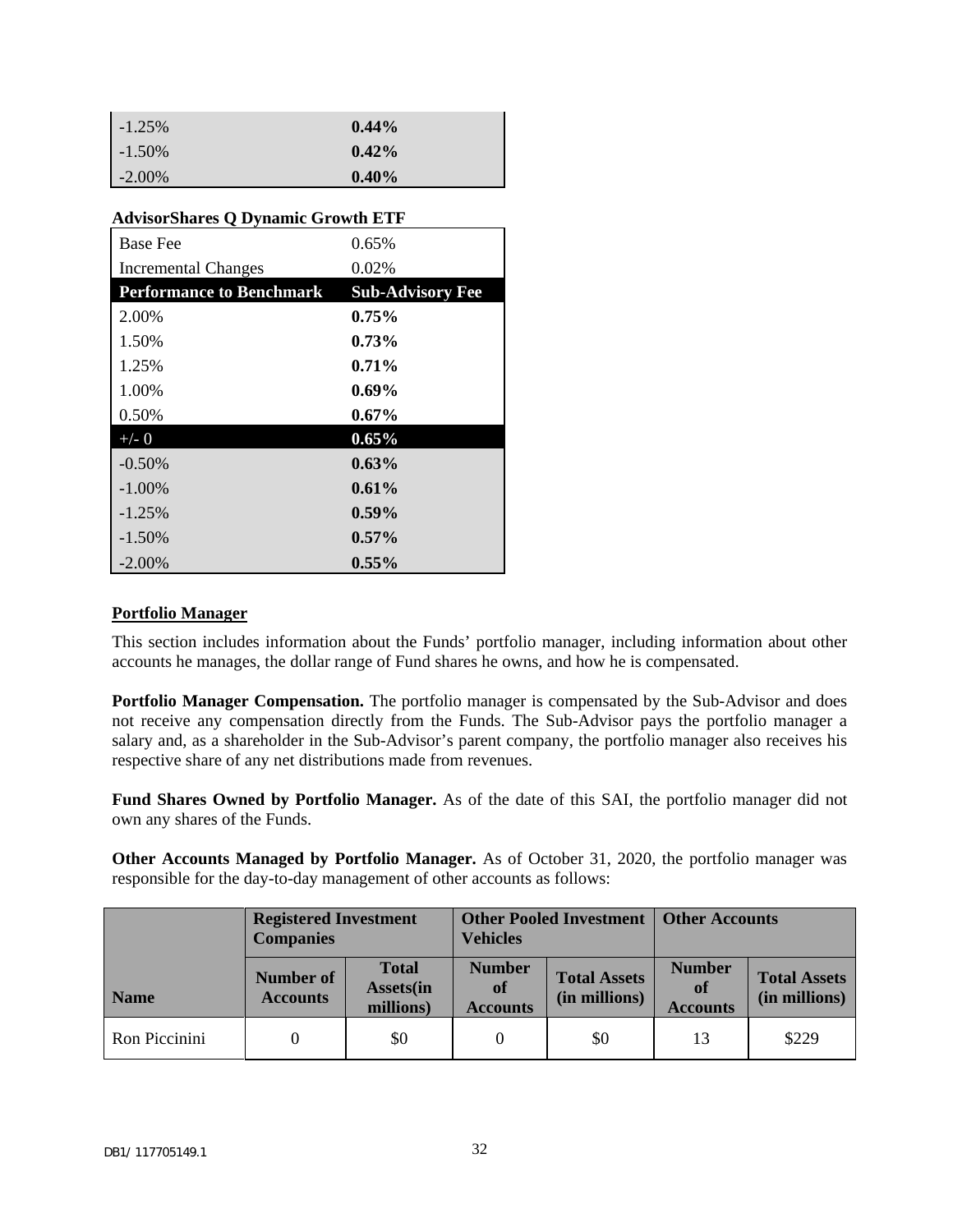#### **Conflicts of Interest**

A portfolio manager's management of "other accounts" may give rise to potential conflicts of interest in connection with his management of a Fund's investments, on the one hand, and the investments of the other accounts, on the other. The other accounts may have the same investment objective as a Fund. Therefore, a potential conflict of interest may arise as a result of the identical investment objectives, whereby the portfolio manager could favor one account over another. Another potential conflict could include the portfolio manager's knowledge about the size, timing and possible market impact of Fund trades, whereby the portfolio manager could use this information to the advantage of other accounts and to the disadvantage of a Fund he manages. The portfolio manager, the Advisor, the Sub-Advisor, and related parties may engage in a broad spectrum of activities. In the ordinary course of their business activities, the portfolio manager, the Advisor, the Sub-Advisor, and those related parties may engage in activities where the interests of certain divisions of the Advisor or Sub-Advisor and their related parties or the interests of their clients may conflict with the interests of the shareholders of a Fund. However, the Sub-Advisor has established policies and procedures to ensure that the purchase and sale of securities among all accounts the Sub-Advisor manages are fairly and equitably allocated.

#### **Administration, Custody and Transfer Agency Agreements**

The Bank of New York Mellon (the "Administrator") serves as administrator, custodian and transfer agent for the Funds. The principal address of the Administrator is 240 Greenwich Street, New York, New York 10286. Under the Funds' Administration and Accounting Agreement with the Trust, the Administrator provides necessary administrative and accounting services for the maintenance and operations of the Trust and the Funds. In addition, the Administrator makes available the office space, equipment, personnel and facilities required to provide such services. Under the Funds' Custodian Agreement with the Trust, the Administrator maintains in separate accounts cash, securities and other assets of the Trust and the Funds, keeps all necessary accounts and records, and provides other services. The Administrator is required, upon the order of the Trust, to deliver securities held by it and to make payments for securities purchased by the Funds. Pursuant to the Funds' Transfer Agency and Service Agreement with the Trust, the Administrator acts as a transfer agent for the Funds' authorized and issued shares of beneficial interest, and as dividend disbursing agent of each Fund.

In consideration for its administrative services, the Administrator is entitled to a fee, which is calculated daily and paid monthly, at an annual rate of 0.025% on the first \$1 billion on the gross adjusted assets of a Fund and 0.02% on the gross adjusted assets of the Fund exceeding \$1 billion.

#### **Distribution**

**Distributor.** Foreside Fund Services, LLC (the "Distributor") serves as the principal underwriter and distributor of shares of each Fund. The principal address of the Distributor is Three Canal Plaza, Suite 100, Portland, Maine 04101. The Distributor has entered into an agreement with the Trust pursuant to which it distributes shares of the Funds (the "Distribution Agreement"). The Distributor continually distributes shares of the Funds on a best effort basis. The Distributor has no obligation to sell any specific quantity of Fund shares. The Distribution Agreement will continue for two years from its effective date and is renewable annually. Shares are continuously offered for sale by a Fund through the Distributor only in Creation Units, as described in the Funds' Prospectus and this SAI. Shares amounting to less than a Creation Unit are not distributed by the Distributor. The Distributor is a broker-dealer registered under the Exchange Act and a member of the Financial Industry Regulatory Authority, Inc. ("FINRA"). The Distributor, its affiliates and officers have no role in determining the investment policies or which securities are to be purchased or sold by a Fund. The Distributor is not affiliated with the Trust, Advisor, Sub-Advisor, or any stock exchange.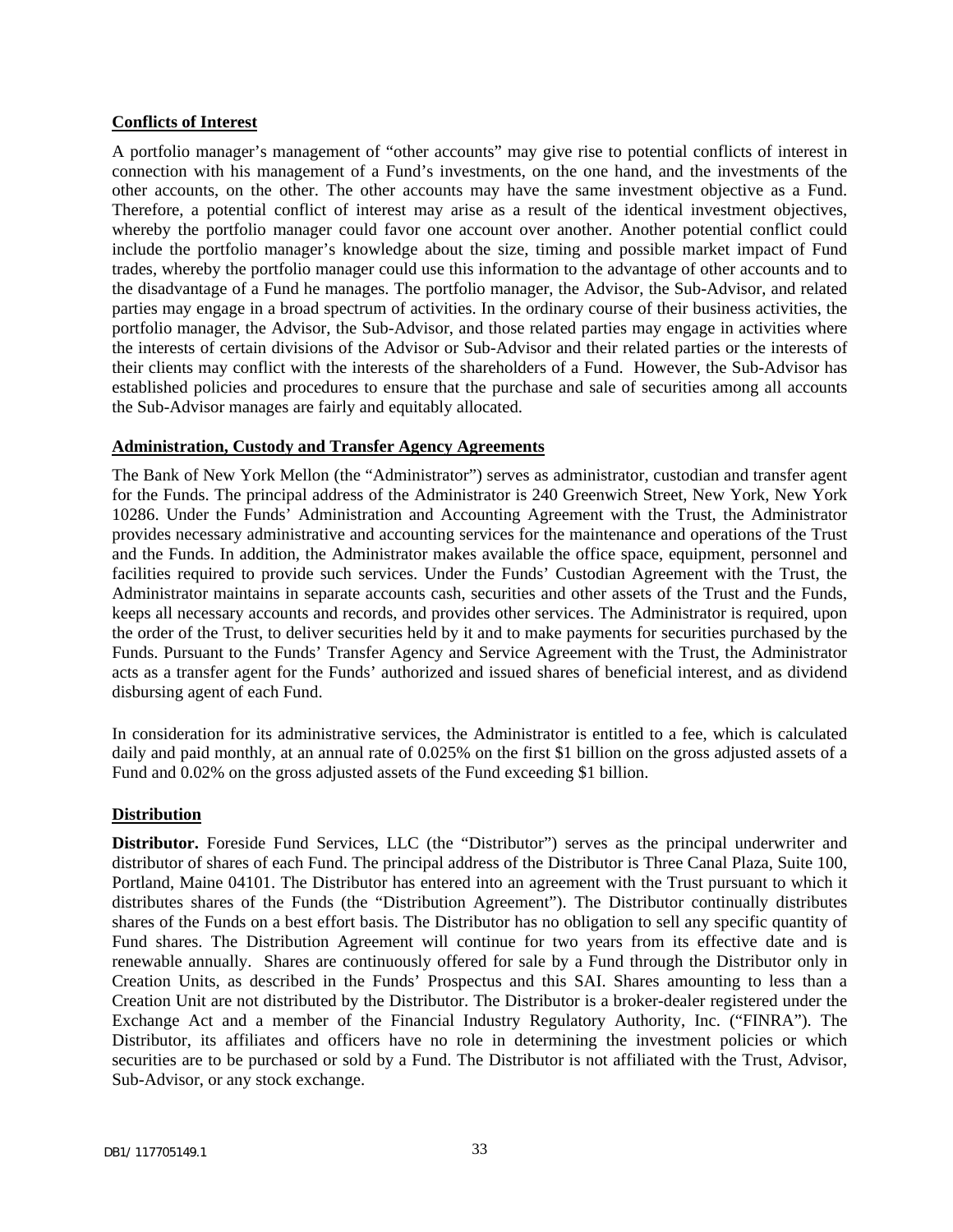The Distribution Agreement for the Funds provides that it may be terminated at any time, without the payment of any penalty, on at least 60 days' prior written notice to the other party (i) by vote of a majority of the Independent Trustees or (ii) by vote of a majority of the outstanding voting securities (as defined in the 1940 Act) of the Fund. The Distribution Agreement will terminate automatically in the event of its "assignment," as that term is defined in the 1940 Act.

**Distribution Plan.** The Fund has adopted a distribution plan pursuant to Rule 12b-1 under the 1940 Act (the "Distribution Plan"). Under the Distribution Plan, the Distributor, or designated service providers, may receive up to 0.25% of the Fund's assets attributable to shares as compensation for distribution services. Distribution services may include, but are not limited to: (i) services in connection with distribution assistance or (ii) payments to financial institutions and other financial intermediaries, such as broker-dealers, mutual fund "supermarkets" and the Distributor's affiliates and subsidiaries, as compensation for services or reimbursement of expenses incurred in connection with distribution assistance.

No distribution fees are currently charged to the Funds; there are no plans to impose distribution fees, and no distribution fees will be charged for at least a year from the date of this SAI. However, in the event that distribution fees are charged in the future, because a Fund will pay these fees out of assets on an ongoing basis, over time distribution fees may cost you more than other types of sales charges and will increase the cost of your investment in the Fund.

**Costs and Expenses.** A Fund bears all expenses of its operation other than those assumed by the Advisor, which are discussed in detail above under "The Advisor and the Advisory Agreement."

**Payments to Broker-Dealers and Other Financial Intermediaries.** The Advisor and/or Sub-Advisor (the "Advisor Entities") may pay certain broker-dealers, banks and other financial intermediaries ("Intermediaries") for certain activities related to a Fund and other series of the Trust. The Advisor Entities make these payments from its own assets and not from the assets of a Fund. Although a portion of the Advisor Entities' revenue comes directly or indirectly in part from fees paid by a Fund and other series of the Trust, these payments do not increase the price paid by investors for the purchase of shares of, or the cost of owning, the Fund or other series of the Trust. The Advisor Entities make payments for Intermediaries' participation in activities that are designed to make registered representatives, other professionals and individual investors more knowledgeable about exchange-traded products, including each Fund, or for other activities, such as participation in marketing activities and presentations, educational training programs, conferences, the development of technology platforms and reporting systems ("Education Costs"). The Advisor Entities also make payments to Intermediaries for certain printing, publishing and mailing costs associated with a Fund or materials relating to ETPs in general ("Publishing Costs"). In addition, the Advisor Entities make payments to Intermediaries that make shares of each Fund and certain other series of the Trust available to their clients, develop new products that feature the Advisor or otherwise promote the Fund and other series of the Trust. The Advisor Entities may also reimburse expenses or make payments from its own assets to Intermediaries or other persons in consideration of services or other activities that the Advisor Entities believe may benefit their business or facilitate investment in a Fund or other series of the Trust. Payments of the type described above are sometimes referred to as revenue-sharing payments.

Payments to an Intermediary may be significant to the Intermediary, and amounts that Intermediaries pay to your salesperson or other investment professional may also be significant for your salesperson or other investment professional. Because an Intermediary may make decisions about which investment options it will recommend or make available to its clients or what services to provide for various products based on payments it receives or is eligible to receive, such payments may create conflicts of interest between the Intermediary and its clients and these financial incentives may cause the Intermediary to recommend a Fund and other series of the Trust over other investments. The same conflict of interest and financial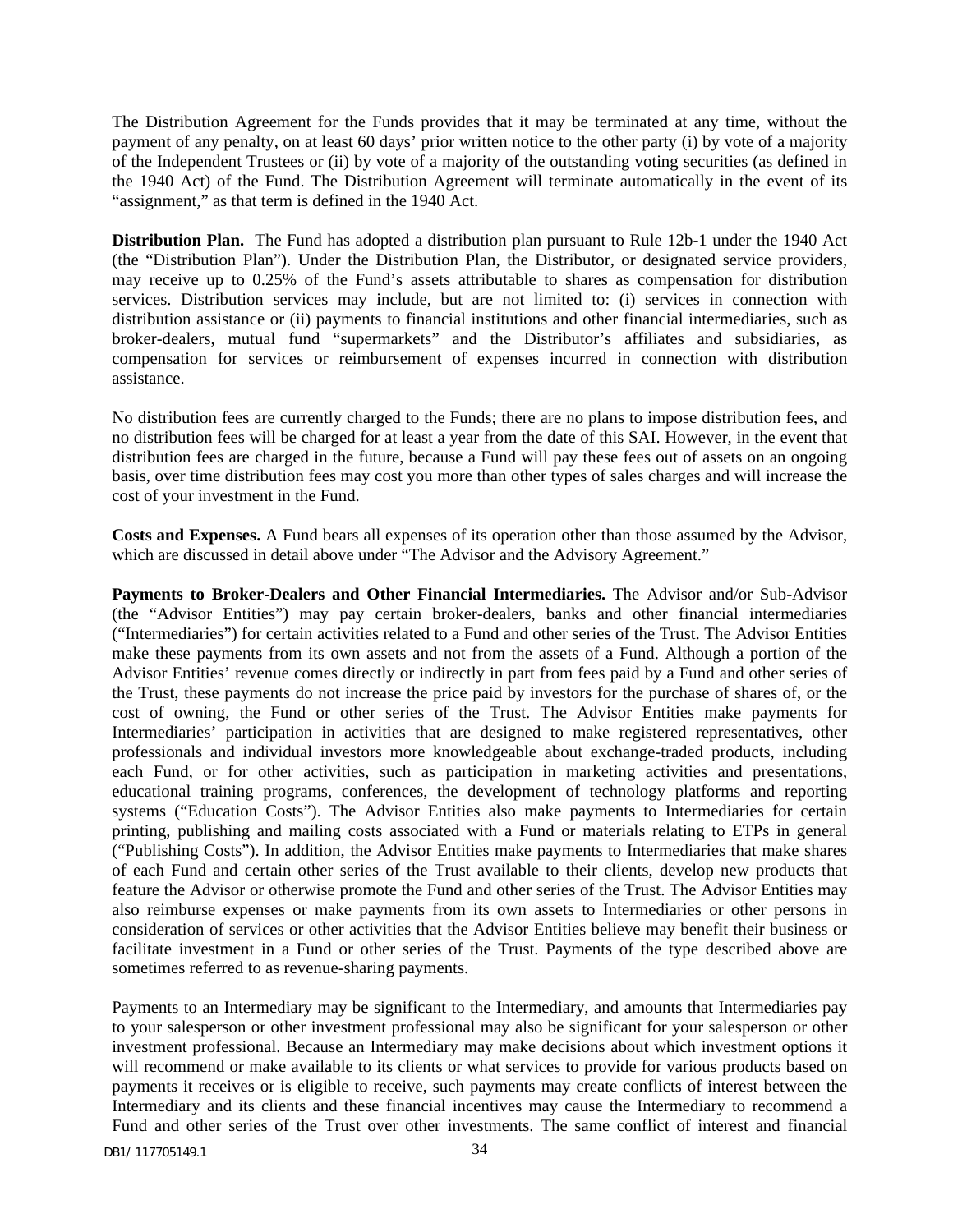incentive exist with respect to your salesperson or other investment professional if he or she receives similar payments from his or her Intermediary firm.

The Advisor may determine to make such payments based on any number of metrics. For example, the Advisor may make payments at year-end or other intervals in a fixed amount, an amount based upon an Intermediary's services at defined levels or an amount based on the Intermediary's net sales of one or more series of the Trust in a year or other period, any of which arrangements may include an agreed-upon minimum or maximum payment, or any combination of the foregoing. As of the date of this SAI, the Advisor anticipates that the payments paid by the Advisor in connection with each Fund and other series of the Trust will be immaterial to the Advisor in the aggregate for the next year. Please contact your salesperson or other investment professional for more information regarding any such payments his or her Intermediary firm may receive. Any payments made by the Advisor to an Intermediary may create the incentive for an Intermediary to encourage customers to buy shares of a Fund and/or other series of the Trust.

#### **Securities Lending**

The Funds participate in a securities lending program offered by The Bank of New York Mellon (''BNYM'') (the ''Program''), providing for the lending of securities to qualified brokers. Securities lending income includes earnings of such temporary cash investments, plus or minus any rebate to a borrower. These earnings (after any rebate) are then divided between BNYM, as a fee for its services under the Program, and the Funds, according to agreed-upon rates. Collateral on all securities loaned is accepted in cash and is maintained at a minimum level of 102% (105% in the case of certain foreign securities) of the market value, plus interest, if applicable, of investments on loan. It is the Fund's policy to obtain additional collateral from or return excess collateral to the borrower by the end of the next business day, following the valuation date of the securities loaned. Therefore, the value of the collateral held may be temporarily less than the value of the securities on loan. Lending securities entails a risk of loss to the Funds if and to the extent that the market value of the securities loaned were to increase and the borrower did not increase the collateral accordingly, and the borrower fails to return the securities. Under the terms of the Program, the Funds are indemnified for such losses by BNYM. Cash collateral is held in a separate account managed by BNYM, who is authorized to exclusively enter into overnight repurchase agreements, which are collateralized at 102% with securities issued or fully guaranteed by the U.S. Treasury; U.S. Government or any agency, instrumentality or authority of the U.S. Government. The securities purchased with cash collateral received are reflected in the Schedule of Investments. BNYM bears the risk of any deficiency in the amount of the cash collateral available for return to the borrower due to any loss on the collateral invested.

### <span id="page-36-0"></span>**BOOK-ENTRY ONLY SYSTEM**

The following information supplements and should be read in conjunction with the section in a Fund's Prospectus entitled "Shareholder Information."

Depository Trust Company ("DTC") acts as securities depository for a Fund's shares. Shares of each Fund are represented by securities registered in the name of DTC or its nominee, Cede & Co., and deposited with, or on behalf of, DTC.

DTC, a limited-purpose trust company, was created to hold securities of its participants (the "DTC Participants") and to facilitate the clearance and settlement of securities transactions among the DTC Participants in such securities through electronic book-entry changes in accounts of the DTC Participants, thereby eliminating the need for physical movement of securities' certificates. DTC Participants include securities brokers and dealers, banks, trust companies, clearing corporations and certain other organizations, some of whom (and/or their representatives) own DTC. More specifically, DTC is owned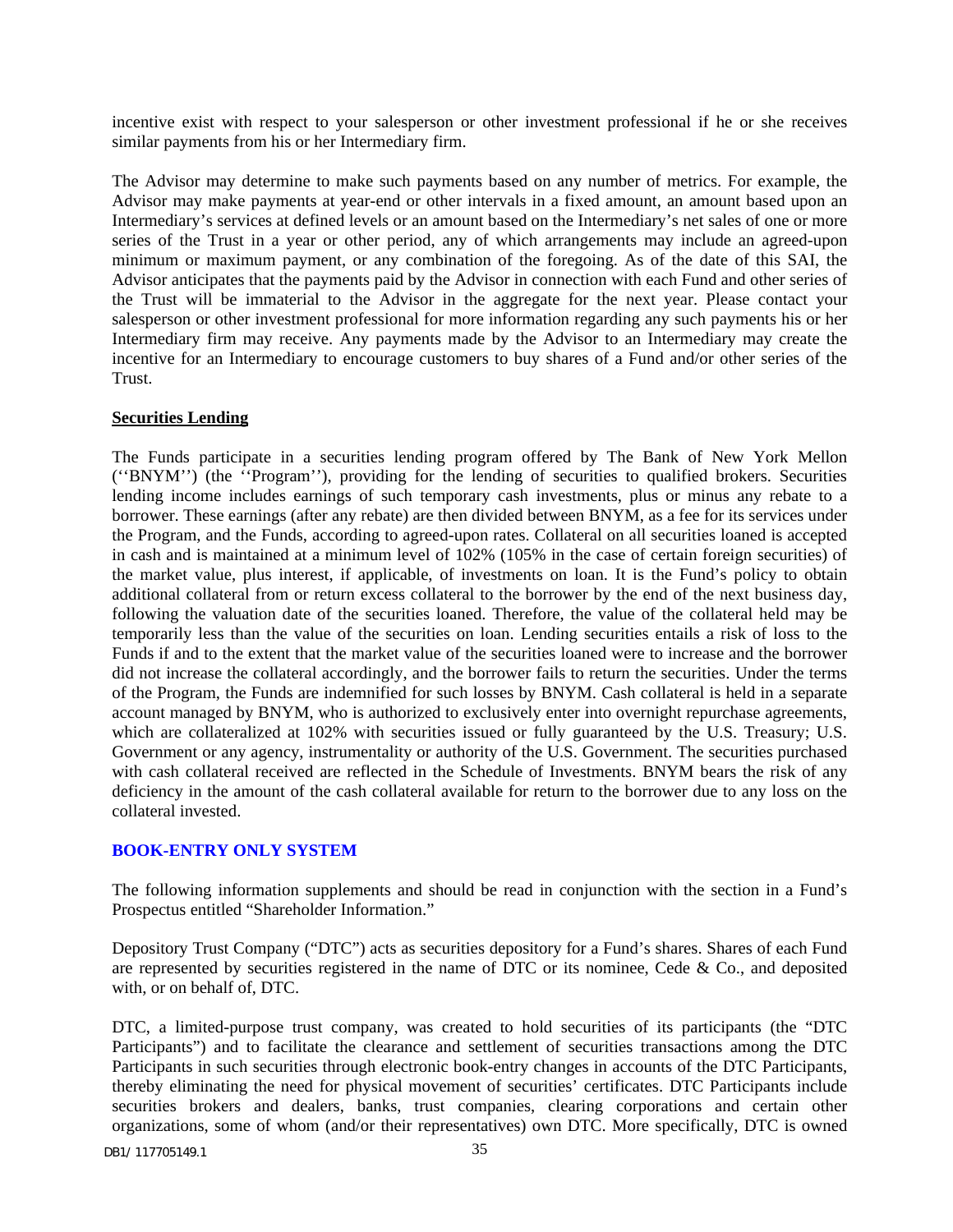by a number of its DTC Participants and by the NYSE and FINRA. Access to the DTC system is also available to others such as banks, brokers, dealers and trust companies that clear through or maintain a custodial relationship with a DTC Participant, either directly or indirectly (the "Indirect Participants").

Beneficial ownership of shares is limited to DTC Participants, Indirect Participants and persons holding interests through DTC Participants and Indirect Participants. Ownership of beneficial interests in shares (owners of such beneficial interests are referred to herein as "Beneficial Owners") is shown on, and the transfer of ownership is effected only through, records maintained by DTC (with respect to DTC Participants) and on the records of DTC Participants (with respect to Indirect Participants and Beneficial Owners that are not DTC Participants). Beneficial Owners will receive from or through the DTC Participant a written confirmation relating to their purchase of shares.

Conveyance of all notices, statements and other communications to Beneficial Owners is effected as follows. Pursuant to the Depositary Agreement between the Trust and DTC, DTC is required to make available to the Trust upon request and for a fee to be charged to the Trust a listing of the shares of a Fund held by each DTC Participant. The Trust shall inquire of each such DTC Participant as to the number of Beneficial Owners holding shares, directly or indirectly, through such DTC Participant. The Trust shall provide each such DTC Participant with copies of such notice, statement or other communication, in such form, number and at such place as such DTC Participant may reasonably request, in order that such notice, statement or communication may be transmitted by such DTC Participant, directly or indirectly, to such Beneficial Owners. In addition, the Trust shall pay to each such DTC Participants a fair and reasonable amount as reimbursement for the expenses attendant to such transmittal, all subject to applicable statutory and regulatory requirements.

Share distributions shall be made to DTC or its nominee, Cede  $& Co.,$  as the registered holder of all shares. DTC or its nominee, upon receipt of any such distributions, shall credit immediately DTC Participants' accounts with payments in amounts proportionate to their respective beneficial interests in shares of a Fund as shown on the records of DTC or its nominee. Payments by DTC Participants to Indirect Participants and Beneficial Owners of shares held through such DTC Participants will be governed by standing instructions and customary practices, as is now the case with securities held for the accounts of customers in bearer form or registered in a "street name," and will be the responsibility of such DTC Participants.

The Trust has no responsibility or liability for any aspect of the records relating to or notices to Beneficial Owners, or payments made on account of beneficial ownership interests in such shares, or for maintaining, supervising or reviewing any records relating to such beneficial ownership interests, or for any other aspect of the relationship between DTC and the DTC Participants or the relationship between such DTC Participants and the Indirect Participants and Beneficial Owners owning through such DTC Participants.

DTC may decide to discontinue providing its service with respect to shares at any time by giving reasonable notice to the Trust and discharging its responsibilities with respect thereto under applicable law. Under such circumstances, the Trust shall take action to find a replacement for DTC to perform its functions at a comparable cost. The DTC Participants' rules and policies are made publicly available through its website at www.dtcc.com.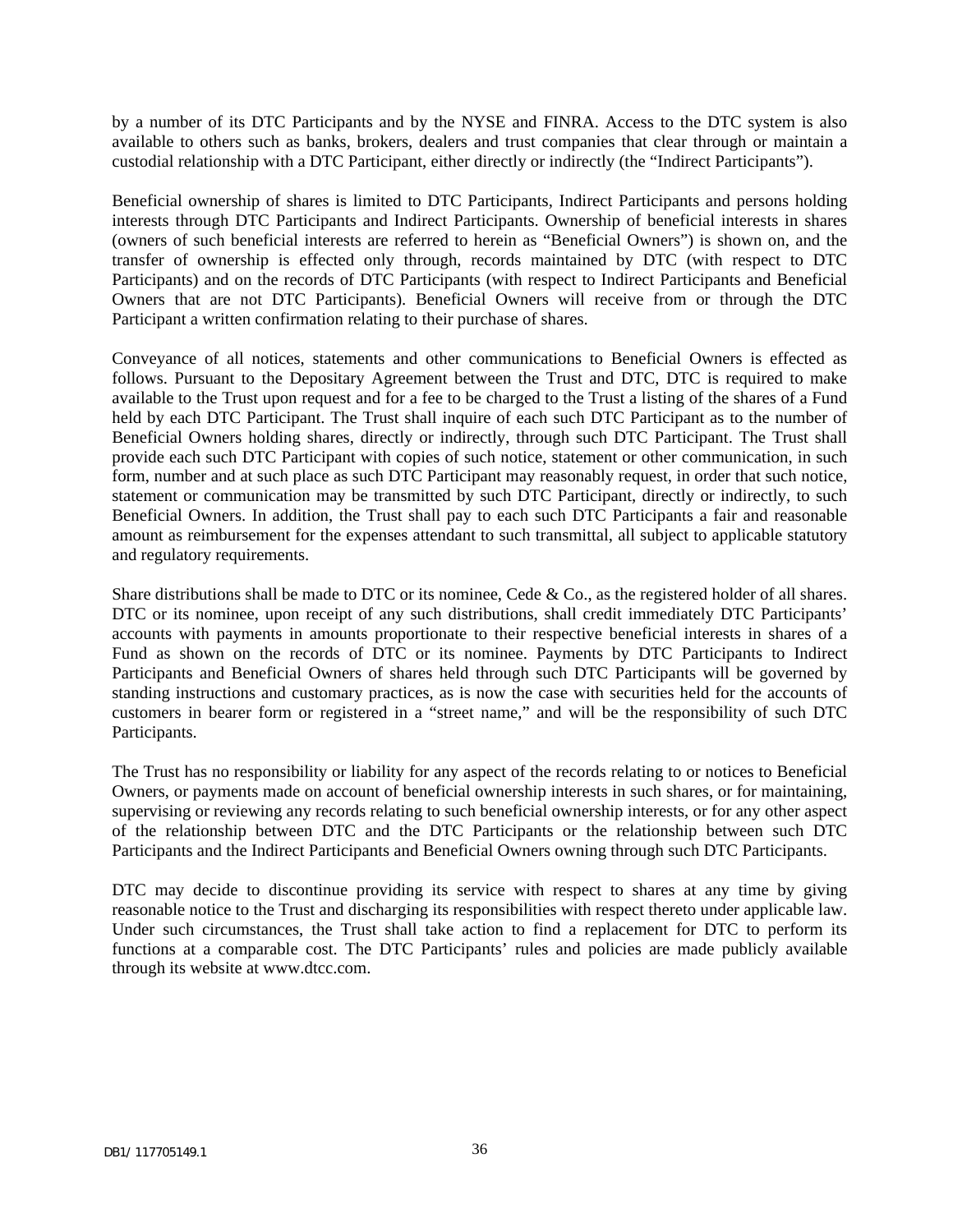### <span id="page-38-0"></span>**CREATION AND REDEMPTION OF CREATION UNITS**

#### **Creation**

The Trust issues and sells shares of a Fund only in Creation Units on a continuous basis through the Distributor, at their NAV next determined after receipt, on any Business Day (as defined below), of an order received in proper form.

A "Business Day" with respect to a Fund is any day on which the Exchange is open for business. As of the date of this SAI, the Exchange observes the following holidays: New Year's Day, Martin Luther King, Jr. Day, President's Day (Washington's Birthday), Good Friday, Memorial Day (observed), Independence Day, Labor Day, Thanksgiving Day and Christmas Day.

**Fund Deposit.** The consideration for purchase of a Creation Unit of a Fund generally consists of an inkind deposit of a designated portfolio of securities – the "Deposit Securities" – per each Creation Unit constituting a substantial replication, or a representation, of the securities included in the Fund's portfolio and an amount of cash – the Cash Component – computed as described below. Together, the Deposit Securities and the Cash Component constitute the "Fund Deposit," which represents the minimum initial and subsequent investment amount for a Creation Unit of a Fund. The Cash Component is an amount equal to the difference between the NAV of the shares (per Creation Unit) and the market value of the Deposit Securities. If the Cash Component is a positive number (*i.e.*, the NAV per Creation Unit exceeds the market value of the Deposit Securities), the Cash Component shall be such positive amount. If the Cash Component is a negative number (*i.e.*, the NAV per Creation Unit is less than the market value of the Deposit Securities), the Cash Component shall be such negative amount and the creator will be entitled to receive cash from a Fund in an amount equal to the Cash Component. The Cash Component serves the function of compensating for any differences between the NAV per Creation Unit and the market value of the Deposit Securities.

The Administrator, through the National Securities Clearing Corporation ("NSCC") (discussed below) makes available on each Business Day, immediately prior to the opening of business on the Exchange (currently 9:30 a.m., Eastern Time), the list of the names and the required number of shares of each Deposit Security to be included in the current Fund Deposit (based on information at the end of the previous Business Day) for a Fund. Such Fund Deposit is applicable, subject to any adjustments as described below, in order to effect creations of Creation Units of the Fund until such time as the nextannounced composition of the Deposit Securities is made available.

The identity and number of shares of the Deposit Securities required for a Fund Deposit for a Fund changes as rebalancing adjustments and corporate action events are reflected from time to time by the Advisor or Sub-Advisor with a view to the investment objective of the Fund. In addition, the Trust reserves the right to permit or require the substitution of an amount of cash  $-i.e.,$  a "cash in lieu" amount – to be added to the Cash Component to replace any Deposit Security which may not be available in sufficient quantity for delivery or which may not be eligible for transfer through the Clearing Process (discussed below), or which may not be eligible for trading by an Authorized Participant (as defined below) or the investor for which it is acting. The Trust also reserves the right to offer an "all cash" option for creations of Creation Units for the Fund.

In addition to the list of names and numbers of securities constituting the current Deposit Securities of a Fund Deposit, the Administrator, through the NSCC, also makes available on each Business Day, the estimated Cash Component, effective through and including the previous Business Day, per outstanding Creation Unit of a Fund.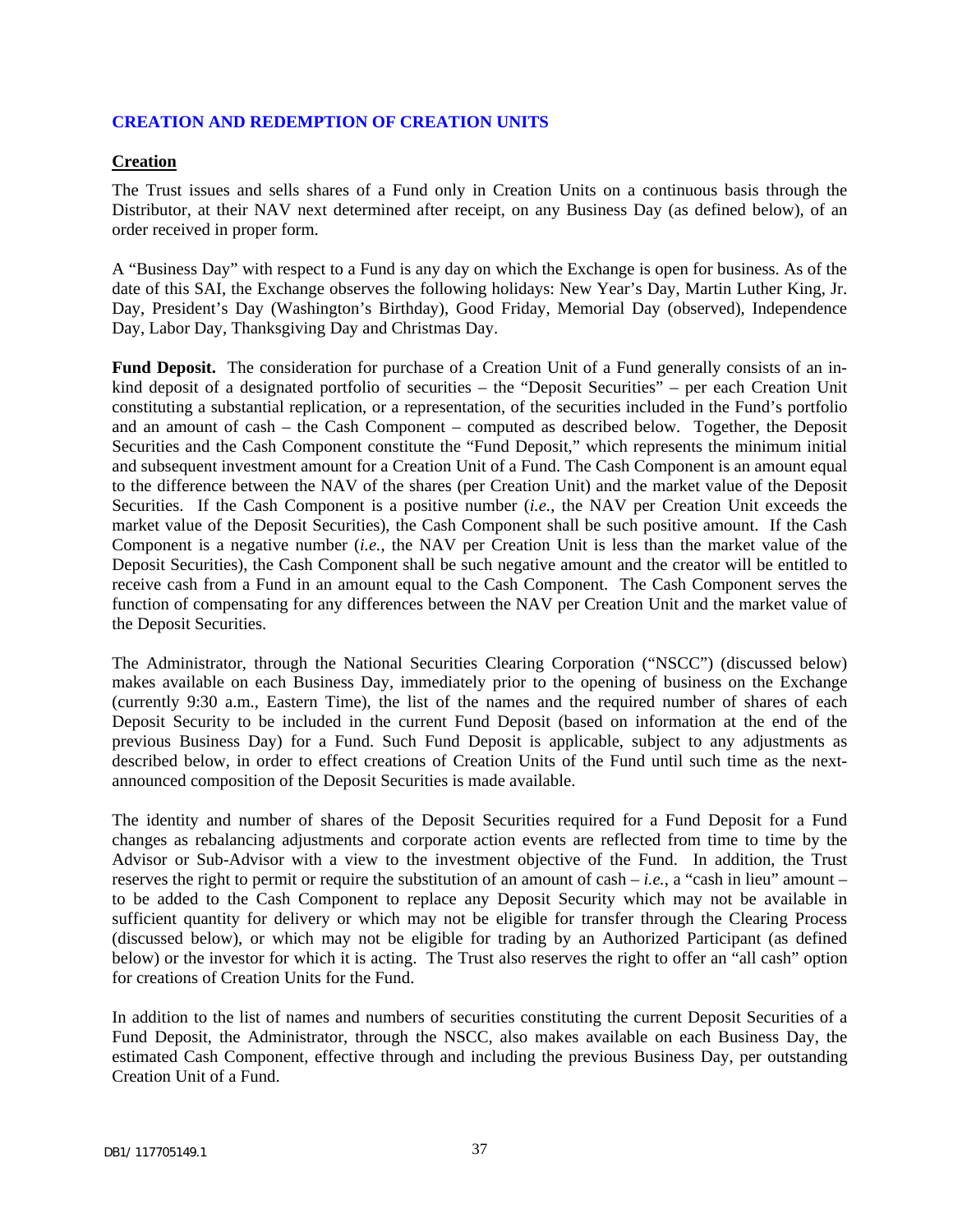**Procedures for Creation of Creation Units.** To be eligible to place orders to create a Creation Unit of any Fund, an entity must be (i) a "Participating Party," *i.e.*, a broker-dealer or other participant in the clearing process through the Continuous Net Settlement System of the NSCC (the "Clearing Process"), a clearing agency that is registered with the SEC; or (ii) a DTC Participant (see "Book Entry Only System"), and, in each case, must have executed an agreement with the Trust, the Distributor and the Administrator with respect to creations and redemptions of Creation Units ("Participant Agreement") (discussed below). A Participating Party and DTC Participant are collectively referred to as an "Authorized Participant." Investors should contact the Distributor for the names of Authorized Participants that have signed a Participant Agreement with the Funds. All shares of a Fund, however created, will be entered on the records of DTC in the name of Cede & Co. for the account of a DTC Participant.

All orders to create Creation Units, whether through the Clearing Process (through a Participating Party) or outside the Clearing Process (through a DTC Participant), must be received by the Funds' transfer agent no later than 3:00 p.m., Eastern Time, an hour earlier than the close of the regular trading session on the Exchange (ordinarily 4:00 p.m., Eastern Time), in each case on the date such order is placed in order for the creation of Creation Units to be effected based on the NAV of shares of a Fund as next determined on such date after receipt of the order in proper form. The date on which an order to create Creation Units (or an order to redeem Creation Units as discussed below) is placed is referred to as the "Transmittal Date." Orders must be transmitted by an Authorized Participant by telephone or other transmission method acceptable to the Funds' transfer agent pursuant to procedures set forth in the Participant Agreement, as described below (see "Placement of Creation Orders Using Clearing Process" and "Placement of Creation Orders Outside Clearing Process"). Severe economic or market disruptions or changes, or telephone or other communication failure, may impede the ability to reach the Funds' transfer agent or an Authorized Participant.

Orders to create Creation Units of a Fund shall be placed with an Authorized Participant, as applicable, in the form required by such Authorized Participant. In addition, the Authorized Participant may request the investor to make certain representations or enter into agreements with respect to the order, *i.e.*, to provide for payments of cash, when required. Investors should be aware that their particular broker may not have executed a Participant Agreement and, therefore, orders to create Creation Units of a Fund have to be placed by the investor's broker through an Authorized Participant that has executed a Participant Agreement. At any given time, there may be only a limited number of broker-dealers that have executed a Participant Agreement. Those placing orders for Creation Units through the Clearing Process should afford sufficient time to permit proper submission of the order to the Distributor prior to 3:00 p.m., Eastern Time, on the Transmittal Date.

Orders for creation that are effected outside the Clearing Process are likely to require transmittal by the DTC Participant earlier on the Transmittal Date than orders effected using the Clearing Process. Those persons placing orders outside the Clearing Process should ascertain the deadlines applicable to DTC and the Federal Reserve Bank wire system by contacting the operations department of the broker or depository institution effecting such transfer of Deposit Securities and Cash Component.

**Placement of Creation Orders Using the Clearing Process.** The Clearing Process is the process of creating or redeeming Creation Units through the Continuous Net Settlement System of the NSCC. Fund Deposits made through the Clearing Process must be delivered through a Participating Party that has executed a Participant Agreement. The Participant Agreement authorizes the Funds' transfer agent to transmit to NSCC, on behalf of the Participating Party, such trade instructions as are necessary to effect the Participating Party's creation order. Pursuant to such trade instructions to NSCC, the Participating Party agrees to deliver the requisite Deposit Securities and the Cash Component to the Trust, together with such additional information as may be required by the Distributor. An order to create Creation Units through the Clearing Process is deemed received by the Distributor on the Transmittal Date if (i) such order is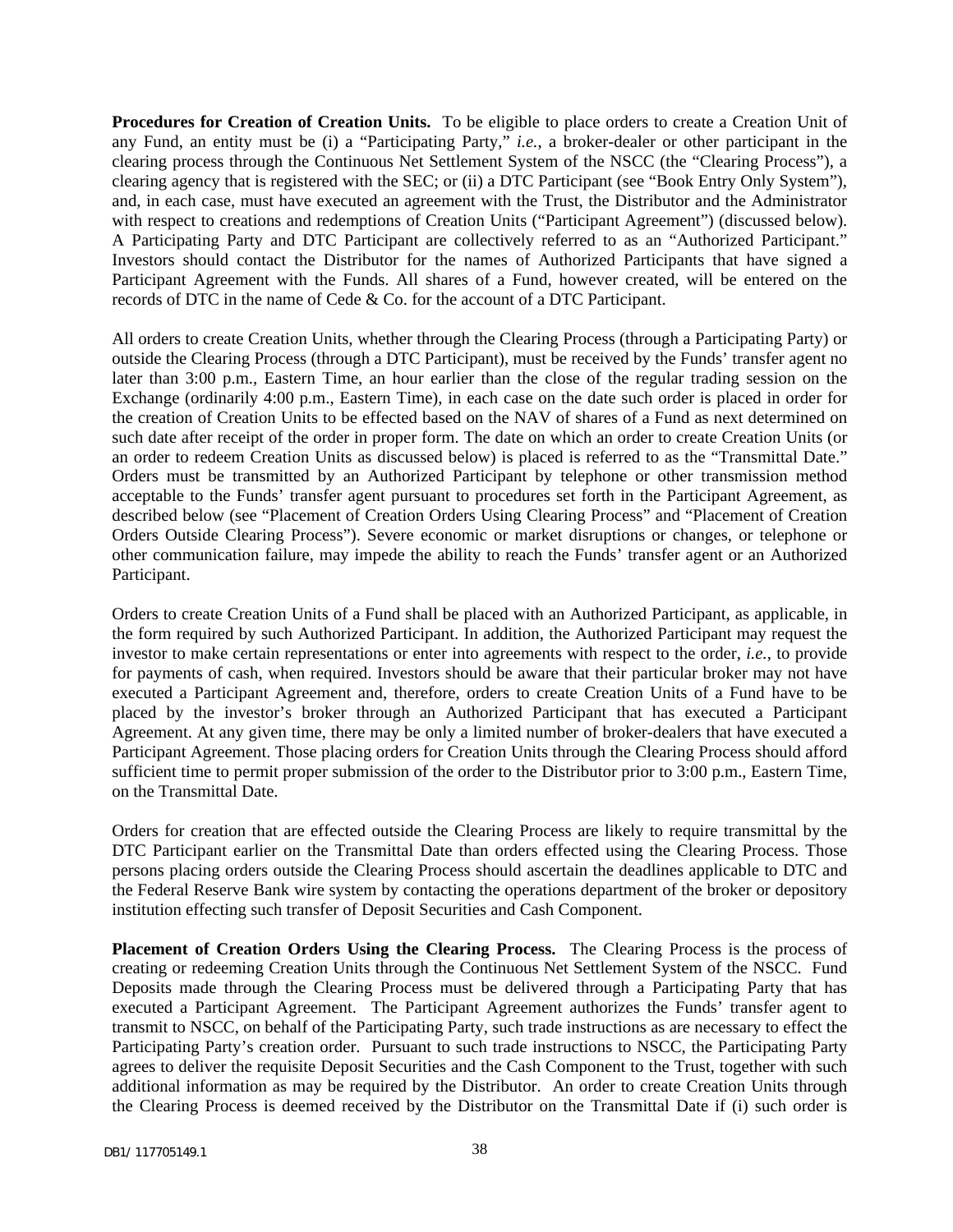received by the Distributor not later than 3:00 p.m., Eastern Time, on such Transmittal Date and (ii) all other procedures set forth in the Participant Agreement are properly followed.

**Placement of Creation Orders Outside the Clearing Process.** Fund Deposits made outside the Clearing Process must be delivered through a DTC Participant that has executed a Participant Agreement with the Trust, the Distributor and the Administrator. A DTC Participant who wishes to place an order creating Creation Units to be effected outside the Clearing Process need not be a Participating Party, but such orders must state that the DTC Participant is not using the Clearing Process and that the creation of Creation Units will instead be effected through a transfer of securities and cash directly through DTC. A Fund Deposit transfer must be ordered by the DTC Participant on the Transmittal Date in a timely fashion so as to ensure the delivery of the requisite number of Deposit Securities through DTC to the account of the Trust by no later than 11:00 a.m., Eastern Time, of the next Business Day immediately following the Transmittal Date. All questions as to the number of Deposit Securities to be delivered and the validity, form and eligibility (including time of receipt) for the deposit of any tendered securities will be determined by the Trust, whose determination shall be final and binding. The cash equal to the Cash Component must be transferred directly to the Administrator through the Federal Reserve wire system in a timely manner so as to be received by the Administrator no later than 2:00 p.m., Eastern Time, on the next Business Day immediately following such Transmittal Date. An order to create Creation Units outside the Clearing Process is deemed received on the Transmittal Date if (i) such order is received not later than 3:00 p.m., Eastern Time, on such Transmittal Date and (ii) all other procedures set forth in the Participant Agreement are properly followed. However, if the Administrator does not receive both the requisite Deposit Securities and the Cash Component by 11:00 a.m. and 2:00 p.m., respectively, on the next Business Day immediately following the Transmittal Date, such order will be cancelled. Upon written notice to the Funds' transfer agent, such cancelled order may be resubmitted the following Business Day using a Fund Deposit as newly constituted to reflect the then current NAV of the particular Fund. The delivery of Creation Units of the Fund so created will occur no later than the third (3rd) Business Day following the day on which the purchase order is deemed received.

Creation Units may be created in advance of receipt by the Trust of all or a portion of the applicable Deposit Securities as described below. In these circumstances, the initial deposit will have a value greater than the NAV of the shares on the date the order is placed in proper form since in addition to available Deposit Securities, cash must be deposited in an amount equal to the sum of the Cash Component plus 115% of the market value of the undelivered Deposit Securities (the "Additional Cash Deposit"). The order shall be deemed to be received on the Business Day on which the order is placed provided that the order is placed in proper form prior to 3:00 p.m., Eastern Time, on such date and federal funds in the appropriate amount are deposited with the Administrator by 11:00 a.m., Eastern Time, the following Business Day. If the order is not placed in proper form by 3:00 p.m., Eastern Time, or federal funds in the appropriate amount are not received by 11:00 a.m. the next Business Day, then the order may be deemed to be rejected and the investor shall be liable to the Trust for losses, if any, resulting therefrom. An additional amount of cash shall be required to be deposited with the Trust, pending delivery of the missing Deposit Securities to the extent necessary to maintain the Additional Cash Deposit with the Trust in an amount at least equal to 115% of the daily marked to market value of the missing Deposit Securities. To the extent that missing Deposit Securities are not received by 1:00 p.m., Eastern Time, on the third Business Day following the day on which the purchase order is deemed received or in the event a mark to market payment is not made within one Business Day following notification that such a payment is required, the Trust may use the cash on deposit to purchase the missing Deposit Securities. Authorized Participants will be liable to the Trust for the costs incurred by the Trust in connection with any such purchases. These costs will be deemed to include the amount by which the actual purchase price of the Deposit Securities exceeds the market value of such Deposit Securities on the day the purchase order was deemed received plus the brokerage and related transaction costs associated with such purchases. The Trust will return any unused portion of the Additional Cash Deposit once all of the missing Deposit Securities have been properly received by the Administrator or purchased by the Trust and deposited into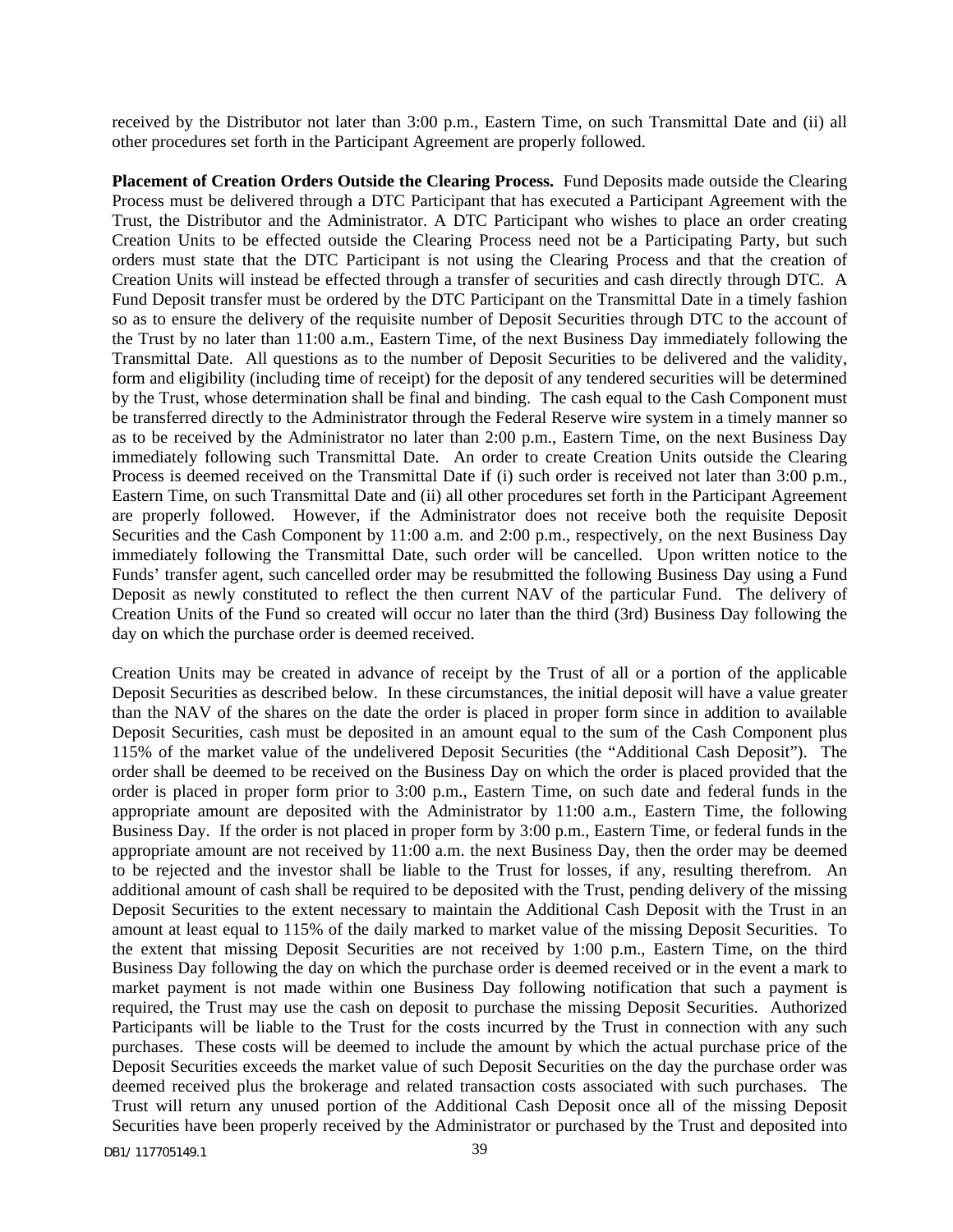the Trust. In addition, a transaction fee will be charged in all cases. The delivery of Creation Units of a Fund so created will occur no later than the third Business Day following the day on which the purchase order is deemed received.

**Acceptance of Orders for Creation Units.** The Trust reserves the absolute right to reject a creation order transmitted to it in respect of a Fund if (a) the order is not in proper form, (b) the investor(s), upon obtaining the shares ordered, would own 80% or more of the currently outstanding shares of the Fund, (c) the Deposit Securities delivered are not as disseminated through the facilities of the Exchange for that date by the Administrator, as described above, (d) acceptance of the Deposit Securities would have certain adverse tax consequences to the Fund, (e) the acceptance of the Deposit Securities would, in the opinion of counsel, be unlawful, (f) the acceptance of the Fund Deposit would otherwise, in the discretion of the Trust or the Advisor, have an adverse effect on the Trust or the rights of beneficial owners, or (g) in the event that circumstances outside the control of the Trust, the Distributor and the Advisor make it for all practical purposes impossible to process creation orders. Examples of such circumstances include acts of God or public service or utility problems such as fires, floods, extreme weather conditions and power outages resulting in telephone, telecopy and computer failures; market conditions or activities causing trading halts; systems failures involving computer or other information systems affecting the Trust, the Advisor, the Distributor, DTC, NSCC or any other participant in the creation process, and similar extraordinary events. The Fund, or its designee, shall notify a prospective creator of a Creation Unit and/or the Authorized Participant acting on behalf of the creator of a Creation Unit of its rejection of the order of such person. The Trust, the Administrator and the Distributor are under no duty, however, to give notification of any defects or irregularities in the delivery of Fund Deposits nor shall any of them incur any liability for the failure to give any such notification.

All questions as to the number of shares of each security in the Deposit Securities and the validity, form, eligibility and acceptance for deposit of any securities to be delivered shall be determined by the Trust, and the Trust's determination shall be final and binding.

**Creation Transaction Fee.** To compensate the Trust for transfer and other transaction costs involved in creation transactions through the Clearing Process, investors will be required to pay a minimum creation transaction fee, assessed per transaction, as follows:

| Fund      | <b>Creation Transaction Fee*</b> |
|-----------|----------------------------------|
| ALL FUNDS | \$500                            |

\* To the extent a Creation Unit consists of more than 100 securities, an additional Creation Transaction Fee may be charged to Authorized Participants to the next highest \$500 increment at the following rates: (i) \$5 per book-entry security settled via the NSCC's CNS and (ii) \$15 per security for "in-kind" settlements settled outside the NSCC, and all physical settlements, including options, futures and other derivatives.

Each Fund, subject to approval by the Board, may adjust the fee from time to time based upon actual experience. Investors who use the services of a broker or other such intermediary in addition to an Authorized Participant to effect a creation of a Creation Unit may be charged a fee for such services.

### **Redemption**

Shares may be redeemed only in Creation Units at their NAV next determined after receipt of a redemption request in proper form by a Fund through the Administrator and only on a Business Day. The Trust will not redeem shares in amounts less than Creation Units. Beneficial Owners must accumulate enough shares in the secondary market to constitute a Creation Unit in order to have such shares redeemed by the Trust. There can be no assurance, however, that there will be sufficient liquidity in the public trading market at any time to permit assembly of a Creation Unit. Investors should expect to incur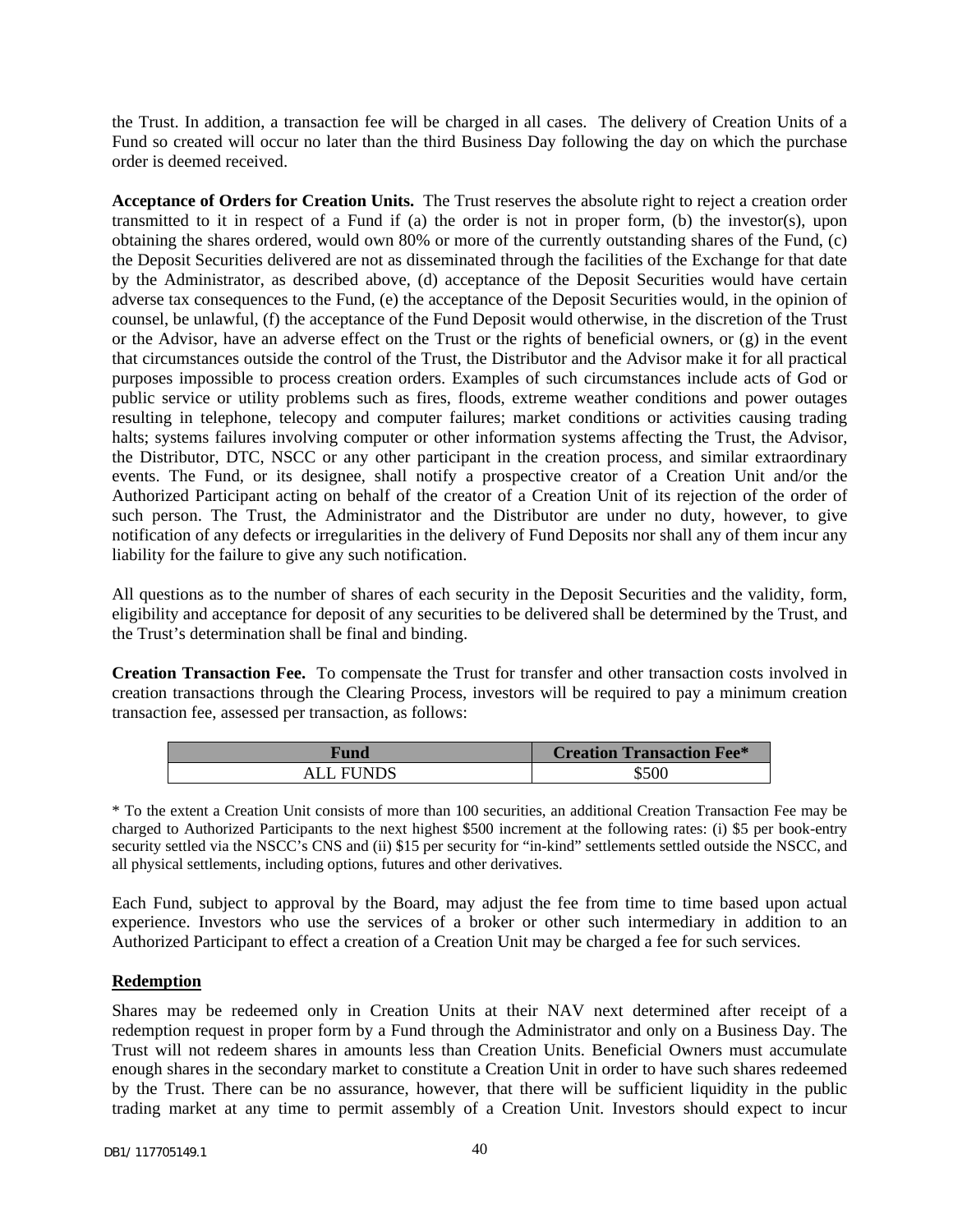brokerage and other costs in connection with assembling a sufficient number of shares to constitute a redeemable Creation Unit.

With respect to each Fund, the Administrator, through the NSCC, makes available immediately prior to the opening of business on the Exchange (currently 9:30 a.m., Eastern Time) on each Business Day, the Fund Securities that will be applicable (subject to possible amendment or correction) to redemption requests received in proper form (as defined below) on that day. Fund Securities received on redemption may not be identical to Deposit Securities which are applicable to creations of Creation Units.

**Cash Redemption Amount.** Unless cash redemptions are available or specified for a Fund, the redemption proceeds for a Creation Unit generally consist of Fund Securities, as announced by the Administrator on the Business Day of the request for redemption received in proper form, plus cash in an amount equal to the difference between the NAV of the shares being redeemed, as next determined after receipt of a request in proper form, and the value of Fund Securities (the "Cash Redemption Amount"), less a redemption transaction fee described below in the section entitled "Redemption Transaction Fee." In the event that Fund Securities have a value greater than the NAV of the shares, a compensating cash payment equal to the differential is required to be made by or through an Authorized Participant by the redeeming shareholder.

**Placement of Redemption Orders Using Clearing Process.** Orders to redeem Creation Units through the Clearing Process must be delivered through a Participating Party that has executed the Participant Agreement. An order to redeem Creation Units using the Clearing Process is deemed received on the Transmittal Date if (i) such order is received by the Administrator not later than 3:00 p.m., Eastern Time, on such Transmittal Date; and (ii) all other procedures set forth in the Participant Agreement are properly followed; such order will be effected based on the NAV of a Fund as next determined. An order to redeem Creation Units using the Clearing Process made in proper form but received by a Fund after 3:00 p.m., Eastern Time, will be deemed received on the next Business Day immediately following the Transmittal Date and will be effected at the NAV next determined on such Business Day. The requisite Fund Securities and the Cash Redemption Amount will be transferred by the third (3rd) NSCC Business Day following the date on which such request for redemption is deemed received.

**Placement of Redemption Orders Outside Clearing Process.** Orders to redeem Creation Units outside the Clearing Process must be delivered through a DTC Participant that has executed the Participant Agreement. A DTC Participant who wishes to place an order for redemption of Creation Units to be effected outside the Clearing Process need not be a Participating Party, but such orders must state that the DTC Participant is not using the Clearing Process and that redemption of Creation Units will instead be effected through transfer of shares directly through DTC. An order to redeem Creation Units outside the Clearing Process is deemed received by the Administrator on the Transmittal Date if (i) such order is received by the Administrator not later than 3:00 p.m., Eastern Time, on such Transmittal Date; (ii) such order is accompanied or proceeded by the requisite number of shares of the respective Fund and/or the Cash Redemption Amount specified in such order, which delivery must be made through DTC to the Administrator no later than 11:00 a.m. and 2:00 p.m., respectively, Eastern Time, on the next Business Day following such Transmittal Date (the "DTC Cut-Off-Time"); and (iii) all other procedures set forth in the Participant Agreement are properly followed.

After the Administrator has deemed an order for redemption outside the Clearing Process received, the Administrator will initiate procedures to transfer the requisite Fund Securities, which are expected to be delivered within three business days, and/or the Cash Redemption Amount to the Authorized Participant, on behalf of the redeeming Beneficial Owner, by the third Business Day following the Transmittal Date on which such redemption order is deemed received by the Administrator.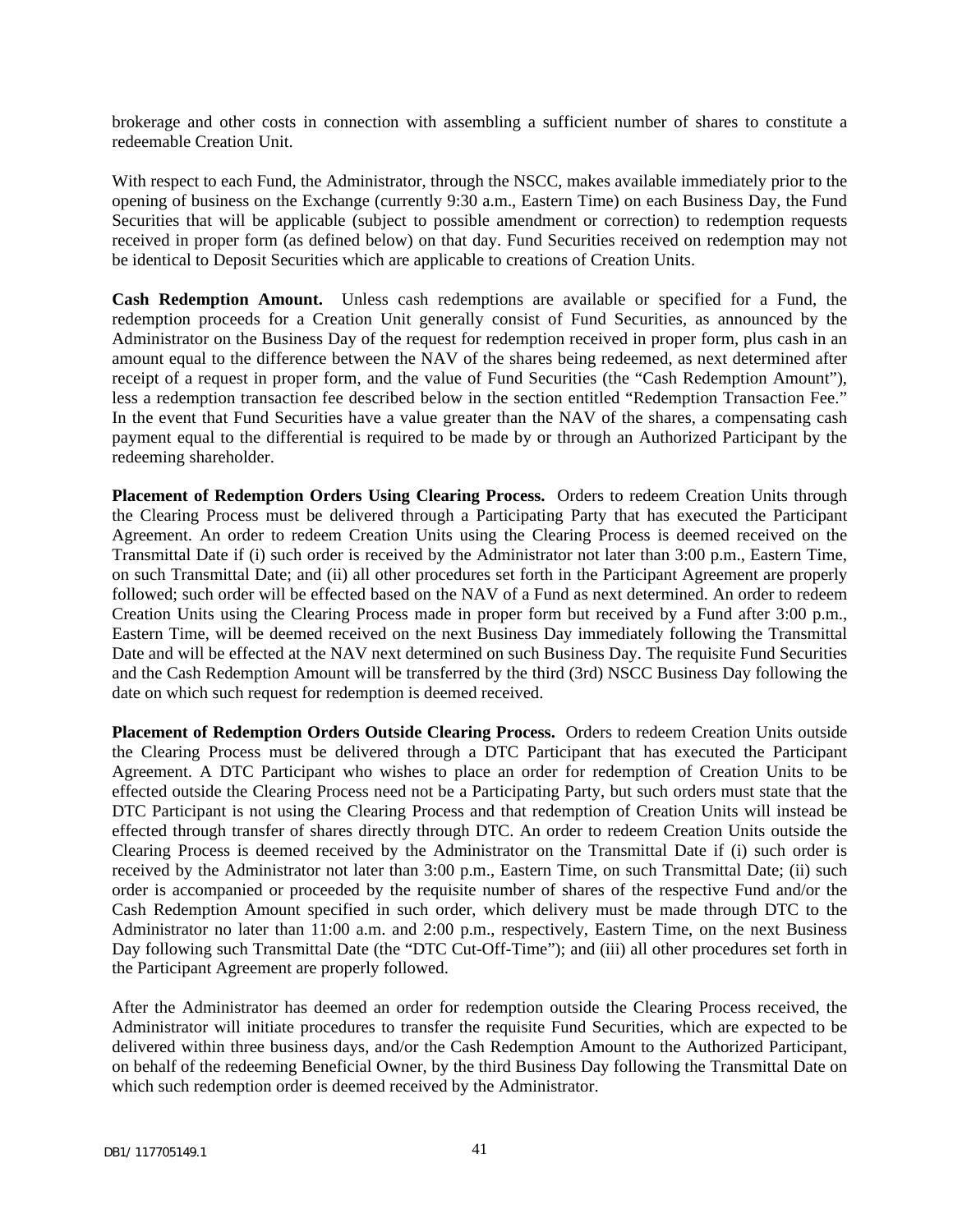The calculation of the value of the Fund Securities and the Cash Redemption Amount to be delivered upon redemption will be made by the Administrator according to the procedures set forth under "Determination of Net Asset Value" computed on the Business Day on which a redemption order is deemed received by the Administrator. Therefore, if a redemption order in proper form is submitted to the Administrator by a DTC Participant not later than 3:00 p.m., Eastern Time, on the Transmittal Date, and the requisite number of shares of the respective Fund are delivered to the custodian prior to the DTC Cut-Off-Time, then the value of the Fund Securities and/or the Cash Redemption Amount to be delivered will be determined by the Administrator on such Transmittal Date. If, however, a redemption order is submitted to the Administrator by a DTC Participant not later than 3:00 p.m., Eastern Time, on the Transmittal Date, but either (1) the requisite number of shares of the Fund are not delivered by the DTC Cut-Off-Time as described above on the next Business Day following the Transmittal Date or (2) the redemption order is not submitted in proper form, then the redemption order will not be deemed received as of the Transmittal Date. In such case, the value of the Fund Securities and the Cash Redemption Amount to be delivered will be computed on the Business Day that such order is deemed received by the Administrator, *i.e.*, the Business Day on which the shares of the Fund are delivered through DTC to the Administrator by the DTC Cut-Off-Time on such Business Day pursuant to a properly submitted redemption order.

If it is not possible to effect deliveries of the Fund Securities, the Trust may in its discretion exercise its option to redeem such shares in cash, and the redeeming Beneficial Owner will be required to receive its redemption proceeds in cash. In addition, an investor may request a redemption in cash which a Fund may, in its sole discretion, permit. In either case, the investor will receive a cash payment equal to the NAV of its shares based on the NAV of shares of the Fund next determined after the redemption request is received in proper form (minus a redemption transaction fee and additional charge for requested cash redemptions specified above, to offset the Trust's brokerage and other transaction costs associated with the disposition of Fund Securities). A Fund may also, in its sole discretion, upon request of a shareholder, provide such redeemer a portfolio of securities which differs from the exact composition of the Fund Securities but does not differ in NAV.

Redemptions of shares for Fund Securities will be subject to compliance with applicable federal and state securities laws and each Fund (whether or not it otherwise permits cash redemptions) reserves the right to redeem Creation Units for cash to the extent that the Fund could not lawfully deliver specific Fund Securities upon redemptions or could not do so without first registering the Fund Securities under such laws. An Authorized Participant or an investor for which it is acting subject to a legal restriction with respect to a particular stock included in the Fund Securities applicable to the redemption of a Creation Unit may be paid an equivalent amount of cash. The Authorized Participant may request the redeeming Beneficial Owner of the shares to complete an order form or to enter into agreements with respect to such matters as compensating cash payment, beneficial ownership of shares or delivery instructions.

The right of redemption may be suspended or the date of payment postponed with respect to a Fund (1) for any period during which the NYSE is closed (other than customary weekend and holiday closings), (2) for any period during which trading on the NYSE is suspended or restricted, (3) for any period during which an emergency exists as a result of which disposal of the shares of the Fund or determination of the shares' NAV is not reasonably practicable, or (4) in such other circumstance as is permitted by the SEC.

**Redemption Transaction Fee.** To compensate the Trust for transfer and other transaction costs involved in redemption transactions through the Clearing Process, investors will be required to pay a minimum redemption transaction fee, assessed per transaction as follows: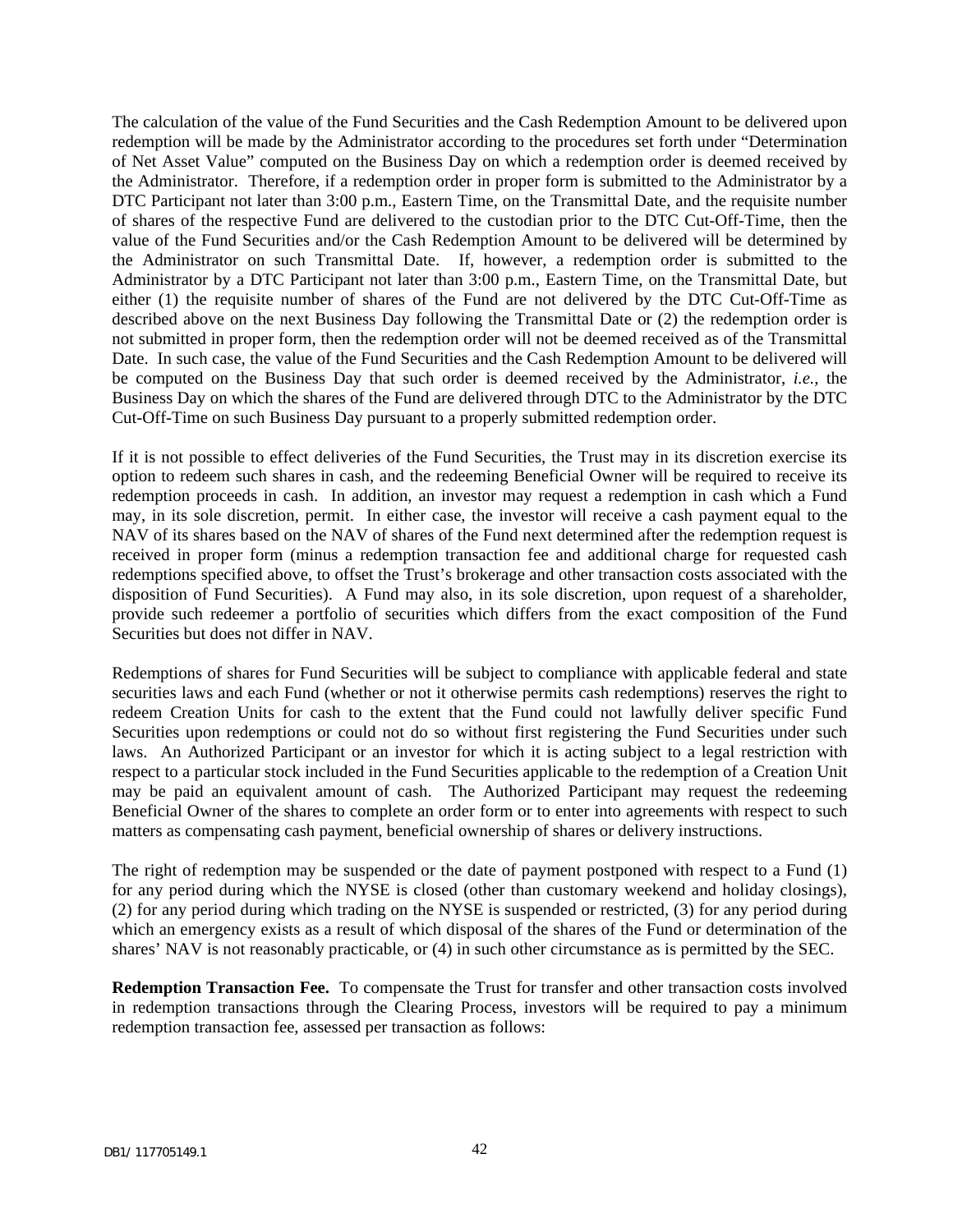| Fund             | <b>Redemption Transaction Fee*</b> |
|------------------|------------------------------------|
| <b>ALL FUNDS</b> | \$500                              |

\* To the extent a Creation Unit consists of more than 100 securities, an additional Redemption Transaction Fee may be charged to Authorized Participants to the next highest \$500 increment at the following rates: (i) \$5 per book-entry security settled via the NSCC's CNS and (ii) \$15 per security for "in-kind" settlements settled outside the NSCC, and all physical settlements, including options, futures and other derivatives.

Each Fund, subject to approval by the Board, may adjust the fee from time to time based upon actual experience. Investors who use the services of a broker or other such intermediary in addition to an Authorized Participant to effect a redemption of a Creation Unit may be charged a fee for such services.

### <span id="page-44-0"></span>**DETERMINATION OF NET ASSET VALUE**

The following information supplements and should be read in conjunction with the section in the Prospectus entitled "Calculating Net Asset Value."

The NAV per share of a Fund is computed by dividing the value of the net assets of the Fund (*i.e.*, the value of its total assets less total liabilities) by the total number of shares of the Fund outstanding, rounded to the nearest cent. Expenses and fees, including without limitation, the management, administration and distribution fees, are accrued daily and taken into account for purposes of determining NAV per share. The NAV per share for a Fund is calculated by the Administrator and determined as of the regularly scheduled close of normal trading on the NYSE (normally 4:00 p.m. Eastern Time) on each day that the NYSE is open.

In computing a Fund's NAV, the Fund's securities holdings are valued based on their last readily available market price. Price information on listed securities, including ETFs in which the Fund invests, is taken from the exchange where the security is primarily traded. Other portfolio securities and assets for which market quotations are not readily available or determined to not represent the current fair value are valued based on fair value as determined in good faith by the Advisor or Sub-Advisor in accordance with procedures adopted by the Board.

### <span id="page-44-1"></span>**DIVIDENDS, DISTRIBUTIONS, AND TAXES**

### **Dividends and Distributions**

The following information supplements and should be read in conjunction with the section in the Prospectus entitled "Shareholder Information."

**General Policies.** Dividends from net investment income, if any, are declared and paid at least annually by the Funds. Distributions of net realized securities gains, if any, generally are declared and paid once a year, but a Fund may make distributions on a more frequent basis for the Fund to comply with the distribution requirements of the Internal Revenue Code, in all events in a manner consistent with the provisions of the 1940 Act.

Dividends and other distributions on shares are distributed, as described below, on a pro rata basis to Beneficial Owners of such shares. Dividend payments are made through DTC Participants and Indirect Participants to Beneficial Owners then of record with proceeds received from a Fund.

Each Fund may make additional distributions to the extent necessary (i) to distribute the entire annual taxable income of the Fund, plus any net capital gains and (ii) to avoid imposition of the excise tax imposed by Section 4982 of the Internal Revenue Code. Management of the Trust reserves the right to declare special dividends for the Fund if, in its reasonable discretion, such action is necessary or advisable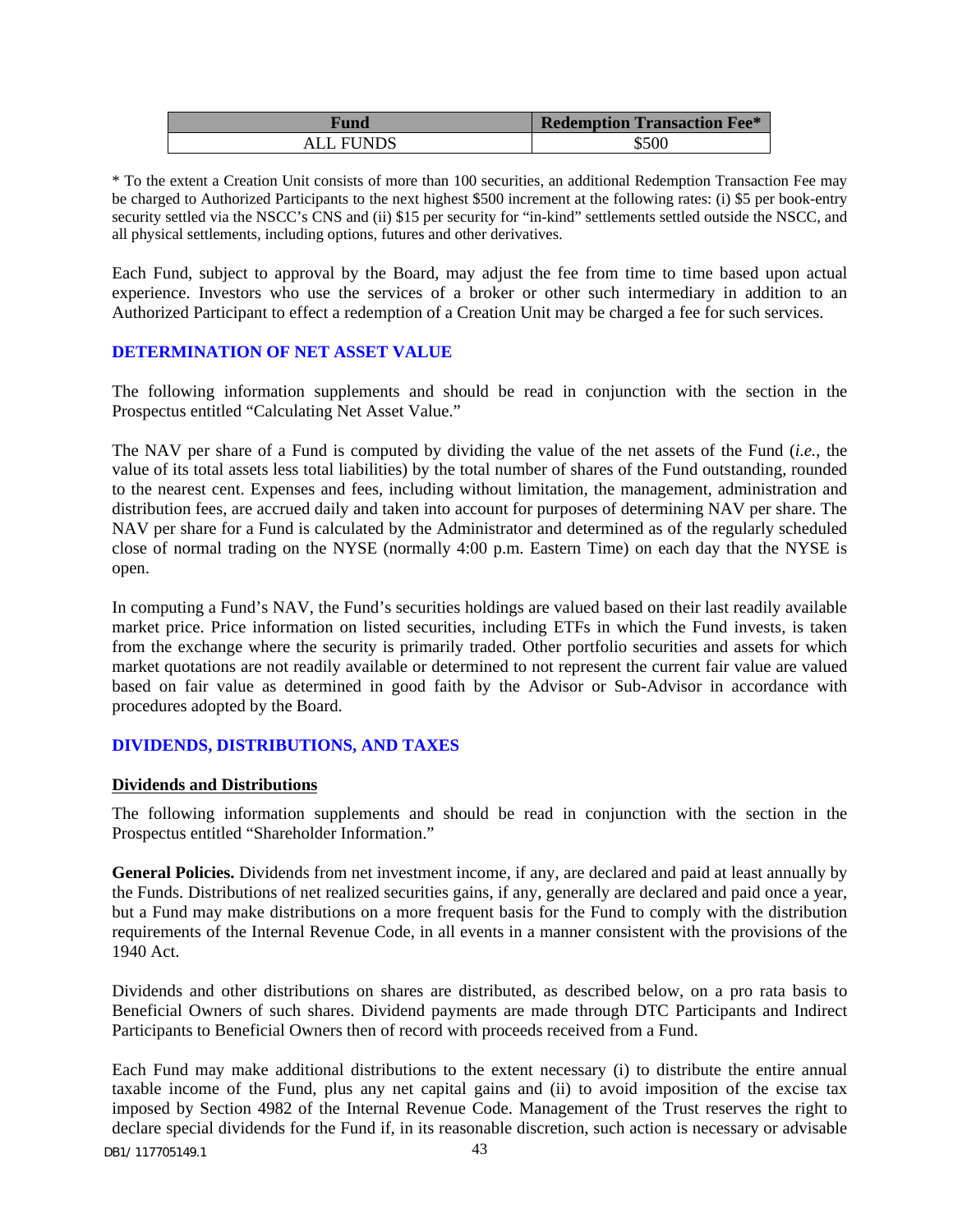to preserve the status of the Fund as a RIC or to avoid imposition of income or excise taxes on undistributed income.

**Dividend Reinvestment Service.** No reinvestment service is provided by the Trust. Broker-dealers may make available the DTC book-entry Dividend Reinvestment Service for use by Beneficial Owners of a Fund for reinvestment of their dividend distributions. Beneficial Owners should contact their broker to determine the availability and costs of the service and the details of participation therein. Brokers may require Beneficial Owners to adhere to specific procedures and timetables. If this service is available and used, dividend distributions of both income and realized gains will be automatically reinvested in additional whole shares of the Fund purchased in the secondary market.

#### **Federal Income Taxes**

The following is a summary of certain additional U.S. federal income tax considerations generally affecting each Fund and its shareholders that supplements the summary in the Prospectus. No attempt is made to present a comprehensive explanation of the federal, state, local or foreign tax treatment of a Fund or its shareholders, and the discussion here and in the Prospectus is not intended to be a substitute for careful tax planning.

The following general discussion of certain federal income tax consequences is based on provisions of the Internal Revenue Code and the regulations issued thereunder as in effect on the date of this SAI. New legislation, as well as administrative changes or court decisions, may significantly change the conclusions expressed herein, and may have a retroactive effect with respect to the transactions contemplated herein.

Shareholders are urged to consult their own tax advisors regarding the application of the provisions of tax law described in this SAI in light of the particular tax situations of the shareholders and regarding specific questions as to federal, state, or local taxes.

#### **Regulated Investment Company (RIC) Status**

Each Fund will seek to qualify for and elect treatment as a RIC under the Internal Revenue Code. Provided that for each tax year a Fund: (i) meets the requirements to be treated as a RIC (as discussed below); and (ii) distributes at least an amount equal to the sum of 90% of the Fund's net investment income for such year (including, for this purpose, the excess of net realized short-term capital gains over net long-term capital losses) and 90% of its net tax-exempt interest income (the "Distribution Requirement"), the Fund itself will not be subject to federal income taxes to the extent the Fund's net investment income and the Fund's net realized capital gains, if any, are timely distributed to the Fund's shareholders.

One of several requirements for RIC qualification is that a Fund must receive at least 90% of the Fund's gross income each year from dividends, interest, payments with respect to certain securities loans, gains from the sale or other disposition of stock, securities or foreign currencies, or other income derived with respect to the Fund's business of investing in such stock, securities, foreign currencies and net income from an interest in a qualified publicly traded partnership (the "90% Test"). A second requirement for qualification as a RIC is that a Fund must diversify its holdings so that, at the end of each quarter of the Fund's taxable year: (a) at least 50% of the market value of the Fund's total assets is represented by cash and cash items, U.S. government securities, securities of other RICs, and other securities, with these other securities limited, in respect to any one issuer, to an amount not greater than 5% of the value of the Fund's total assets or 10% of the outstanding voting securities of such issuer; and (b) not more than 25% of the value of its total assets are invested, including through corporations in which the Fund owns a 20% or more voting stock interest, in the securities (other than U.S. government securities or securities of other RICs) of any one issuer, the securities (other than securities of other RICs) of two or more issuers which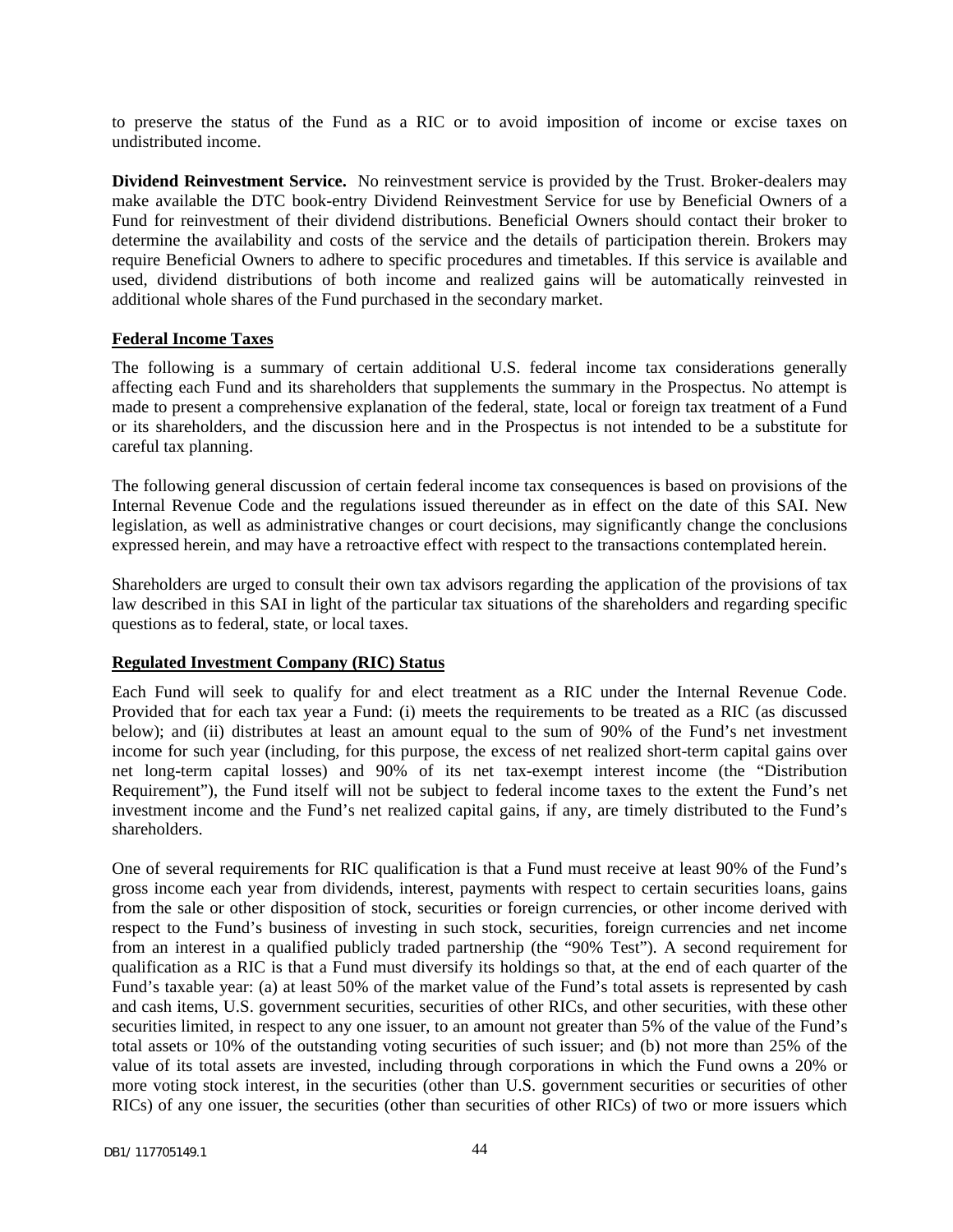the Fund controls and which are engaged in the same, similar, or related trades or businesses, or the securities of one or more qualified publicly traded partnerships (the "Asset Test").

If a Fund fails to satisfy the 90% Test or the Asset Test, the Fund may be eligible for relief provisions if the failures are due to reasonable cause and not willful neglect and if a penalty tax is paid with respect to each failure to satisfy the applicable requirements. Additionally, relief is provided for certain *de minimis*  failures of the Asset Test. In order to qualify for relief provisions for a failure to meet the Asset Test, a Fund may be required to dispose of certain assets. If a Fund fails to qualify for treatment as a RIC for any year, and the relief provisions are not available, all of its taxable income will be subject to federal income tax at the regular corporate rate without any deduction for distributions to shareholders. In such case, its shareholders would be taxed as if they received ordinary dividends, although the dividends could be eligible for the dividends received deduction for corporate shareholders and the dividends may be eligible for the lower tax rates available to non-corporate shareholders on qualified dividend income. To requalify for treatment as a RIC in a subsequent taxable year, a Fund would be required to satisfy the RIC qualification requirements for that year and to distribute any earnings and profits from any year in which the Fund failed to qualify for tax treatment as a RIC. If a Fund failed to qualify as a RIC for a period greater than two taxable years, it would generally be required to pay a Fund-level tax on certain net builtin gains recognized with respect to certain of its assets upon a disposition of such assets within five years of qualifying as a RIC in a subsequent year. The Board reserves the right not to maintain the qualification of a Fund for treatment as a RIC if it determines such course of action to be beneficial to shareholders. If a Fund determines that it will not qualify for treatment as a RIC under Subchapter M of the Internal Revenue Code, the Fund will establish procedures to reflect the anticipated tax liability in the Fund's NAV.

A Fund may elect to treat part or all of any "qualified late year loss" as if it had been incurred in the succeeding taxable year in determining the Fund's taxable income, net capital gain, net short-term capital gain, and earnings and profits. A "qualified late year loss" generally includes net capital loss, net long-term capital loss, or net short-term capital loss incurred after October 31 of the current taxable year, and certain other late-year losses.

The treatment of capital loss carryovers for a Fund is similar to the rules that apply to capital loss carryovers of individuals, which provide that such losses are carried over indefinitely. If a Fund has a "net capital loss" (that is, capital losses in excess of capital gains) for a taxable year, the excess of the Fund's net short-term capital losses over its net long-term capital gains is treated as a short-term capital loss arising on the first day of the Fund's next taxable year, and the excess (if any) of the Fund's net long-term capital losses over its net short-term capital gains is treated as a long-term capital loss arising on the first day of the Fund's next taxable year. The carryover of capital losses may be limited under the general loss limitation rules if a Fund experiences an ownership change as defined in the Internal Revenue Code.

Notwithstanding the Distribution Requirement described above, which generally requires a Fund to distribute at least 90% of its annual investment company taxable income and the excess of its exemptinterest income (but does not require any minimum distribution of net capital gain), the Fund will generally be subject to a nondeductible 4% federal excise tax to the extent it fails to distribute by the end of any calendar year at least the sum of 98% of its ordinary income for the year and 98.2% of its capital gain net income for the one-year period ending on October 31 of that year, plus certain other amounts. Each Fund intends to make sufficient distributions, or deemed distributions, to avoid imposition of the excise tax, but can make no assurances that all such tax liability will be eliminated. A Fund may in certain circumstances be required to liquidate Fund investments in order to make sufficient distributions to avoid federal excise tax liability at a time when the investment advisor might not otherwise have chosen to do so, and liquidation of investments in such circumstances may affect the ability of the Fund to satisfy the requirements for qualification as a RIC.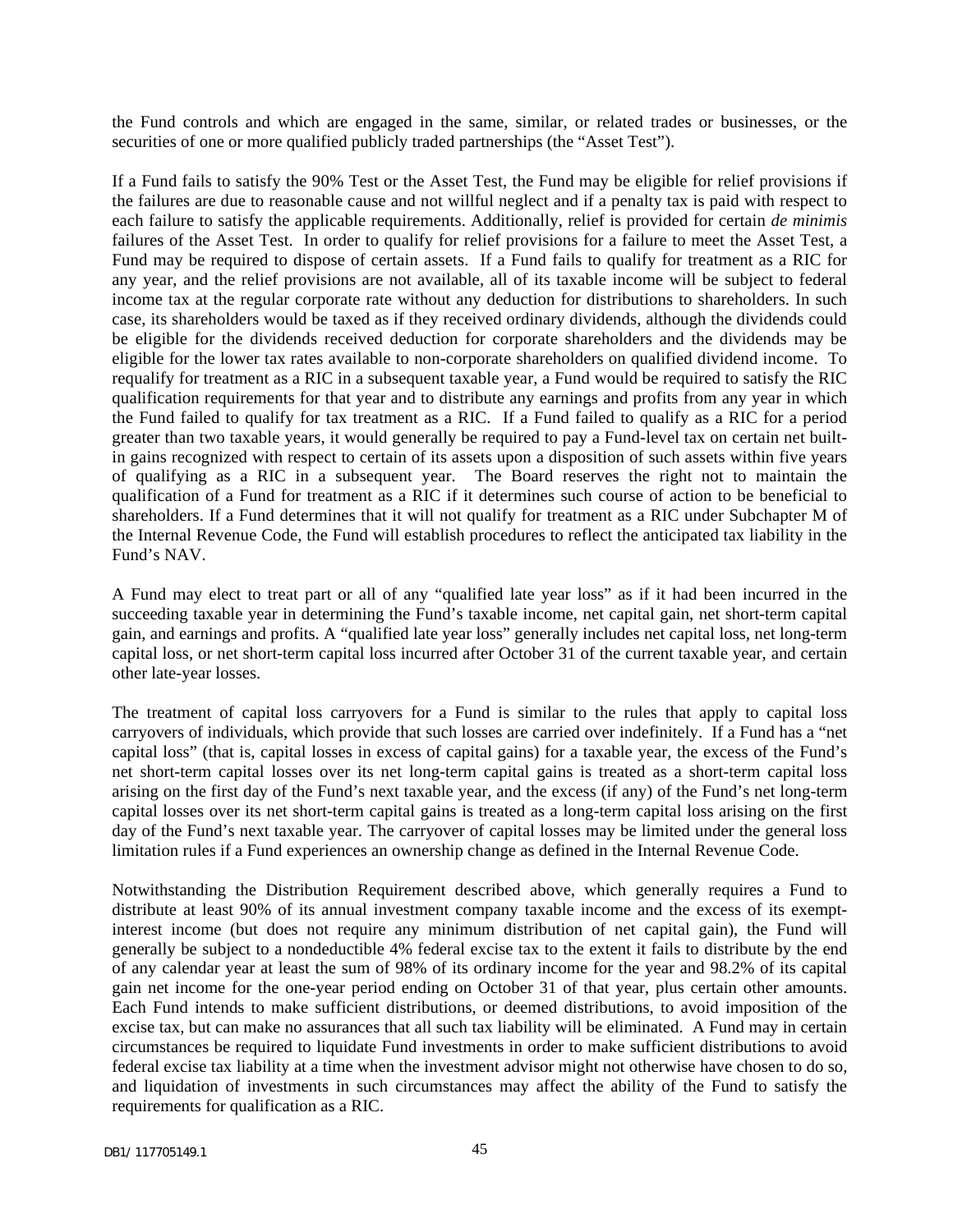#### **Fund Distributions**

A Fund receives income generally in the form of dividends and interest on investments. This income, plus net short-term capital gains, if any, less expenses incurred in the operation of a Fund, constitutes the Fund's net investment income from which dividends may be paid to you. Each Fund intends to distribute substantially all its net investment income and net realized capital gains to shareholders, at least annually. Any distributions by a Fund from such income will be taxable to you as ordinary income or at the lower capital gains rates that apply to individuals receiving qualified dividend income, whether you take them in cash or in additional shares.

Distributions by each Fund are currently eligible for the reduced maximum tax rate to individuals of 20% (lower rates apply to individuals in lower tax brackets) to the extent that the Fund receives qualified dividend income on the securities it holds and the Fund reports the distributions as qualified dividend income. Qualified dividend income is, in general, dividend income from taxable domestic corporations and certain foreign corporations (e.g., foreign corporations incorporated in a possession of the United States or in certain countries with a comprehensive tax treaty with the United States, or the stock of which is readily tradable on an established securities market in the United States). A dividend will not be treated as qualified dividend income to the extent that: (i) the shareholder has not held the shares on which the dividend was paid for more than 60 days during the 121-day period that begins on the date that is 60 days before the date on which the shares become "ex-dividend" (which is the day on which declared distributions (dividends or capital gains) are deducted from a Fund's assets before it calculates the net asset value) with respect to such dividend, (ii) the Fund has not satisfied similar holding period requirements with respect to the securities it holds that paid the dividends distributed to the shareholder), (iii) the shareholder is under an obligation (whether pursuant to a short sale or otherwise) to make related payments with respect to substantially similar or related property, or (iv) the shareholder elects to treat such dividend as investment income under section  $163(d)(4)(B)$  of the Internal Revenue Code. Therefore, if you lend your shares in a Fund, such as pursuant to a securities lending arrangement, you may lose the ability to treat dividends (paid while the shares are held by the borrower) as qualified dividend income. Distributions that a Fund receives from an ETF, an underlying fund taxable as a RIC or from a REIT will be treated as qualified dividend income only to the extent so reported by such ETF, underlying fund or REIT. Certain of the Funds' investment strategies may limit their ability to report distributions as qualified dividend income.

Distributions by a Fund of its net short-term capital gains will be taxable as ordinary income. Capital gain distributions consisting of a Fund's net capital gains will be taxable as long-term capital gains for individual shareholders currently set at a maximum rate of 20% regardless of how long you have held your shares in the Fund.

In the case of corporate shareholders, a Fund's distributions (other than capital gain distributions) generally qualify for the dividends-received deduction to the extent such distributions are so reported and do not exceed the gross amount of qualifying dividends received by the Fund for the year. Generally, and subject to certain limitations (including certain holding period limitations), a dividend will be treated as a qualifying dividend if it has been received from a domestic corporation. Certain of the Funds' investment strategies may limit their ability to report distributions as eligible for the dividends received deduction.

Shareholders who have not held Fund shares for a full year should be aware that a Fund may report and distribute, as ordinary dividends or capital gain dividends, a percentage of income that is not equal to the percentage of the Fund's ordinary income or net capital gain, respectively, actually earned during the period of investment in the Fund.

If a Fund's distributions for a taxable year exceed its current and accumulated earnings and profits, all or a portion of the distributions made for the taxable year may be recharacterized as a return of capital to shareholders. A return of capital distribution will generally not be taxable, but will reduce each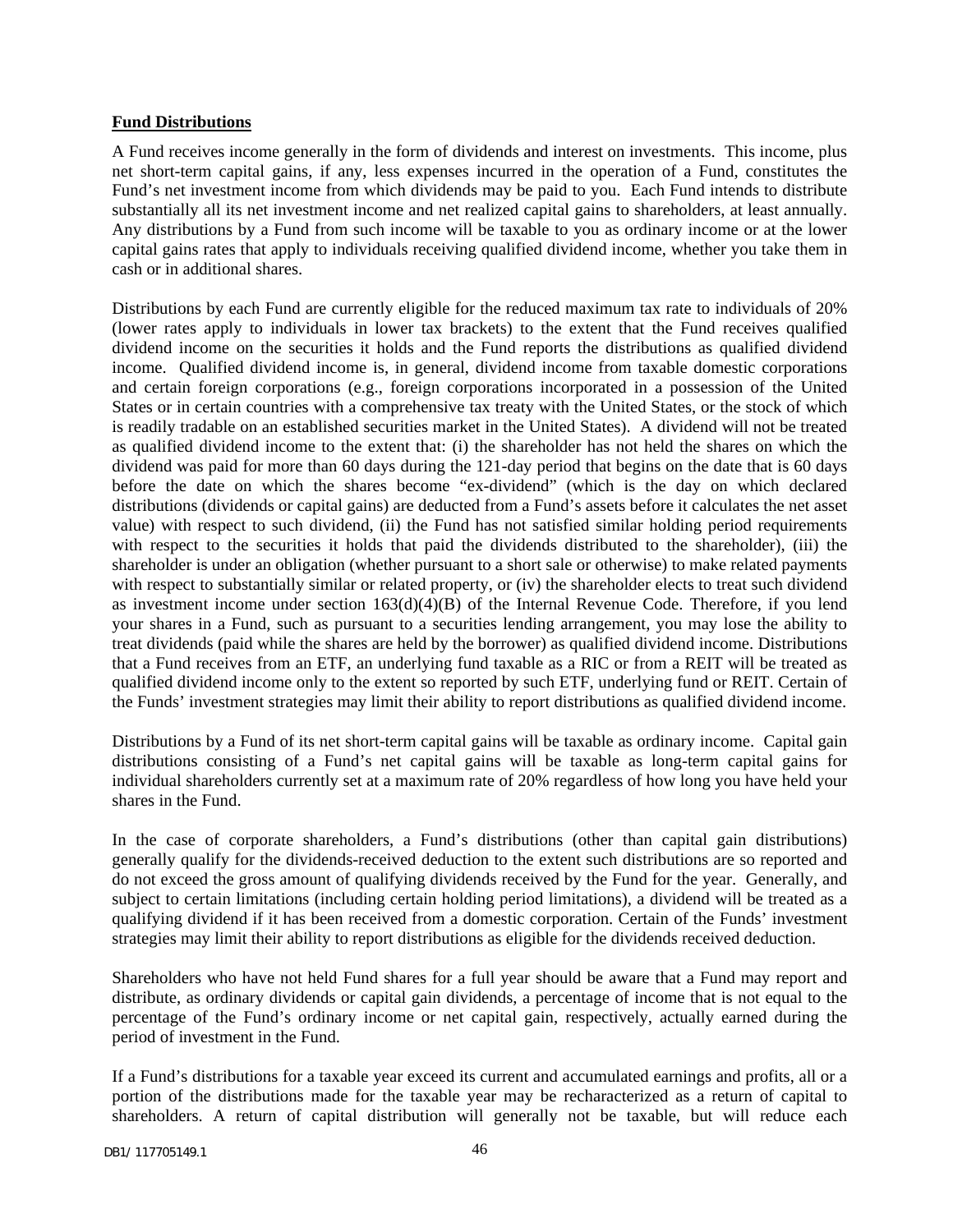shareholder's cost basis in the applicable Funds' shares and generally result in a higher reported capital gain or lower reported capital loss when those shares on which the distribution was received are sold. After a shareholder's basis in a Fund's shares has been reduced to zero, distributions by the Fund in excess of earnings and profits will be treated as gain from the sale of the shareholder's shares.

A dividend or distribution received shortly after the purchase of shares reduces the net asset value of the shares by the amount of the dividend or distribution and, although in effect a return of capital, will be taxable to the shareholder. If the net asset value of shares were reduced below the shareholder's cost by dividends or distributions representing gains realized on sales of securities, such dividends or distributions would be a return of investment though taxable to the shareholder in the same manner as other dividends or distributions.

Dividends declared to shareholders of record in October, November or December and actually paid in January of the following year will be treated as having been received by shareholders on December 31 of the calendar year in which declared. Under this rule, therefore, a shareholder may be taxed in one year on dividends or distributions actually received in January of the following year.

Shareholders will be notified annually by a Fund (or by your broker) as to the federal tax status of all distributions made by the Fund. Distributions may be subject to state and local taxes.

### **Medicare Tax**

U.S. individuals with adjusted gross income exceeding certain thresholds (\$250,000 if married filing jointly or if considered a "surviving spouse" for federal income tax purposes, \$125,000 if married filing separately, and \$200,000 in other cases) are subject to a 3.8% Medicare contribution tax on all or a portion of their "net investment income," including interest, dividends, and capital gains (including capital gains realized on the sale or exchange of shares and capital gain distributions). This 3.8% tax also applies to all or a portion of the undistributed net investment income of certain shareholders that are estates and trusts.

### **Sale, Exchange or Redemption of Shares**

Sales, exchanges and redemptions of Fund shares are generally taxable transactions for federal income tax purposes. In general, if you hold your shares as a capital asset, gain or loss realized will be capital in nature and will be classified as long-term capital gain or loss if the shares have been held for more than 12 months and otherwise will be treated as a short-term capital gain or loss.

All or a portion of any loss realized upon the sale or redemption of Fund shares will be disallowed to the extent that substantially identical shares in a Fund are purchased (through reinvestment of dividends or otherwise) within 30 days before or after a sale or redemption. Any loss disallowed under these rules will be added to the tax basis in the newly purchased shares. In addition, any loss realized by a shareholder on the disposition of shares held for six months or less is treated as a long-term capital loss to the extent of any amounts treated as distributions of long-term capital gains to the shareholder with respect to such shares (including any amounts credited to the shareholder as undistributed capital gains).

### **Cost Basis Reporting**

The cost basis of shares acquired by purchase will generally be based on the amount paid for the shares and then may be subsequently adjusted for other applicable transactions as required by the Internal Revenue Code. The difference between the selling price and the cost basis of shares generally determines the amount of the capital gain or loss realized on the sale or exchange of shares. Contact the broker through whom you purchased your shares to obtain information with respect to the available cost basis reporting methods and elections for your account.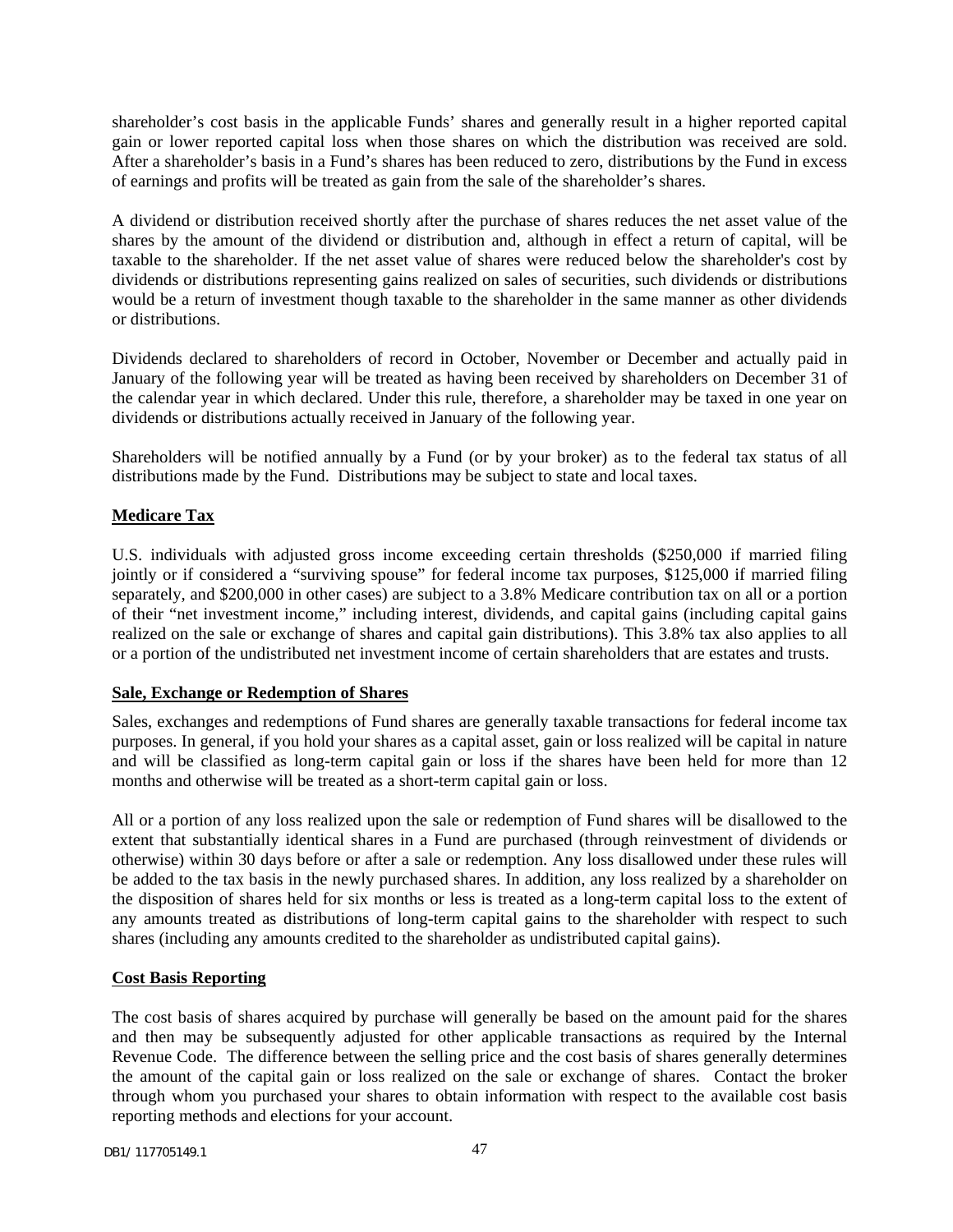### **Foreign Taxes**

A Fund may be subject to foreign withholding taxes on income it may earn from investing in foreign securities which may reduce the return on such investments. Tax conventions between certain countries and the U.S. may reduce or eliminate such taxes in some cases. A Fund's investments in foreign securities or foreign currencies may increase or accelerate the Fund's recognition of ordinary income and may affect the timing or amount of the Fund's distributions. If at least 50% of the value of a Fund's total assets at the close of each quarter of a taxable year consists of interests in RICs (including ETPs that are RICs), the Fund may elect to permit shareholders who are U.S. citizens, resident aliens or U.S. corporations to claim a foreign tax credit or deduction (but not both) on their U.S. federal income tax returns for their pro rata portion of (1) any qualified taxes paid by those other RICs and passed through to the Fund for that taxable year, and (2) any qualified foreign taxes paid by the Fund itself for that taxable year. No reduction for such taxes will be permitted to individuals in computing their alternative minimum tax liability. In the event a Fund makes an election described in this paragraph, each such shareholder will be required to include in gross income its pro rata share of such taxes. Certain limitations imposed by the Internal Revenue Code may prevent shareholders from receiving a full foreign tax credit or deduction for their allocable amount of such taxes. If a Fund makes the election, the Fund (or its administrative agent) will report annually to its shareholders the respective amounts per share of the Fund's income from sources within, and taxes paid to, foreign countries and U.S. possessions.

### **Investment in Certain ETFs and Certain Direct Fund Investments**

Certain Funds may invest in ETFs that are taxable as RICs under the Internal Revenue Code. Any income a Fund receives from such ETFs should be qualifying income for purposes of the 90% Test. Certain Funds may also invest in one or more ETFs that are not taxable as RICs under the Internal Revenue Code and that may generate non-qualifying income for purposes of the 90% Test. Similarly, a Fund may make certain direct investments that may produce non-qualifying income for purposes of the 90% Test. The Funds' Advisor anticipates monitoring investments that may produce non-qualifying income to ensure that each Fund satisfies the 90% Test. Nevertheless, non-qualifying income of a Fund may be more than anticipated, a Fund may be unable to generate qualifying income at levels sufficient to ensure it satisfies the 90% Test, or a Fund might not be able to determine the percentage of qualifying income it derives for a taxable year until after year-end. In any such case, a Fund could fail the 90% Test and, if the relief provisions discussed above are unavailable, fail to qualify as a RIC.

Certain Funds may invest in ETFs that are structured in a manner that causes income, gains, losses, credits and deductions of the ETFs to be taken into account for U.S. federal income tax purposes by those Funds whether or not any distributions are made from the ETFs to those Funds. Thus, a Fund may be required to take into account income or gains in a taxable year without receiving any cash and may have to sell assets to distribute such income or gains. Those sales will generally result in additional taxable gain or loss and may occur at a time when the Advisor would not otherwise have chosen to sell such securities.

### **Complex Securities**

A Fund may invest in complex securities such as equity options, index options, repurchase agreements, foreign currency contracts, hedges and swaps, transactions treated as straddles for U.S. federal income tax purposes, and futures contracts. These investments may be subject to numerous special and complex tax rules. These rules could affect a Fund's ability to qualify as a RIC, affect whether gains and losses recognized by the Fund are treated as ordinary income or capital gain, accelerate the recognition of income to the Fund and/or defer the Fund's ability to recognize losses. In turn, those rules may affect the amount, timing or character of the income distributed by the Fund. To the extent a Fund invests in an underlying fund that is taxable as a RIC, the rules applicable to the tax treatment of complex securities will also apply to the underlying funds that also invest in such complex securities and investments.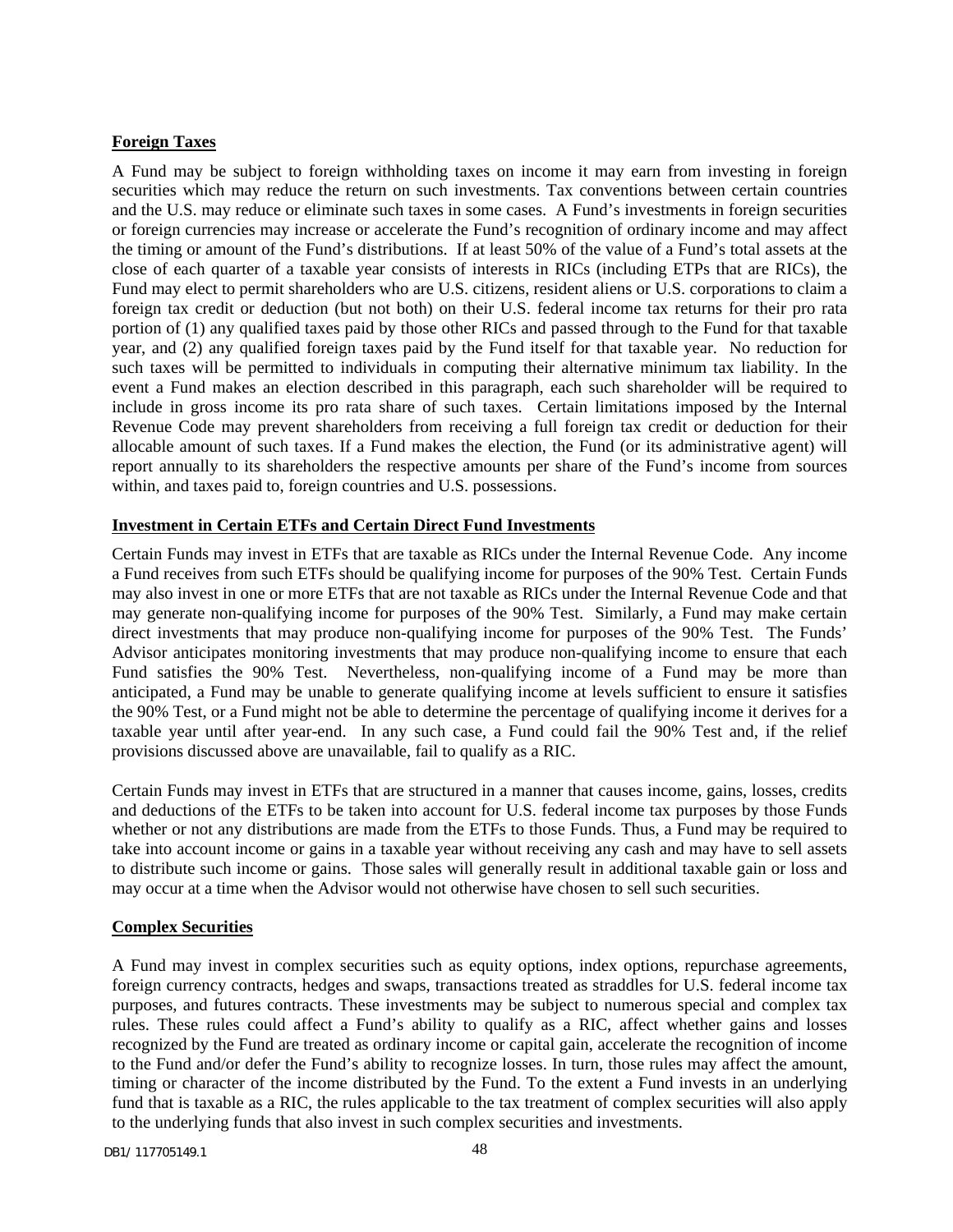With respect to any investments in STRIPS, Treasury Receipts, other zero coupon, payment-in-kind, and similar securities which are sold at original issue discount and thus do not make periodic cash interest payments, a Fund or an ETF will generally be required to include as part of its current income the imputed interest on such obligations even though the Fund or ETF has not received any interest payments on such obligations during that period.

Because each Fund intends to distribute all of its net investment income to its shareholders, a Fund may have to sell Fund securities to distribute such imputed income which may occur at a time when the Advisor would not have chosen to sell such securities and which may result in taxable gain or loss and may affect the amount and timing of distributions from the Fund.

Any market discount recognized on a bond is taxable as ordinary income. A market discount bond is a bond acquired in the secondary market at a price below redemption value or adjusted issue price if issued with original issue discount. Absent an election by a Fund to include the market discount in income as it accrues, gain on the Fund's disposition of such an obligation will be treated as ordinary income rather than capital gain to the extent of the accrued market discount.

If a Fund owns shares in certain foreign investment entities, referred to as "passive foreign investment companies" or "PFICs," the Fund will generally be subject to one or more of the following special tax regimes: (i) the Fund may be liable for U.S. federal income tax, and an additional interest charge, on a portion of any "excess distribution" from such foreign entity or any gain from the disposition of such shares, even if the entire distribution or gain is paid out by the Fund as a dividend to its shareholders, (ii) if the Fund were able and elected to treat a PFIC as a "qualified electing fund" or "QEF," the Fund would be required each year to include in income, and distribute to shareholders in accordance with the distribution requirements set forth above, the Fund's pro rata share of the ordinary earnings and net capital gains of the passive foreign investment company, whether or not such earnings or gains are distributed to the Fund, or (iii) the Fund may be entitled to mark-to-market annually shares of the PFIC, whether or not any distributions are made to the Fund, and in such event would be required to distribute to shareholders any such mark-to-market gains in accordance with the distribution requirements set forth above. Each Fund intends to make the appropriate tax elections, if possible, and take any additional steps that are necessary to mitigate the effect of these rules. Amounts included in income each year by a Fund pursuant to a QEF election will be "qualifying income", even if not distributed to the Fund, to the extent such income is derived with respect to such Fund's business of investing in stock, securities or currencies.

### **Backup Withholding**

In certain cases, a Fund or financial intermediaries, such as brokers, through which shareholders own Fund shares) will be required to withhold (as "backup withholding") on reportable dividends and distributions, as well as the proceeds of any redemptions of Creation Units, paid to a shareholder who: (1) has failed to provide a correct taxpayer identification number (usually the shareholder's social security number); (2) is subject to backup withholding by the Internal Revenue Service ("IRS"); (3) has failed to provide the Fund with the certifications required by the IRS to document that the shareholder is not subject to backup withholding; or (4) has failed to certify that he or she is a U.S. person (including a U.S. resident alien). The backup withholding rate is currently 24%. Backup withholding will not, however, be applied to payments that have been subject to the 30% withholding tax applicable to shareholders who are neither citizens nor residents of the U.S. (discussed below).

### **Foreign Shareholders**

Any foreign investors in a Fund may be subject to U.S. withholding and estate tax and are encouraged to consult their tax advisors prior to investing in the Fund. Foreign shareholders (i.e., nonresident alien individuals and foreign corporations, partnerships, trusts and estates) are generally subject to U.S.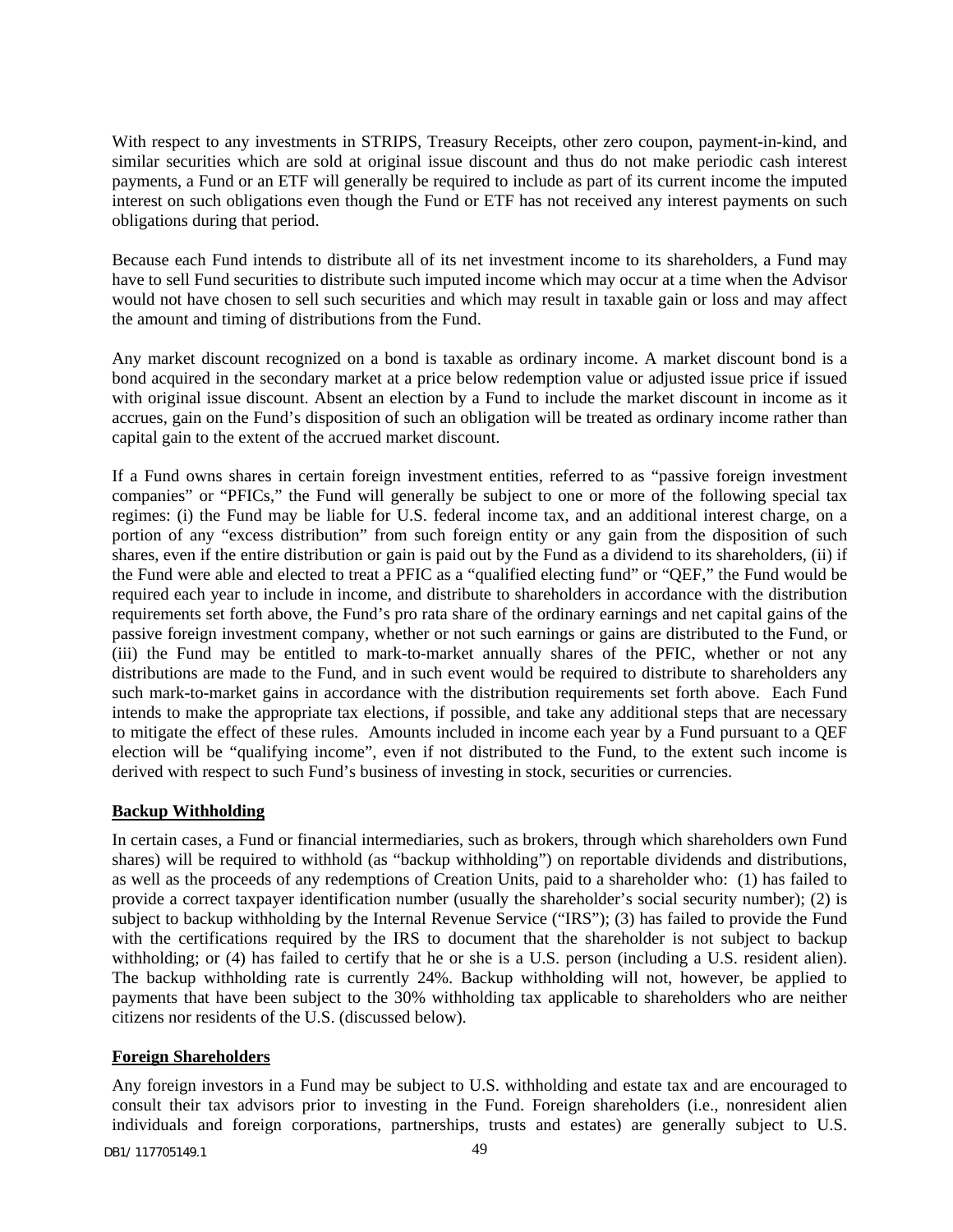withholding tax at the rate of 30% (or a lower tax treaty rate) on distributions of taxable ordinary income. A Fund may, under certain circumstances, report all or a portion of a dividend as an "interest-related dividend" or a "short-term capital gain dividend," which would generally be exempt from this 30% U.S. withholding tax, provided certain other requirements are met. Short-term capital gain dividends received by a nonresident alien individual who is present in the U.S. for a period or periods aggregating 183 days or more during the taxable year are not exempt from this 30% withholding tax. Gains realized by foreign shareholders from the sale or other disposition of shares of a Fund generally are not subject to U.S. taxation, unless the recipient is an individual who is physically present in the U.S. for 183 days or more per year. Foreign shareholders who fail to provide an applicable IRS form may be subject to backup withholding on certain payments from a Fund. Backup withholding will not be applied to payments that are subject to the 30% (or lower applicable treaty rate) withholding tax described in this paragraph. Different tax consequences may result if the foreign shareholder is engaged in a trade or business within the United States. In addition, the tax consequences to a foreign shareholder entitled to claim the benefits of a tax treaty may be different than those described above.

Unless certain non-U.S. entities that hold Fund shares comply with IRS requirements that generally require them to report information regarding U.S. persons investing in, or holding accounts with, such entities, a 30% withholding tax may apply to Fund distributions payable to such entities. A non-U.S. shareholder may be exempt from the withholding described in this paragraph under an applicable intergovernmental agreement between the U.S. and a foreign government, provided that the shareholder and the applicable foreign government comply with the terms of the agreement.

A beneficial holder of shares who is a foreign person may be subject to foreign, state and local tax and to the U.S. federal estate tax in addition to the federal income tax consequences referred to above. If a shareholder is eligible for the benefits of a tax treaty, any effectively connected income or gain will generally be subject to U.S. federal income tax on a net basis only if it is also attributable to a permanent establishment or fixed base maintained by the shareholder in the United States.

#### **Taxes on Creation and Redemptions of Creation Units**

A person who purchases a Creation Unit by exchanging securities in-kind generally will recognize a gain or loss equal to the difference between (a) the sum of the market value of the Creation Units at the time and any net cash received, and (b) the sum of the purchaser's aggregate basis in the securities surrendered and any net cash paid for the Creation Units. The ability of Authorized Participants to receive a full or partial cash redemption of Creation Units of a Fund may limit the tax efficiency of the Fund. A person who redeems Creation Units and receives securities in-kind from a Fund will generally recognize a gain or loss equal to the difference between (x) the sum of the redeemer's basis in the Creation Units and any net cash paid, and (y) the sum of the aggregate market value of the securities received and any net cash received. The IRS, however, may assert that a loss realized upon an exchange of securities for Creation Units may not be deducted currently under the rules governing "wash sales" by an Authorized Participant that does not mark-to-market its holdings, or on the basis that there has been no significant change in economic position.

Any capital gain or loss realized upon the creation of Creation Units will generally be treated as long-term capital gain or loss if the securities exchanged for such Creation Units have been held for more than one year. Any capital gain or loss realized upon the redemption of Creation Units should generally be treated as long-term capital gain or loss if the shares comprising the Creation Units have been held for more than one year. Otherwise, such capital gains or losses will be treated as short-term capital gains or losses. Any loss upon a redemption of Creation Units held for six months or less should be treated as long-term capital loss to the extent of any amounts treated as distributions to the person redeeming the Creation Units of long-term capital gain with respect to the Creation Units (including any amounts credited to that person as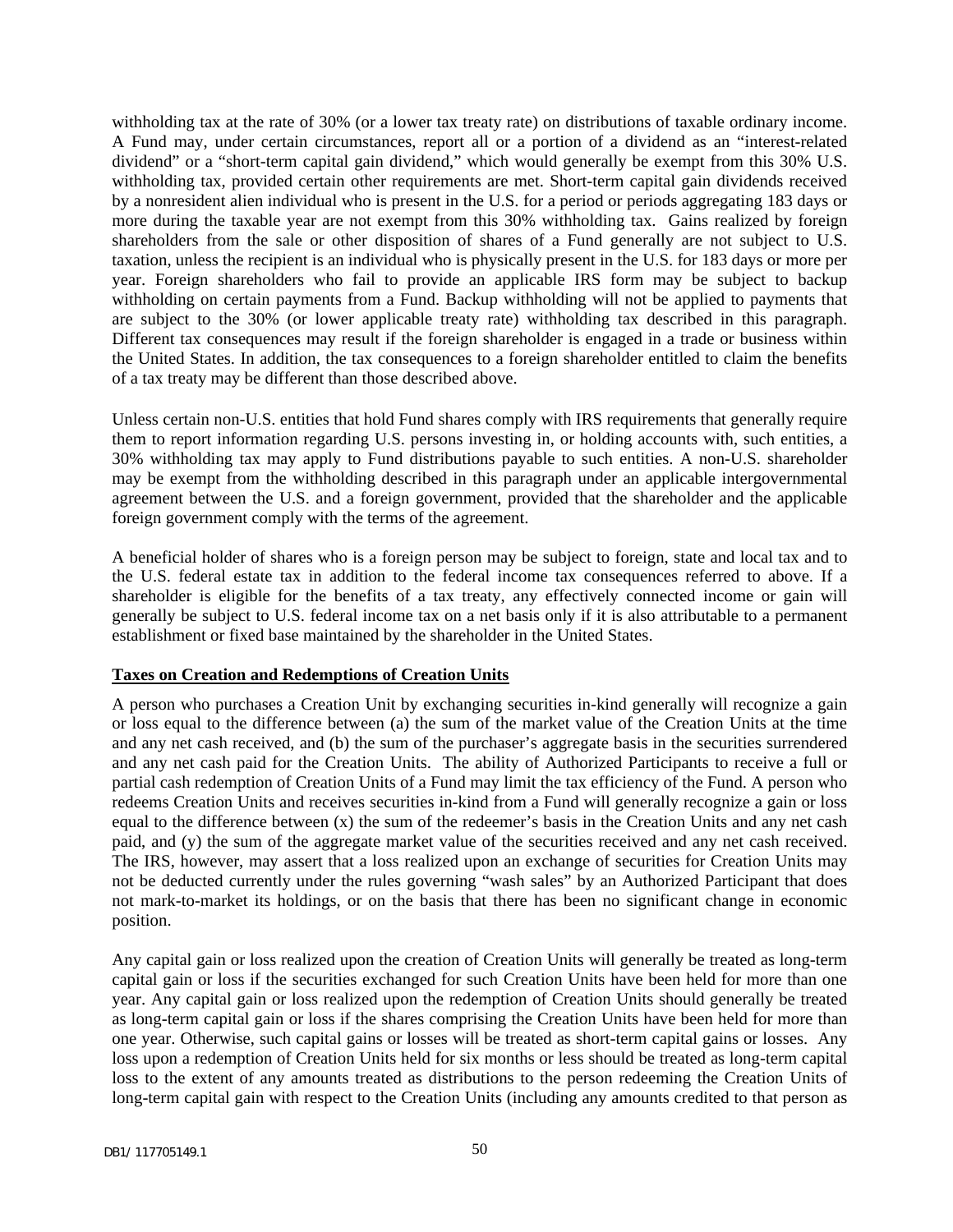undistributed capital gains). Persons purchasing or redeeming Creation Units should consult their own tax advisors with respect to the tax treatment of any creation or redemption transaction.

A Fund has the right to reject an order for Creation Units if the purchaser (or a group of purchasers) would, upon obtaining the shares so ordered, own 80% or more of the outstanding shares of the Fund and if, pursuant to section 351 of the Internal Revenue Code, the Fund would have a basis in the deposit securities different from the market value of such securities on the date of deposit. A Fund also has the right to require information necessary to determine beneficial share ownership for purposes of the 80% determination. If a Fund does issue Creation Units to a purchaser (or a group of purchasers) that would, upon obtaining the Creation Units so ordered, own 80% or more of the outstanding shares of the Fund, the purchaser (or a group of purchasers) will not recognize gain or loss upon the exchange of securities for Creation Units.

A Fund may include cash when paying the redemption price for Creation Units in addition to, or in place of, the delivery of a basket of securities. A Fund may be required to sell portfolio securities in order to obtain the cash needed to distribute redemption proceeds. This may cause the Fund to recognize investment income and/or capital gains or losses that it might not have recognized if it had completely satisfied the redemption in-kind. As a result, the Fund may be less tax efficient if it includes such a cash payment than if the in-kind redemption process was used.

### **Other Tax Considerations**

Certain tax-exempt shareholders, including qualified pension plans, individual retirement accounts, salary deferral arrangements, 401(k) plans, and other tax-exempt entities, generally are exempt from federal income taxation except with respect to their unrelated business taxable income ("UBTI"). Tax-exempt entities are not permitted to offset losses from one trade or business against the income or gain of another trade or business. Certain net losses incurred prior to January 1, 2018 are permitted to offset gain and income created by an unrelated trade or business, if otherwise available. Under current law, a RIC generally serves to block UBTI from being realized by its tax-exempt shareholders with respect to the RIC's investments. However, notwithstanding the foregoing, tax-exempt shareholders could realize UBTI by virtue of an investment in a Fund where, for example, (i) the Fund, or ETFs in which the Fund invests, invests in residual interests of Real Estate Mortgage Investment Conduits ("REMICs"), (ii) the Fund invests in a REIT that is a taxable mortgage pool ("TMP") or that has a subsidiary that is a TMP or that hold residual interests in a REMIC or (iii) shares in the Fund constitute debt-financed property in the hands of the tax-exempt shareholder within the meaning of section 514(b) of the Internal Revenue Code. Charitable remainder trusts are subject to special rules and should consult their tax advisors. The IRS has issued guidance with respect to these issues and prospective shareholders, especially charitable remainder trusts, are strongly encouraged to consult with their tax advisors regarding these issues.

A Fund's shares held in a tax qualified retirement account will generally not be subject to federal taxation on income and capital gains distributions from the Fund until a shareholder begins receiving payments from their retirement account

Under U.S. Treasury regulations, if a shareholder recognizes a loss of \$2 million or more for an individual shareholder or \$10 million or more for a corporate shareholder in any single taxable year (or certain greater amounts over a combination of years), the shareholder must file with the IRS a disclosure statement on IRS Form 8886. Direct shareholders of portfolio securities are in many cases excepted from this reporting requirement, but under current guidance, shareholders of a RIC such as each Fund are not excepted. The fact that a loss is reportable under these regulations does not affect the legal determination of whether the taxpayer's treatment of the loss is proper. Shareholders should consult their tax advisors to determine the applicability of these regulations in light of their individual circumstances.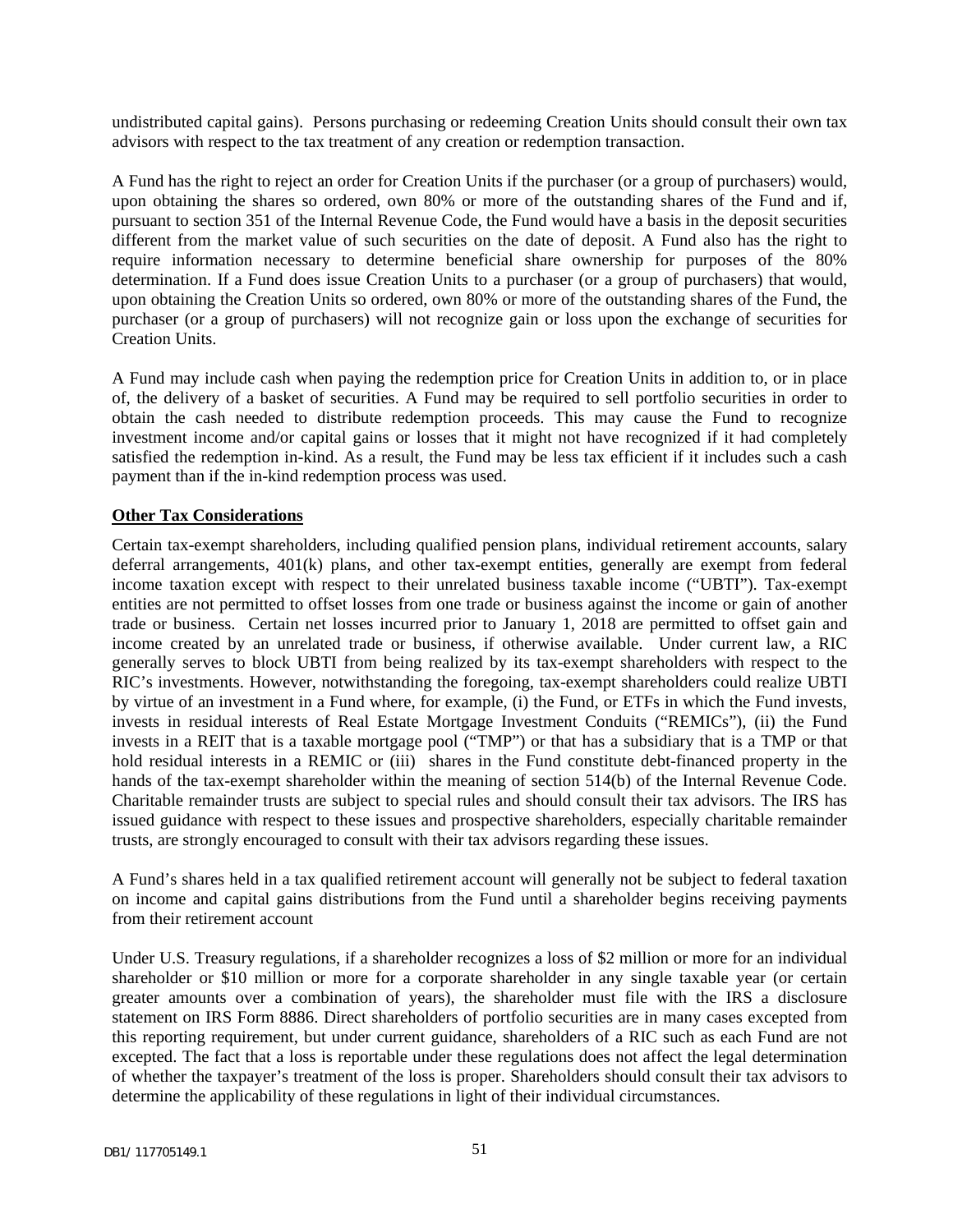A Fund may be subject to tax or taxes in certain states where the Fund does business. Furthermore, in those states which have income tax laws, the tax treatment of a Fund and of Fund shareholders with respect to distributions by the Fund may differ from federal tax treatment.

Shareholders are urged to consult their own tax advisors regarding the particular tax consequences to them of an investment in the Fund and regarding specific questions as to foreign, federal, state, or local taxes.

### <span id="page-53-0"></span>**OTHER INFORMATION**

### **Portfolio Holdings**

The Board has approved portfolio holdings disclosure policies that govern the timing and circumstances of disclosure to shareholders and third parties of information regarding the portfolio investments held by each Funds. These policies and procedures, as described below, are designed to ensure that disclosure of portfolio holdings is in the best interests of Fund shareholders, and address conflicts of interest between the interests of Fund shareholders and those of the Advisor, Sub-Advisor, Distributor, or any affiliated person of a Fund, the Advisor, Sub-Advisor, or Distributor.

Each Business Day, Fund portfolio holdings information will be provided to the Funds' transfer agent or other agent for dissemination through the facilities of the NSCC and/or other fee-based subscription services to NSCC members and/or subscribers to those other fee-based subscription services, including Authorized Participants, and to entities that publish and/or analyze such information in connection with the process of purchasing or redeeming Creation Units or trading shares of the Fund in the secondary market. This information typically reflects each Fund's anticipated holdings on the following Business Day. Daily access to information concerning each Fund's portfolio holdings also is permitted (i) to certain personnel of those service providers who are involved in portfolio management and providing administrative, operational, risk management, or other support to portfolio management, including affiliated brokerdealers and/or Authorized Participants and (ii) to other personnel of the Advisor, Sub-Advisor, and other service providers, such as the Administrator and fund accountant, who deal directly with, or assist in, functions related to investment management, administration, custody and fund accounting, as may be necessary to conduct business in the ordinary course in a manner consistent with agreements with each Fund and/or the terms of the Fund's current registration statement. From time to time, information concerning Fund portfolio holdings, other than portfolio holdings information made available in connection with the creation/redemption process, as discussed above, may also be provided to other entities that provide additional services to a Fund, including, among others, rating or ranking organizations, in the ordinary course of business, no earlier than one Business Day following the date of the information. Portfolio holdings information made available in connection with the creation/redemption process may be provided to other entities that provide additional services to the Fund in the ordinary course of business after it has been disseminated to the NSCC.

The Funds' Chief Compliance Officer, or a compliance manager designated by the Chief Compliance Officer, may also grant exceptions to permit additional disclosure of Fund portfolio holdings information at differing times and with different lag times (the period from the date of the information to the date the information is made available), if any, in instances where a Fund has legitimate business purposes for doing so, it is in the best interests of shareholders, and the recipients are subject to a duty of confidentiality, including a duty not to trade on the nonpublic information and are required to execute an agreement to that effect. The Board will be informed of any such disclosures at its next regularly scheduled meeting or as soon as is reasonably practicable thereafter. In no event shall a Fund, the Advisor, Sub-Advisor, or any other party receive any direct or indirect compensation in connection with the disclosure of information about Fund portfolio holdings.

The Board exercises continuing oversight of the disclosure of a Fund's portfolio holdings by (1) overseeing the implementation and enforcement of portfolio holdings disclosure policies and procedures,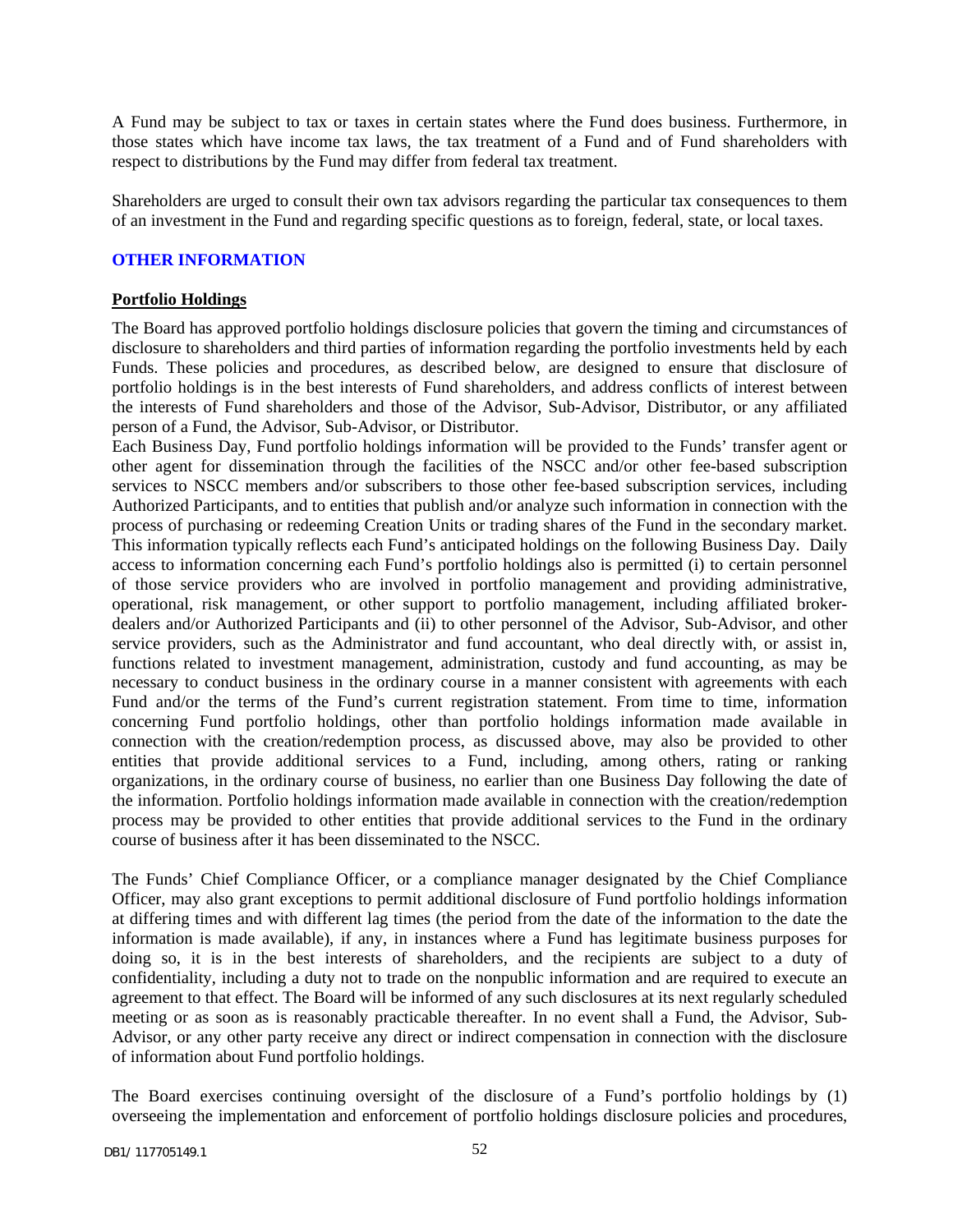the Codes of Ethics, and protection of non-public information policies and procedures (collectively, the "Portfolio Holdings Governing Policies") by the Fund's Chief Compliance Officer and the Fund, (2) considering reports and recommendations by the Chief Compliance Officer concerning any material compliance matters (as defined in Rule 38a-1 under the 1940 Act and Rule 206(4)-7 under the Advisers Act) that may arise in connection with any Portfolio Holdings Governing Policies, and (3) considering whether to approve or ratify any amendment to any Portfolio Holdings Governing Policies. The Board and the Funds reserve the right to amend the Portfolio Holdings Governing Policies at any time and from time to time without prior notice in their sole discretion. For purposes of the Portfolio Holdings Governing Policies, the term "portfolio holdings" means the equity and debt securities (*e.g*., stocks and bonds) held by a Fund and does not mean the cash investments, derivatives, and other investment positions (collectively, other investment positions) held by the Fund, which are not disclosed.

In addition to the permitted disclosures described above, each Fund must disclose its complete holdings in its Annual Report and Semi-Annual Report to shareholders and file its complete schedule of portfolio holdings with the SEC for the first and third quarters of each fiscal year as an exhibit to its reports on Form N-PORT. All of these reports are available, free of charge, on the EDGAR database on the SEC's website at www.sec.gov.

### **Voting Rights**

Each share has one vote with respect to matters upon which a shareholder vote is required consistent with the requirements of the 1940 Act and the rules promulgated thereunder. Shareholders receive one vote for every full Fund share owned. Each Fund will vote separately on matters relating solely to the Fund. All shares of a Fund are freely transferable.

As a Delaware statutory trust, the Trust is not required to hold annual shareholder meetings unless otherwise required by the 1940 Act. However, a meeting may be called by the Board on the written request of shareholders owning at least 10% of the outstanding shares of the Trust entitled to vote. If a meeting is requested by shareholders, the Trust will provide appropriate assistance and information to the shareholders who requested the meeting. Shareholder inquiries can be made by calling 877.843.3831 or by writing to the Trust at 4800 Montgomery Lane, Suite 150, Bethesda, Maryland 20814.

### **Shareholder Inquiries**

Shareholders may visit the Trust's website at www.advisorshares.com or call 877.843.3831 to obtain information on account statements, procedures, and other related information.

### <span id="page-54-0"></span>**COUNSEL**

Morgan, Lewis & Bockius LLP, located at 1111 Pennsylvania Avenue, N.W., Washington, D.C. 20004, serves as counsel to the Trust.

### <span id="page-54-1"></span>**INDEPENDENT REGISTERED PUBLIC ACCOUNTING FIRM**

Tait, Weller & Baker LLP, located at Two Liberty Place, 50 South 16th Street, Suite 2900, Philadelphia, Pennsylvania 19102, serves as the Funds' independent registered public accounting firm. The independent registered public accounting firm is responsible for auditing the annual financial statements of each Fund.

#### <span id="page-54-2"></span>**CUSTODIAN**

The Bank of New York Mellon, located at 240 Greenwich Street, New York, New York 10286, serves as custodian for the Trust and the Funds under a custody agreement between the Trust and the Custodian.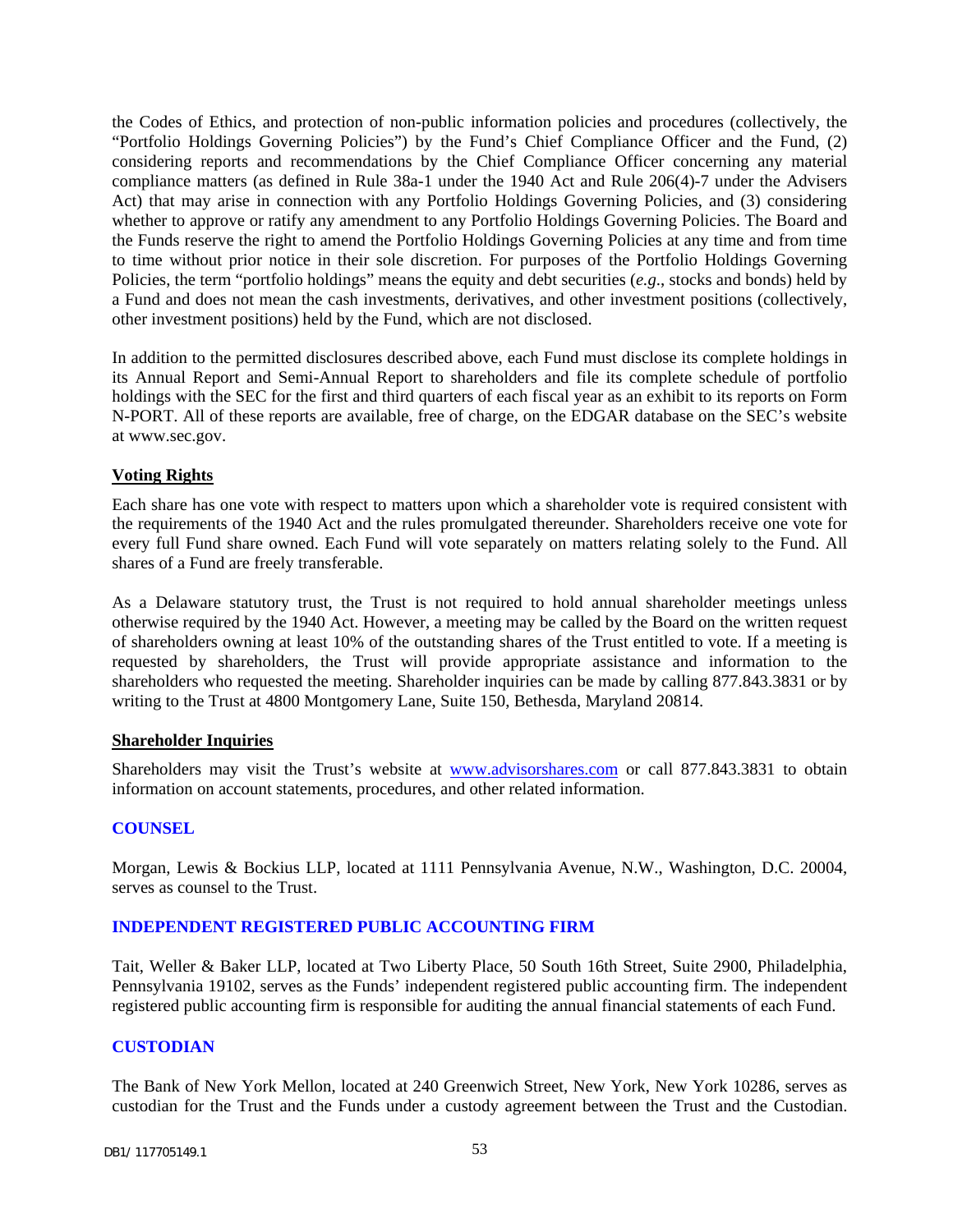Pursuant to the agreement, the Bank of New York Mellon holds the portfolio securities of the Funds and maintains all necessary related accounts and records.

### <span id="page-55-0"></span>**FINANCIAL STATEMENTS**

As of the date of this SAI, the Funds have not yet commenced operations and therefore, it does not have any financial statements. A Fund's financial statements will be available after the Fund has completed its first fiscal year of operations.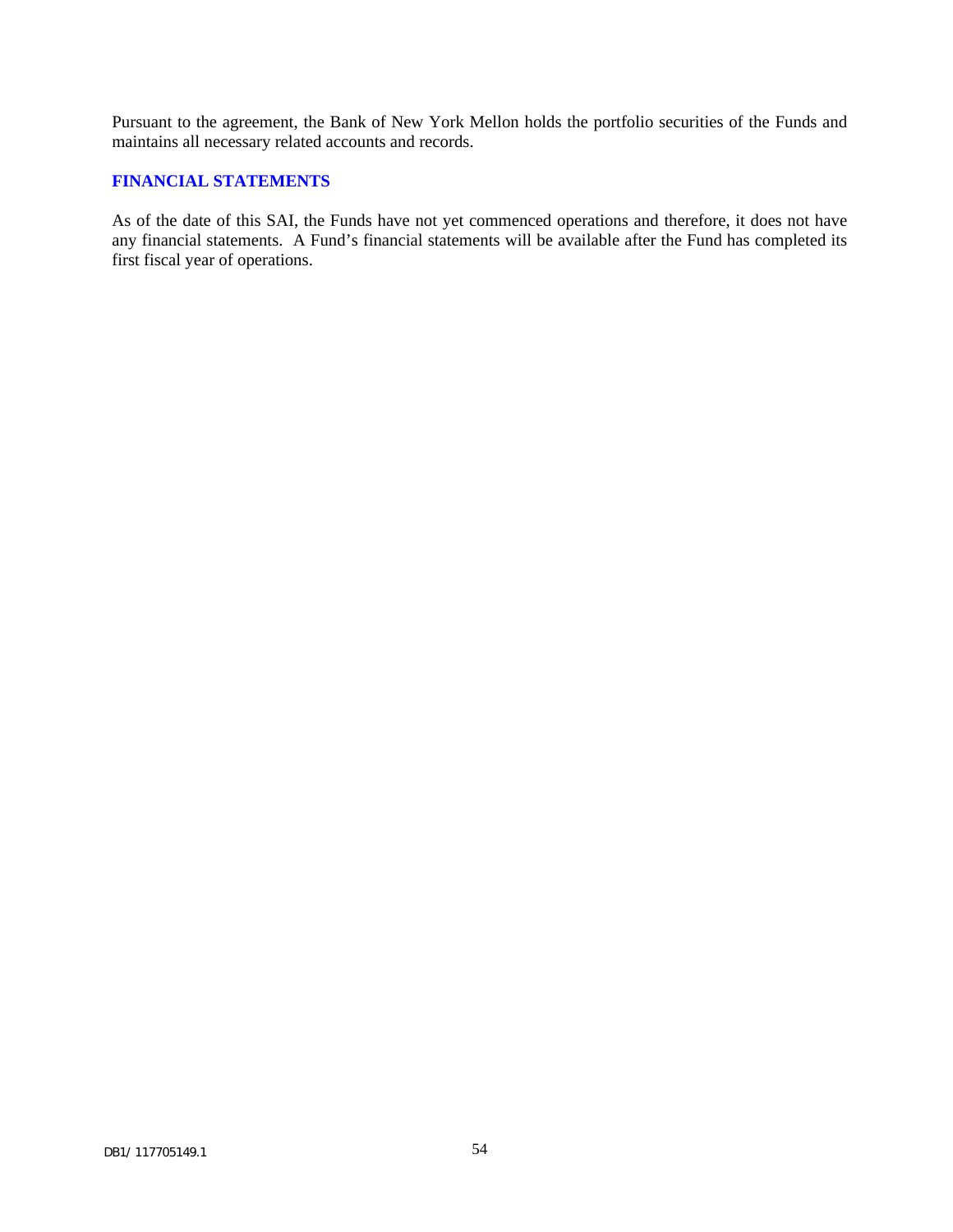### **APPENDIX A**

#### **Bond Ratings**

<span id="page-56-0"></span>Below is a description of Standard & Poor's Ratings Group ("Standard & Poor's") and Moody's Investors Service, Inc. ("Moody's") bond rating categories.

### **Standard & Poor's Ratings Group Corporate Bond Ratings**

**AAA -** This is the highest rating assigned by Standard & Poor's to a debt obligation and indicates an extremely strong capacity to pay principal and interest.

**AA -** Bonds rated "AA" also qualify as high-quality debt obligations. Capacity to pay principal and interest is very strong, and in the majority of instances they differ from "AAA" issues only in small degree.

**A -** Bonds rated "A" have a strong capacity to pay principal and interest, although they are somewhat more susceptible to the adverse effects of changes in circumstances and economic conditions than bonds in higher rated categories.

**BBB -** Bonds rated "BBB" are regarded as having an adequate capability to pay principal and interest. Whereas they normally exhibit adequate protection parameters, adverse economic conditions or changing circumstances are more likely to lead to a weakened capacity to pay principal and interest for bonds in this category than for bonds in higher rated categories.

**BB -** Bonds rated "BB" have less near-term vulnerability to default than other speculative issues. However, they face major ongoing uncertainties or exposure to adverse business, financial, or economic conditions which could lead to inadequate capacity to meet timely interest and principal payments.

**B -** Bonds rated "B" have a greater vulnerability to default but currently have the capacity to meet interest payments and principal repayments. Adverse business, financial, or economic conditions will likely impair capacity or willingness to pay interest and repay principal.

**CCC -** Bonds rated "CCC" have a currently identifiable vulnerability to default and are dependent upon favorable business, financial, and economic conditions to meet timely payment of interest and repayment of principal. In the event of adverse business, financial, or economic conditions, they are not likely to have the capacity to pay interest and repay principal.

### **Moody's Investors Service, Inc. Corporate Bond Ratings**

**Aaa -** Bonds rated "Aaa" are judged to be of the best quality. They carry the smallest degree of investment risk and are generally referred to a "gilt-edged." Interest payments are protected by a large or by an exceptionally stable margin and principal is secure. While the various protective elements are likely to change, such changes as can be visualized are most unlikely to impair the fundamentally strong position of such issues.

**Aa -** Bonds rated "Aa" are judged to be of high quality by all standards. Together with the Aaa group, they comprise what are generally known as high grade bonds. They are rated lower than the best bonds because margins of protections may not be as large as in "Aaa" securities or fluctuation of protective elements may be of greater amplitude or there may be other elements present which make the long term risk appear somewhat larger than in "Aaa" securities.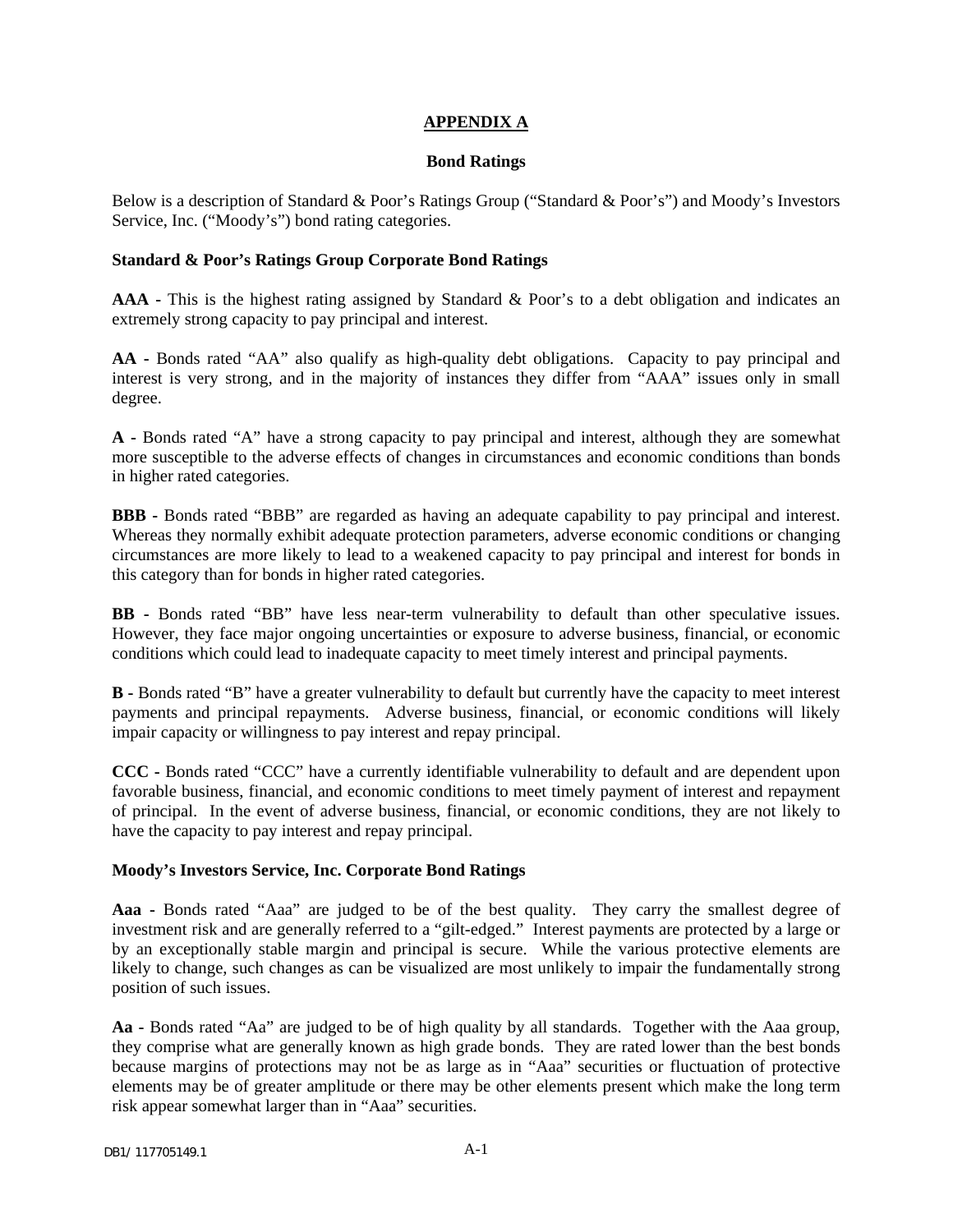**A -** Bonds rated "A" possess many favorable investment attributes, and are to be considered as upper medium grade obligations. Factors giving security principal and interest are considered adequate but elements may be present which suggest a susceptibility to impairment sometime in the future.

**Baa -** Bonds rated "Baa" are considered as medium grade obligations (*i.e.*, they are neither highly protected nor poorly secured). Interest payments and principal security appear adequate for the present but certain protective elements may be lacking or may be characteristically unreliable over any great length of time. Such bonds lack outstanding investment characteristics and in fact have speculative characteristics as well.

**Ba -** Bonds rated "Ba" are judged to have speculative elements. Their future cannot be considered as well assured. Often the protection of interest and principal payments may be very moderate and thereby not well safeguarded during both good and bad times over the future. Uncertainty of position characterizes bonds in this class.